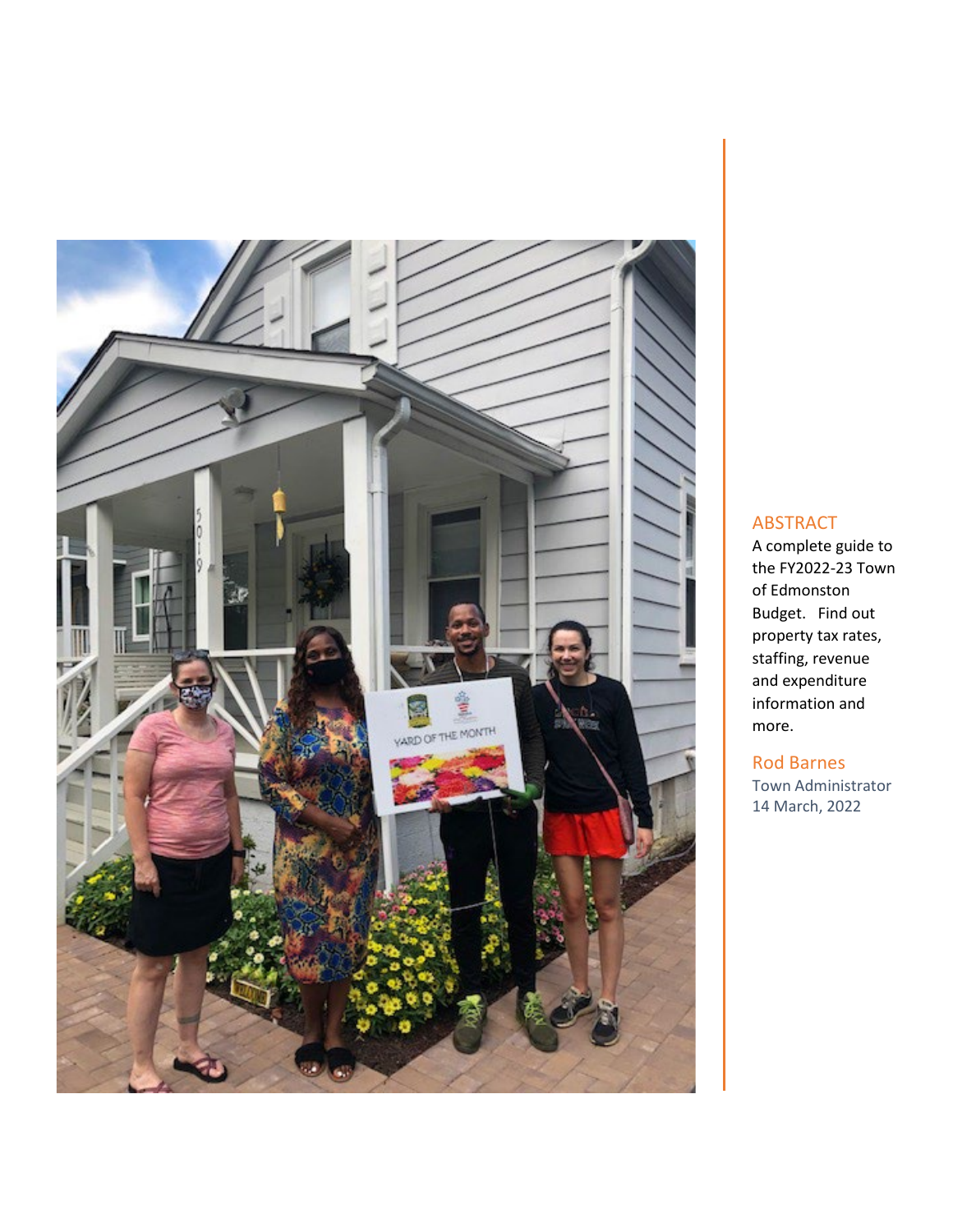## **Reader's Guide to the Town of Edmonston Budget**

The Reader's Guide aids in using the FY2022-23 Edmonston Budget document. The Guides primary goal is to facilitate the readability of the budget document, and to increase its effectiveness as a communications device between Edmonston town government and its citizens. The guide attempts to answer frequently asked questions under a variety of headings, such as:

## **Guide to the Document**

| What are the Town Charter Requirements for annual budgeting? | Page 20 |
|--------------------------------------------------------------|---------|
| What type of funds are represented in the budget document?   | Page 28 |
| What is the basis of accounting?                             | Page 3  |
| How does the budget cycle operate?                           | Page 5  |
| What are the definitions of key budget terms?                | Page 6  |
| Meet the Mayor and Town Council                              | Page 19 |
| <b>Edmonston demographics and government</b>                 |         |
| The Edmonston Community                                      | Page 16 |
| What terms of office do City Council members serve?          | Page 18 |
| <b>Financial Policies</b>                                    |         |
| <b>Municipal Debt Policy</b>                                 | Page 21 |
| <b>Debt Service Schedule</b>                                 | Page 37 |
| <b>Property Taxes and levies</b>                             |         |
| How are the property tax rates calculated and assessed?      | Page 12 |
| How do the FY2021-22 Town levies compare to previous years?  | Page 15 |
| What has the assessed value been the past 10 years?          | Page 15 |
| Is Edmonston's real estate tax levy higher than other towns? | Page 14 |
| <b>Personnel Summary</b>                                     |         |
| Organizational chart for the Town of Edmonston               | Page 29 |
| Personnel Schedule for the Town of Edmonston                 | Page 29 |
| <b>Revenue Information</b>                                   |         |
| What are the key revenue sources for the Town of Edmonston?  | Page 36 |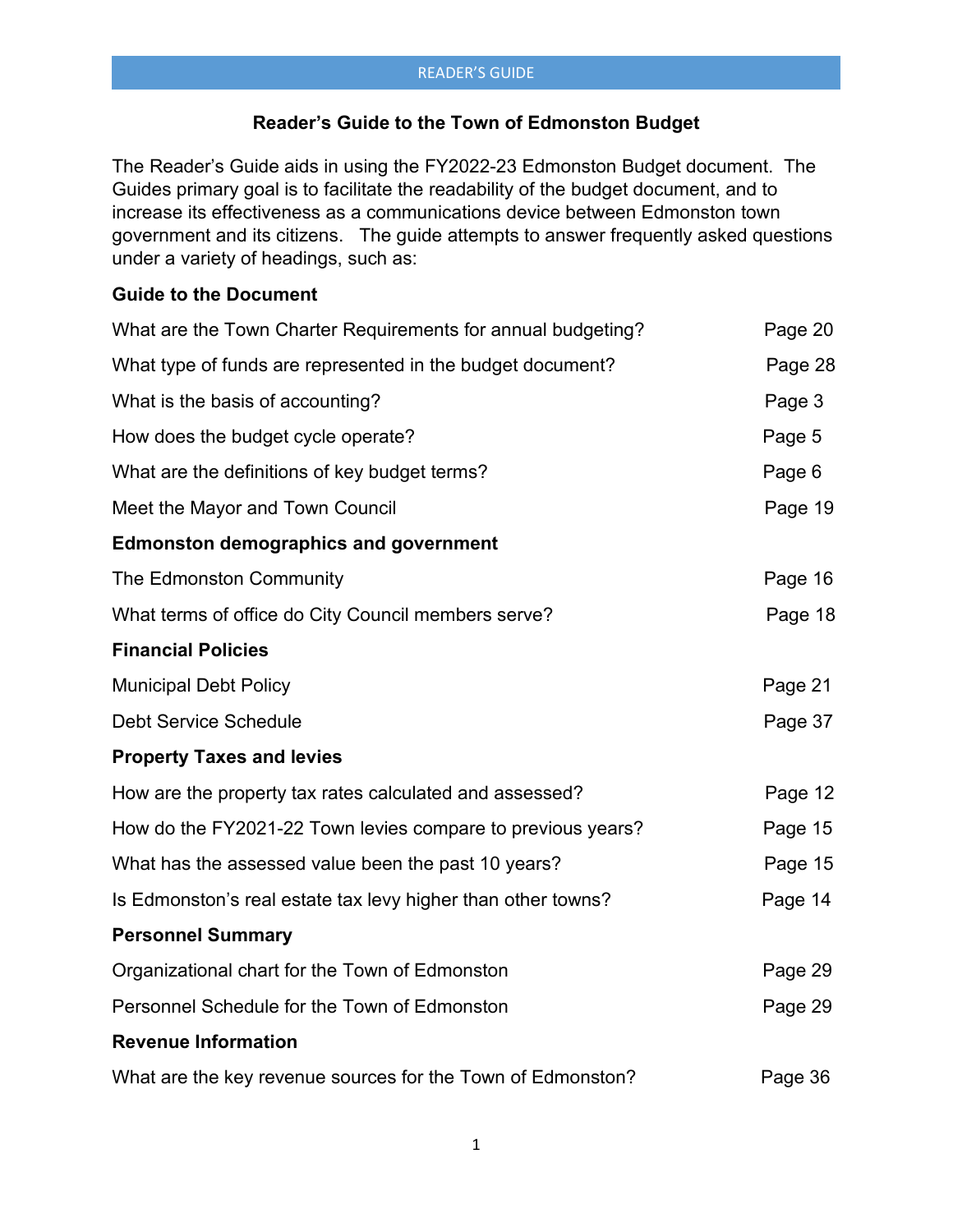# **Expenditure Information**

| What is the proposed FY2022-23 budget for each Town department? | Page 41 |
|-----------------------------------------------------------------|---------|
| <b>Strategic Planning</b>                                       |         |
| What are the long range goals?                                  | Page 31 |
| Vehicles & Equipment                                            | Page 40 |

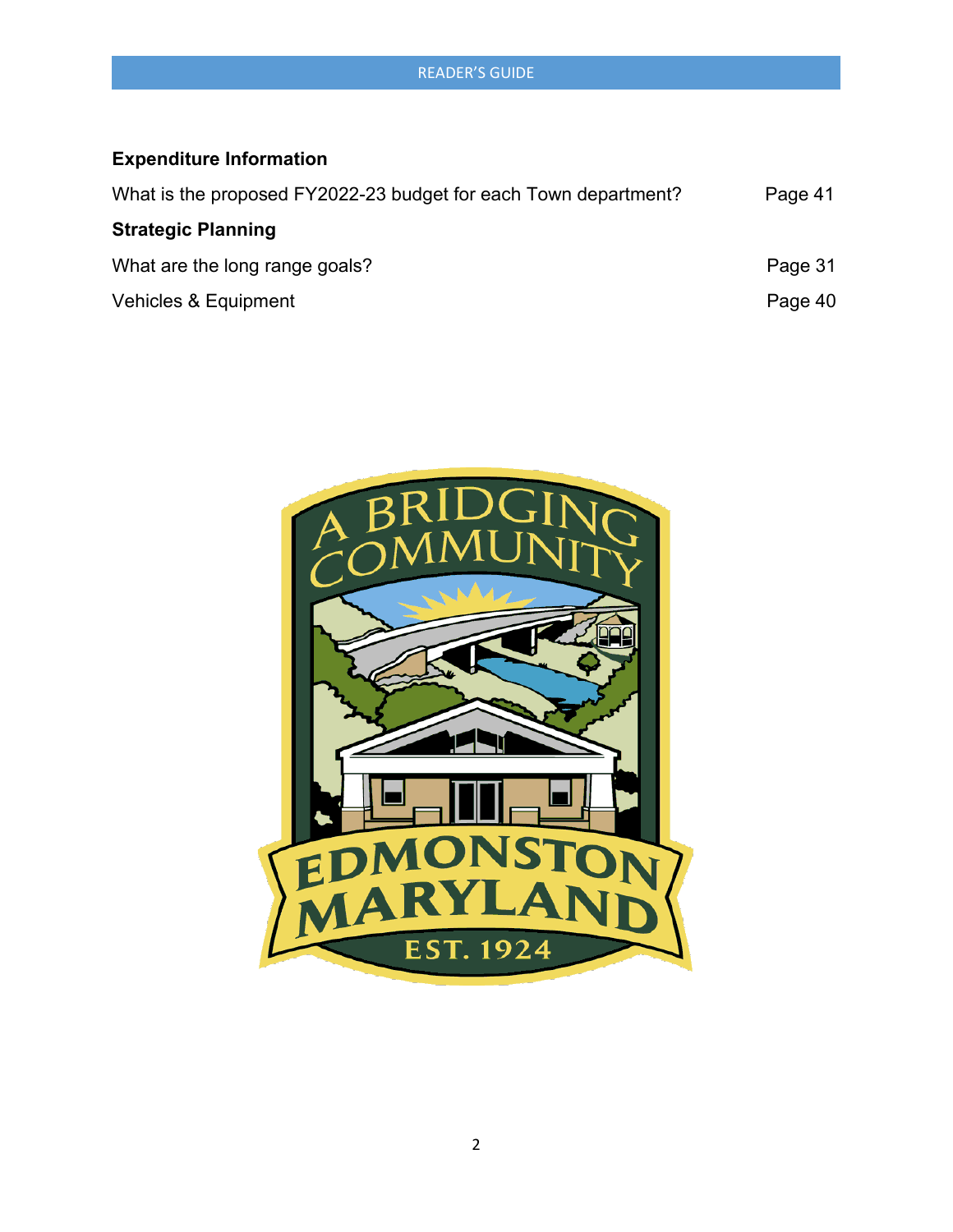#### **Budget Execution**

#### **Budgetary Accounting Basis**

#### **Basis of Accounting**

Basis of accounting refers to when revenues or expenditures of expenses are recognized in the accounts reported in the financial statements. Basis of accounting relates to the timing of the measurements made, regardless of the measurement focus applied.

All Governmental Funds are accounted for using the modified accrual basis of accounting. Revenue and other governmental fund resources are recognized in the accounting period when they become susceptible to accrual – that is, when they become both "measurable" and "available" to finance expenditures of the fiscal period.

Taxpayer-assessed income, gross receipts, and sales taxes are considered "measurable" when in the hands of intermediary collecting governments and are recognized as revenue at that time. Anticipated refunds of such taxes are recorded as liabilities and reductions of revenue when they are measurable and their validity seems uncertain. Revenue sources treated as susceptible to accrual under the modified accrual basis by the Town are State and Federal grant proceeds and sales tax.

Expenditures are generally recognized under the modified accrual basis of accounting when the related fund liability is incurred. Principal and interest on general long-term debt which is recognized when due is an exception to this general rule.

Fixed assets of the governmental funds are accounted for in a separate self-balancing general fixed assets account group. Long-term debt of governmental funds is accounted for in a separate self-balancing general long-term debt account group.

The Town maintains budgetary controls at the object of expenditure level by the encumbrance of estimated purchase amounts or contracts. Open encumbrances are reported as reservations of fund balance on the balance sheets at June 30 of each fiscal year.

The Town's Annual Financial Report shows the status of the city's finances on the basis of "generally accepted accounting principles" (GAAP). In most cases this conforms to the way the City prepares its budget. Exceptions are as follows:

Compensated absences liabilities that are expected to be liquidated with expendable available financial resources are accrued as earned by employees (GAAP) as opposed to being expended when paid (Budget).

Principal payments on long-term debt are applied to the outstanding liability on a GAAP basis, as opposed to being expended on a budget basis.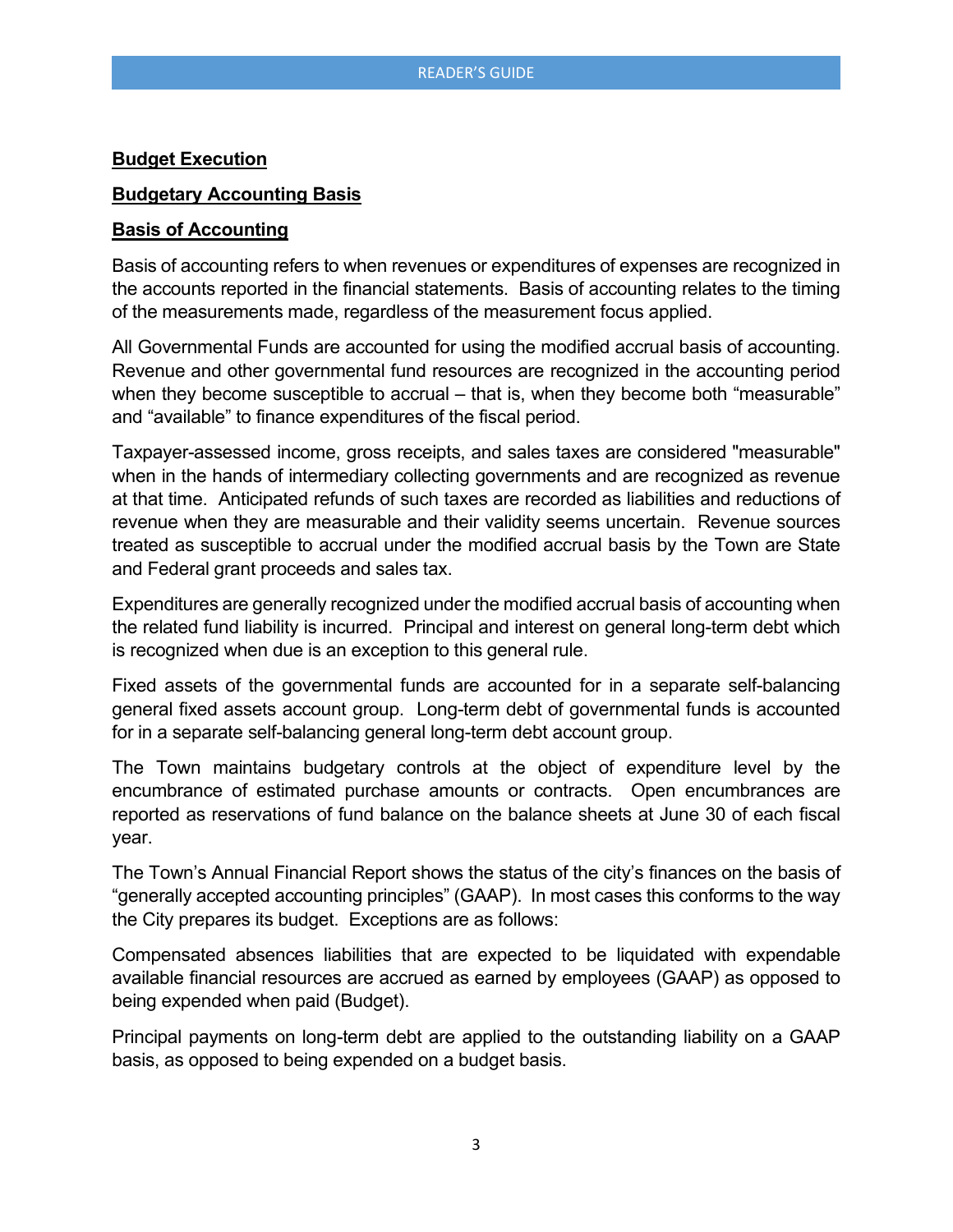Depreciation expense is recorded on a GAAP basis only and is not included in the budget statements.

The Comprehensive Annual Financial Report shows fund expenditures and revenues on both a GAAP basis and Budget basis for comparison purposes.

#### **Budget and Budgetary Accounting**

State laws also govern the expenditure of funds by (1) granting to the legislative body of each municipality the express power to expend municipal funds for any purpose deemed to be public and affects the safety, health, and general welfare of the municipality and its occupants; (2) specifying that funds are appropriated at the time of the annual levy cannot be expended; and (3) requiring that no funds can be expended for any purpose other than that for which they were appropriated except by a two-thirds vote of the elected body.

Applicable Maryland Statutes require that annual budgets are legally Adopted for all funds (including proprietary funds) unless exempted by a specific statute. Specific funds exempted from legally adopted budgets are all Capital Project Funds, Grant Funds, and the Fiduciary Funds. Information for these funds is not included in this document. The Town follows the procedures outlined in The Budget Cycle.

Formal budgetary integration is employed as a management control device during the year for the General Fund and Debt Service Funds.

Budgets for the General and Debt Service Funds are adopted on a basis consistent with generally accepted accounting principles (GAAP) except that encumbrances are included in expense. Budgeted amounts are as originally adopted or amended by the Town Council.

Applicable Maryland statutes require that revenues be recognized when received in cash. Encumbrances, representing purchase order, contracts, and other commitments, are reported as a charge to the current year budget. All unencumbered appropriation lapse at the end of the fiscal year (June 30), except for capital project funds, which are carried forward until the project is completed. Consequently, the FY2020-21 actual data presented in the budget document differs from those presented in the financial statements prepared in accordance with generally accepted accounting principles (GAAP).

#### **Budget Controls**

Maryland statutes require that expenditures may not exceed the total amount of the adopted budget by fund. The Town established a formal purchasing policy that limits all purchasing subject to various restrictions. Requisitions are reviewed for budgetary authority, and sent to the Town Administrator or Police Chief and finally to the Mayor for authorization. Once the Mayor approves the expenditure, the purchase is executed, encumbering the funds. The Town does not transfer budget authority between line items.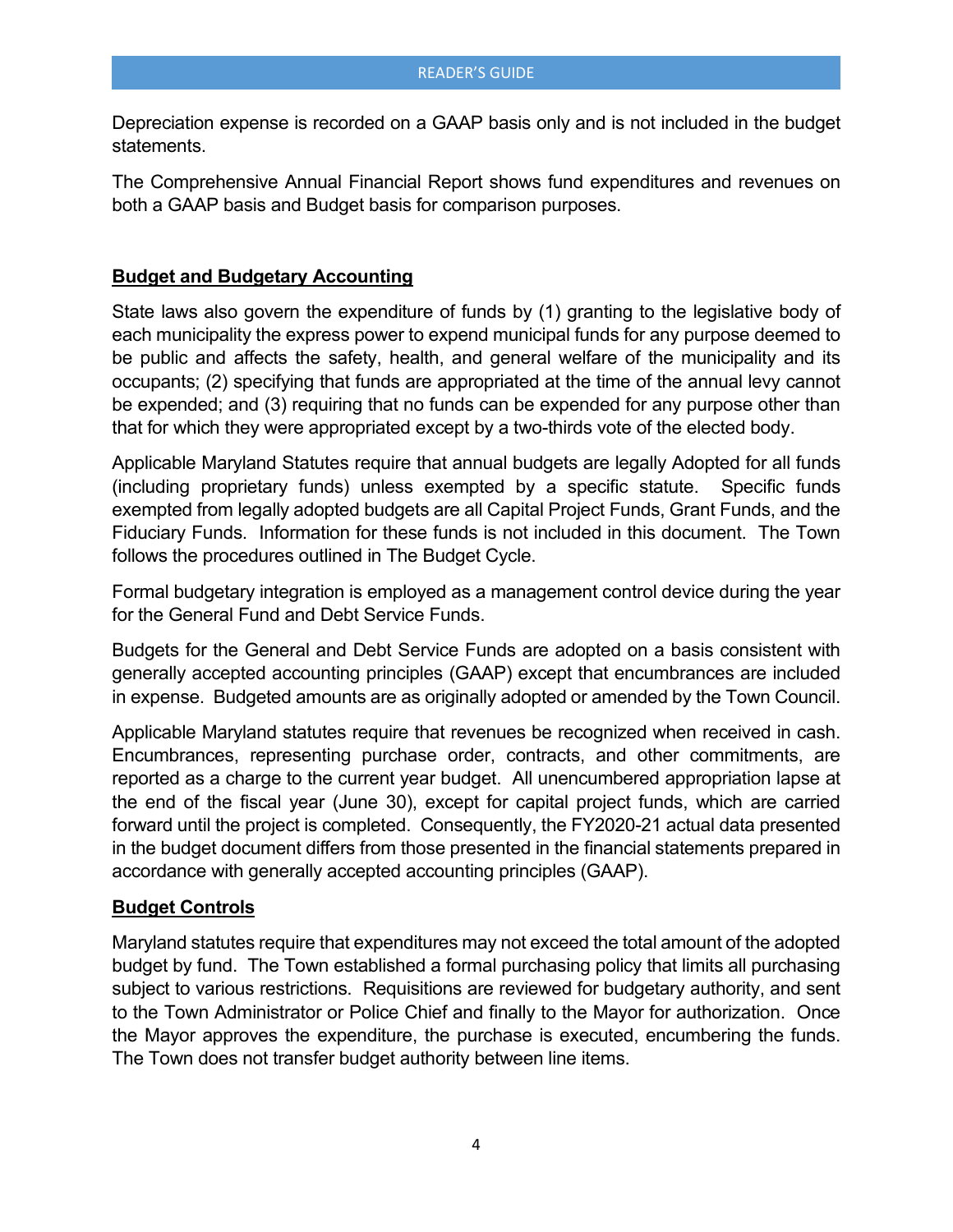While the Town of Edmonston budget is monitored on a day-to-day basis, all revenues and expenditures are formally reviewed each month. Historical spending and income patterns are used to determine if corrective budgetary actions are needed.

#### **Budget Amendment (Republication)**

Maryland statutes permit adopted budgets to be increased for "previously unbudgeted increases" in revenue other than ad valorem property taxes. To amend a budget (increasing the expenditure authority of a specific fund), staff must first publish a Notice of Hearing, followed by a ten-day waiting period. After the public hearing is held, the governing body may formally amend the budget.

## **The Budget Cycle**

The Maryland Statute states that the fiscal year for each municipal corporation in the state begins on July 1 of a calendar year and ends on June 30 of the following calendar year. Statutes requires the Town Council to adopt an annual budget and submit it for certification to the County by June 30 of the year prior to the beginning of the fiscal year, which begins July 1 and ends June 30. The following general timetable is being used in FY2022-23 budget development and document preparation:

March 15: Budget Workshop with Mayor and Town Council –Introduction and Review, Revenues, Grants, Capital Outlay, Debt Service and ARPA, 6:30 p.m.

March 22: Budget Workshop with Mayor and Town Council –General Government & Public Works, 6:30 p.m.

March 29: Budget Workshop with Mayor and Town Council – Police and Wrap Up, 6:30 p.m.

April 13: Public Hearing FY22-23 Budget, Regular Town Council Meeting, 7:00 p.m.

April 13 FY22-23 Budget Ordinance Introduction, Regular Town Council Meeting, 7:00 p.m.

May 12: Final passage of FY22-23 Budget

July 1: Budget is executed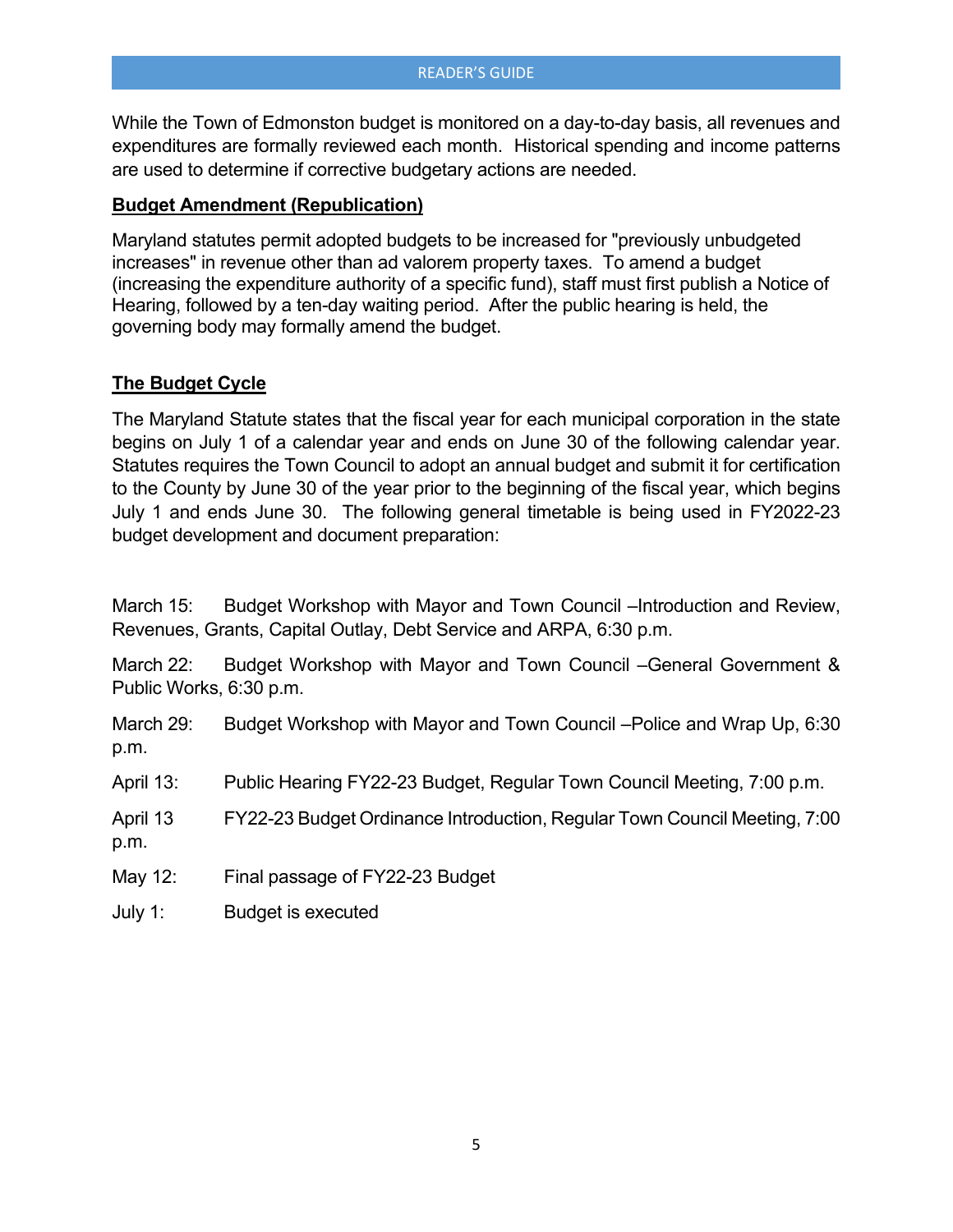## **Glossary**

| <b>ACCRUAL BASIS</b>                                      | A basis of accounting in which transactions are recognized at<br>the time they are incurred, as opposed to when cash is received<br>or spent.                                                                                                     |
|-----------------------------------------------------------|---------------------------------------------------------------------------------------------------------------------------------------------------------------------------------------------------------------------------------------------------|
| <b>ACTIVITY</b>                                           | Departmental efforts which contribute to the achievement of a<br>specific set of program objectives; the smallest unit of the<br>program budget.                                                                                                  |
| <b>AD VALOREM TAX</b>                                     | Tax levied on the assessed value of real and personal property.<br>Also known as "property tax".                                                                                                                                                  |
| <b>APPROPRIATION</b>                                      | Approval of expenditure authority with specific limitations as to<br>the amount, purpose, and time.                                                                                                                                               |
| <b>ASSESSED VALUE</b>                                     | The value placed on real estate, personal property, and utilities<br>as a basis for levying taxes.                                                                                                                                                |
| <b>ASSET</b>                                              | Resources owned or held by a government which have<br>monetary value.                                                                                                                                                                             |
| <b>AUTHORIZED</b><br><b>POSITIONS</b><br><b>AVAILABLE</b> | Employee positions, which are authorized in the adopted<br>budget, to be filled during the year.                                                                                                                                                  |
| <b>FUND BALANCE</b>                                       | This refers to the funds remaining from the prior which are<br>available for appropriation and expenditure in the current year.                                                                                                                   |
| <b>BOND</b>                                               | Mechanism for long-term borrowing of funds. The City uses<br>bonds as a means of borrowing money to finance large capital<br>projects. Lenders (purchasers of the bonds) are repaid principal<br>and accrued interest in semiannual installments. |
| <b>GENERAL</b><br><b>OBLIGATION</b><br><b>BOND</b>        | This type of bond is backed by the full faith, credit and taxing<br>power of the government.                                                                                                                                                      |
| <b>REVENUE BOND</b>                                       | This type of bond is backed only by the revenues from a special<br>enterprise or project, such as a hospital or toll road.                                                                                                                        |
| <b>BOND REFINANCING</b>                                   | The payoff and re-issuance of bonds, to obtain better interest<br>rates and/or bond conditions.                                                                                                                                                   |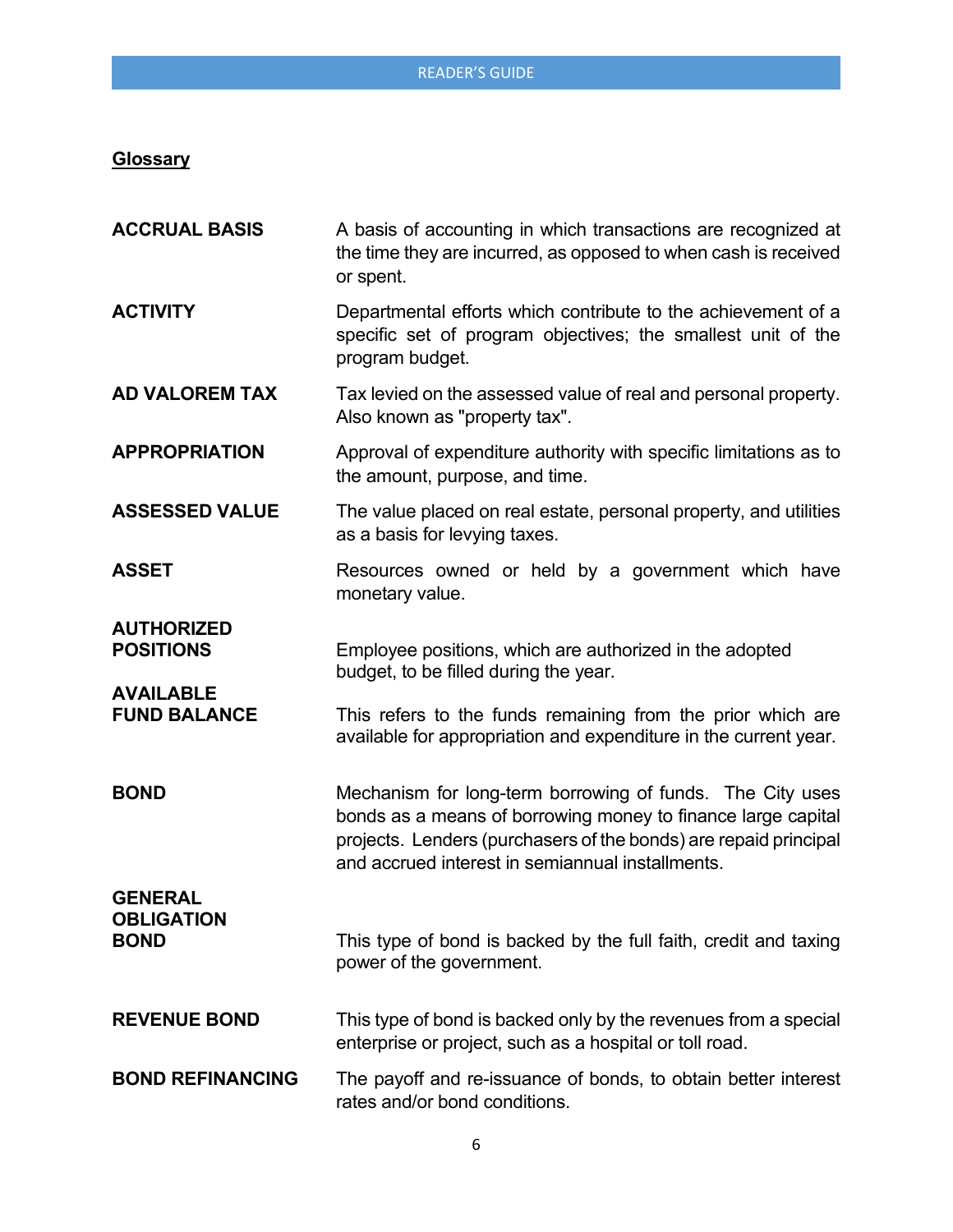| <b>BUDGET</b>                         | A plan of financial operation including an estimate of proposed<br>revenue and expenditures for a given period--the means by<br>which most activities of a government are controlled.                                                           |
|---------------------------------------|-------------------------------------------------------------------------------------------------------------------------------------------------------------------------------------------------------------------------------------------------|
| <b>BUDGETARY BASIS</b>                | This refers to the basis of accounting used to estimate financing<br>sources and uses in the budget. This generally takes one of<br>three forms: GAAP, cash or modified accrual.                                                                |
| <b>BUDGET CALENDAR</b>                | The schedule of key dates which a government follows in the<br>preparation and adoption of the budget.                                                                                                                                          |
|                                       | <b>BUDGETARY CONTROL</b> The control or management of a government in accordance<br>with the approved budget for the purpose of keeping expenses                                                                                                |
| <b>CAPITAL ASSETS</b>                 | Assets of significant value and having a useful life of several<br>years. Capital assets are also called fixed assets.                                                                                                                          |
| <b>CAPITAL</b><br><b>IMPROVEMENTS</b> | Expenditures related to the acquisition, expansion<br>or<br>rehabilitation of an element of the government's physical plant;<br>sometimes referred to as infrastructure.                                                                        |
| <b>CAPITAL OUTLAY</b>                 | Fixed assets which have a value of \$250 or more and have a<br>useful economic lifetime of more than one year; or assets of any<br>value if the nature of the item is such that it must be controlled<br>for custody purposes as a fixed asset. |
| <b>CAPITAL PROJECT</b>                | Major Construction, acquisition or renovation activities which<br>add value to a government's physical assets or significantly<br>increase their useful life. Also called capital improvements.                                                 |
| <b>CASH BASIS</b>                     | A basis of accounting in which transactions are<br>recognized only when cash is increased or decreased.                                                                                                                                         |
| <b>COMMODITIES</b>                    | Expendable items that are consumable or have a short life<br>Examples include office supplies, gasoline, minor<br>span.<br>equipment and asphalt.                                                                                               |
| <b>CONTINGENCY</b>                    | A budgetary reserve set aside for emergencies or unforeseen<br>expenditures not otherwise budgeted.                                                                                                                                             |
| <b>CONTRACTUAL</b><br><b>SERVICES</b> | Services rendered to a government by private firms, individuals<br>or other governmental agencies. Examples include utilities,<br>rent, maintenance agreements and professional consulting<br>services.                                         |
| <b>COST-OF-LIVING</b>                 |                                                                                                                                                                                                                                                 |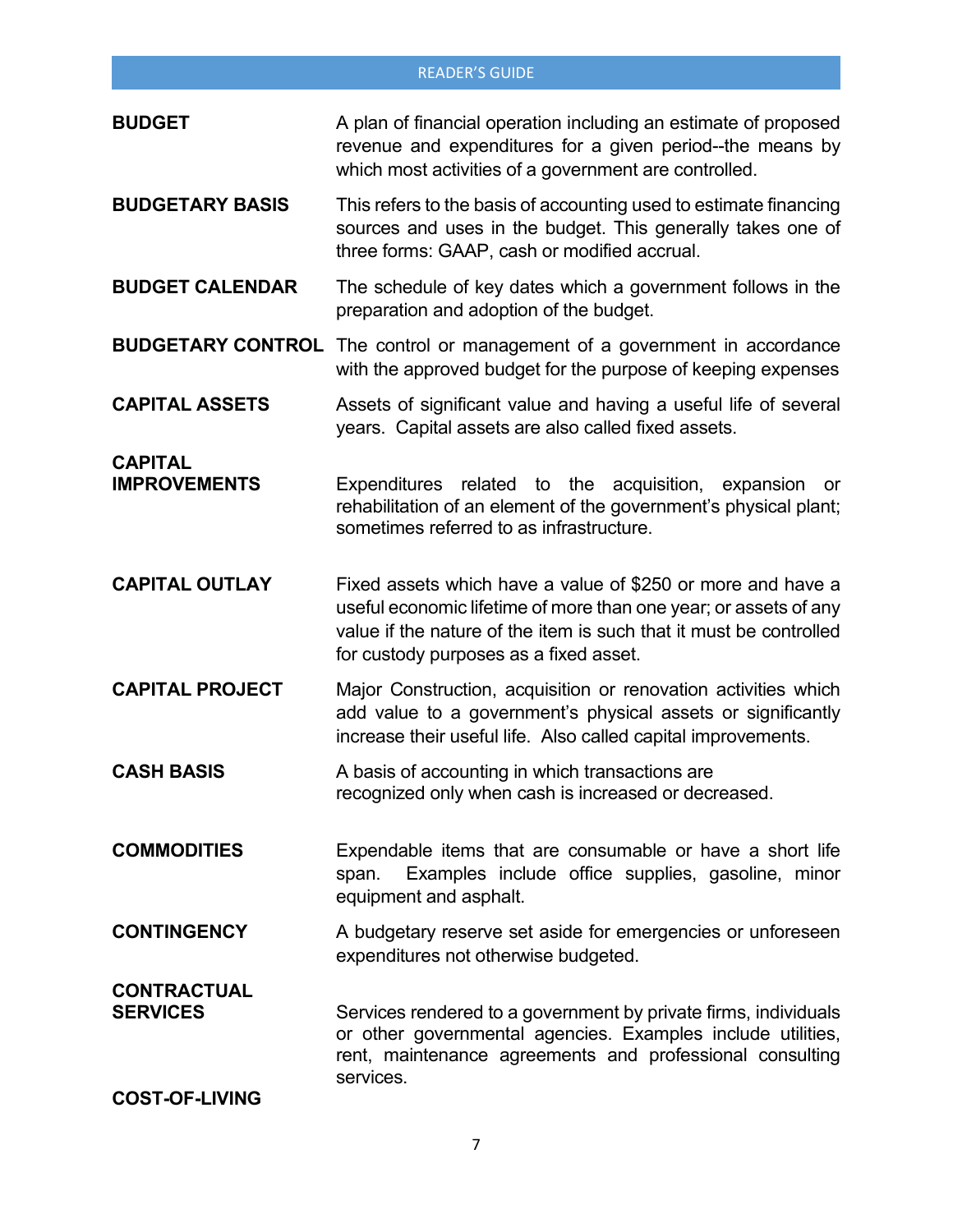- **ADJUSTMENT (COLA)** An increase in salaries to offset the adverse effect of inflation on compensation.
- **DEBT SERVICE** Payments of interest and repayment of principal to holders of the City's debt instruments.
- **DEFICIT** The excess of an entity's liabilities over its assets or the excess of expenditures or expenses over revenues during a single accounting period.
- **DEPARTMENT** The basis organizational unit of government which is functionally unique in its delivery of services.
- **DEPRECIATION** Expiration in the service life of capital assets, attributable to wear and tear, deterioration, action of the physical elements, inadequacy or obsolescence.
- *DISBURSEMENT The expenditure of monies from an account.*
- *EMPLOYEE Contributions made by a government to meet commitments or* obligations for employee fringe benefits. Included are the government's share of costs for Social Security and various pension, medical and life insurance plans.
- **ENTITLEMENTS** Payments to which local governmental units are entitled, pursuant to an allocation formula determined by the agency providing the monies, usually the state or the federal government.
- **EXPENDITURE** An outlay of cash for the purpose of acquiring an asset, service or settling a loss
- **FISCAL POLICY** A government's policies with respect to revenues, spending, and debt management as these relate to government services, programs and capital investment. Fiscal policy provides an agreed upon set of principles for the planning and programming of government budgets and their funding.
- **FISCAL YEAR** A twelve-month period designated as the operating year for accounting and budgeting purposes in an organization. The City's fiscal year coincides with the calendar year.
- **FIXED ASSETS** Assets of long-term character that are intended to continue to be held or used, such as land, buildings, machinery, furniture and other equipment.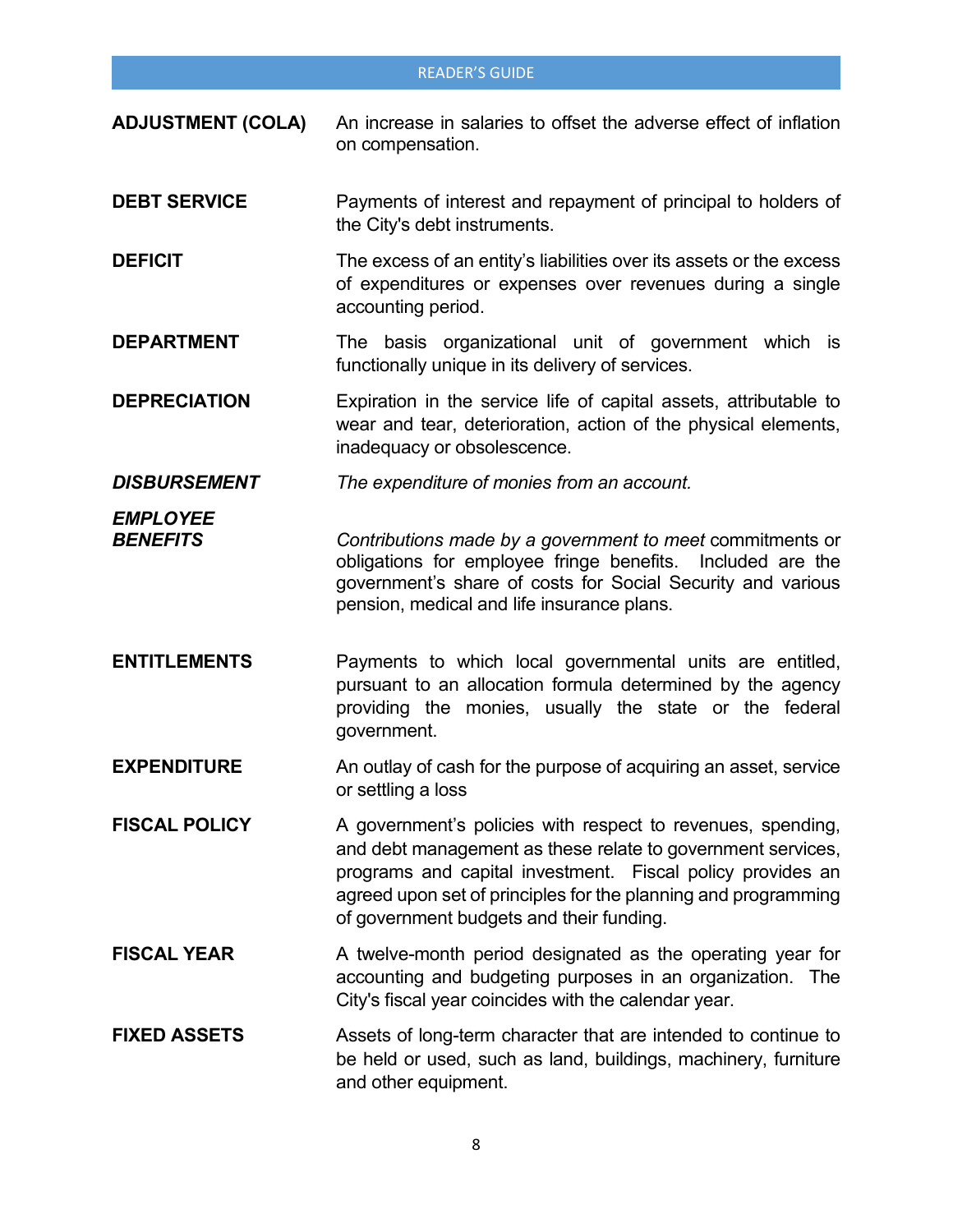|                                        | <b>READER'S GUIDE</b>                                                                                                                                                                                                                                                                  |
|----------------------------------------|----------------------------------------------------------------------------------------------------------------------------------------------------------------------------------------------------------------------------------------------------------------------------------------|
| <b>FULL FAITH</b><br><b>AND CREDIT</b> | A pledge of a government's taxing power to repay debt or<br>obligations.                                                                                                                                                                                                               |
| <b>FTE</b>                             | Full-time Equivalent. A method of quantifying staffing levels.<br>Part-time positions count as less than one FTE.                                                                                                                                                                      |
| <b>FUND</b>                            | Fiscal or accounting entity with balancing expenditure<br>authorities and revenues. A fund is established to carry on<br>specific activities, sometimes subject to special limitations.                                                                                                |
| <b>FUND BALANCE</b>                    | The excess of the assets of a fund over its liabilities, reserves<br>and carryover.                                                                                                                                                                                                    |
| <b>GAAP</b>                            | Generally accepted accounting principles. Uniform minimum<br>standards<br>for<br>financial<br>accounting<br>and<br>recording,<br>encompassing the conventions, rules and procedures that<br>define accepted accounting principles.                                                     |
| <b>GOAL</b>                            | A statement of broad direction, purpose or intent based on the<br>needs of the community. A goal is general and timeless.                                                                                                                                                              |
| <b>GRANTS</b>                          | A contribution by a government or other organization to support<br>a particular function. Grants may be classified as either<br>operational or capital, depending upon the grantee.                                                                                                    |
| <b>HOURLY</b>                          | An employee who fills a temporary or short term position. Such<br>employees provide contingency staffing for government<br>operations during peak workloads, or to address temporary<br>staffing needs. Hourly employees are paid on a per-hour basis<br>and receive limited benefits. |
| <b>INFRASTRUCTURE</b>                  | The physical assets of a government (e.g., streets, water,<br>sewer, public buildings and parks).                                                                                                                                                                                      |
| <b>LEVY</b>                            | A compulsory collection of monies (see "Taxes").                                                                                                                                                                                                                                       |
| <b>LINE ITEM BUDGET</b>                | A budget prepared along departmental lines that focus on what<br>is to be bought.                                                                                                                                                                                                      |
| <b>LINE ITEM</b>                       | The smallest unit of budgetary expenditure coding. Line items<br>are listed according to a four-digit "object code". For example,<br>the 0500 Line item series denotes "Personnel Services". (See<br>"Expenditure" for descriptions of categories).                                    |
| <b>LONG-TERM DEBT</b>                  | Debt with a maturity of more than one year after the date of<br>issuance.                                                                                                                                                                                                              |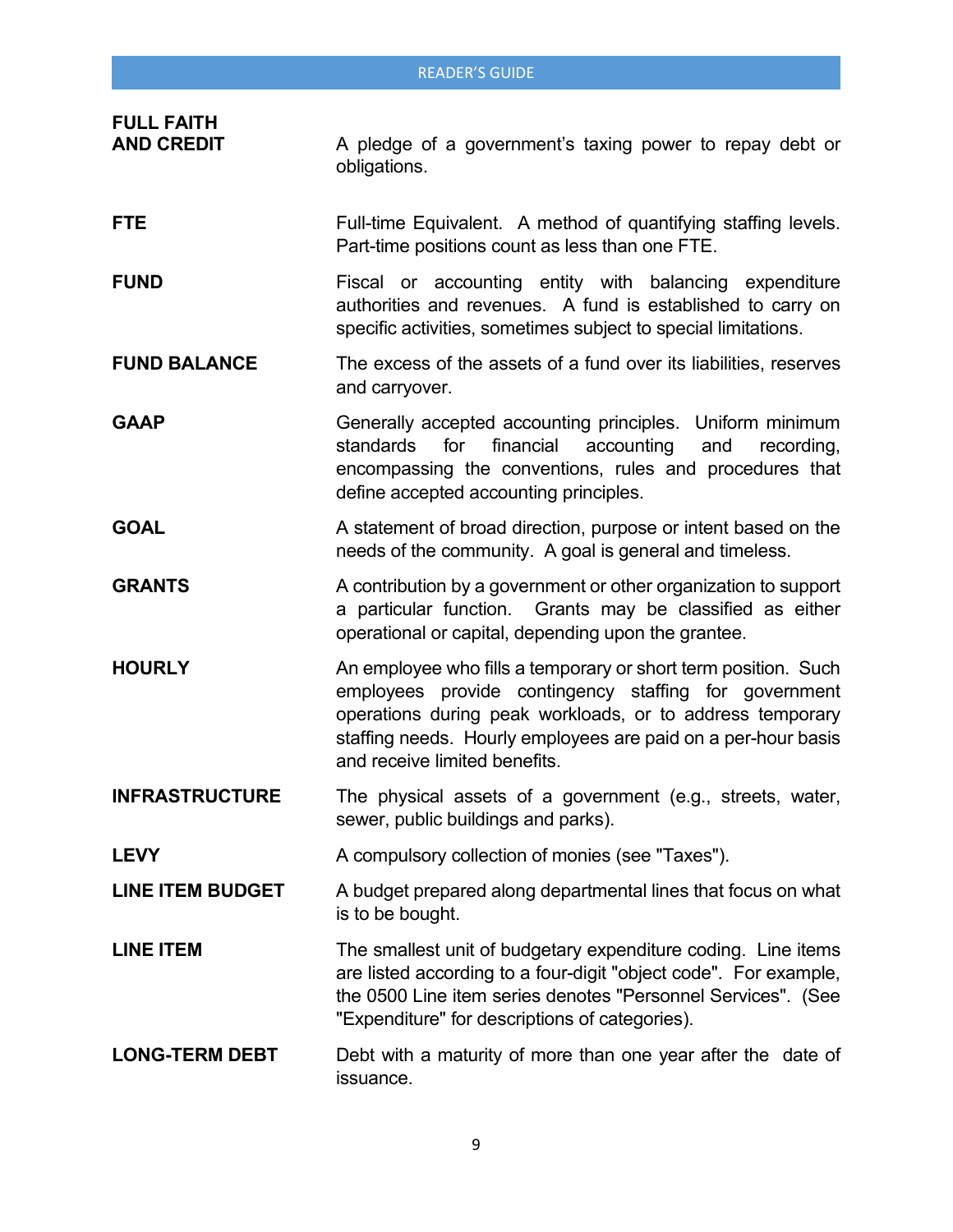|                      | <b>READER'S GUIDE</b>                                                                                                                                                              |
|----------------------|------------------------------------------------------------------------------------------------------------------------------------------------------------------------------------|
| <b>MILL</b>          | The traditional unit of expressing property tax rates, equivalent<br>to one-thousandth of a dollar, or \$1 tax per \$1,000 assessed<br>valuation.                                  |
| <b>PURPOSE</b>       | A broad statement of the goals, in terms of meeting public<br>service needs.                                                                                                       |
| <b>RESERVE</b>       | An account used either to set aside budgeted revenues that are<br>not required for expenditure in the current budget year or to<br>earmark revenues for a specific future purpose. |
| <b>RESOLUTION</b>    | A special or temporary order of a legislative body; an order of a<br>legislative body requiring less legal formality than an ordinance<br>or statute.                              |
| <b>RESOURCES</b>     | Total amounts available for appropriation including estimated<br>revenues, fund transfers and beginning balances.                                                                  |
| <b>REVENUE</b>       | Sources of income financing the operations of government.<br>Revenue category codes are listed below:                                                                              |
|                      | Taxes--revenue received from ad valorem, motor<br>(1)<br>vehicle, and other taxes, including interest on taxes and back<br>taxes.                                                  |
|                      | <b>Licenses--receipts from licenses and permits</b><br>(2)                                                                                                                         |
|                      | (3)<br>Intergovernmental--revenues<br>from<br>other<br>received<br>governmental units.                                                                                             |
|                      | (4)<br><b>Charges for Services--fees charged to users of a</b><br>service to offset its costs.                                                                                     |
|                      | <b>Fines and Forfeitures--receipts from fines</b><br>(5)<br>and<br>forfeitures of obligations.                                                                                     |
|                      | <b>Miscellaneous</b><br>(6)<br><b>Revenues--monies</b><br>received<br>from<br>canceled warrants, refunds, and other sources.                                                       |
|                      | <b>Investment--receipts of interest earned from investing</b><br>(7)<br>idle cash.                                                                                                 |
| <b>SERVICE LEASE</b> | A lease under which the lessor maintains and services the<br>asset.                                                                                                                |
| <b>TAX LEVY</b>      | The resultant product when the tax rate per one hundred dollars<br>is multiplied by the tax base.                                                                                  |
| <b>TAX YEAR</b>      | The calendar year in which ad valorem taxes are levied to<br>finance the ensuing calendar year budget.                                                                             |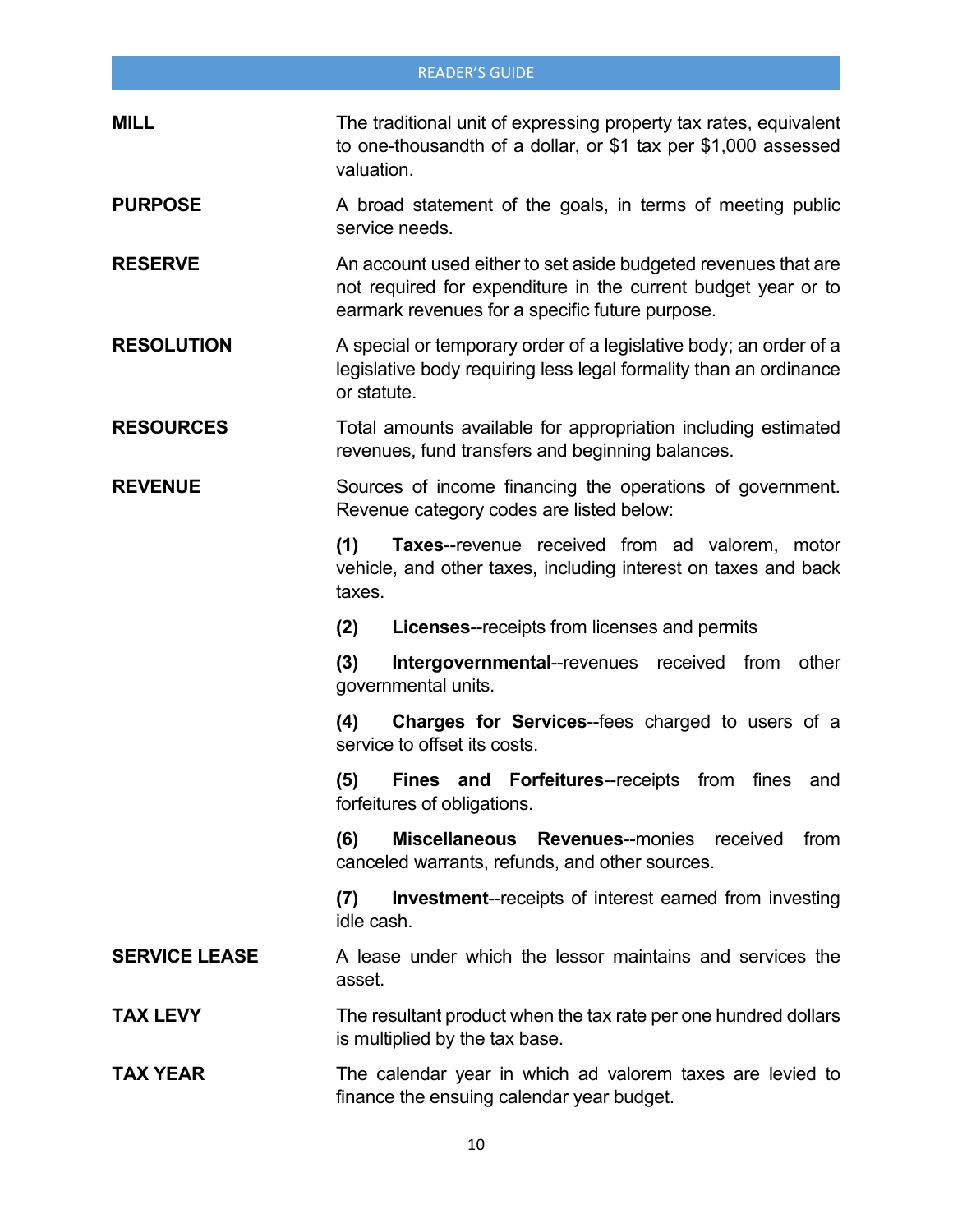|                                          | <b>READER'S GUIDE</b>                                                                                                                                                                                                                               |
|------------------------------------------|-----------------------------------------------------------------------------------------------------------------------------------------------------------------------------------------------------------------------------------------------------|
| <b>TAXES</b>                             | Charges levied by a government for the purpose of financing<br>services performed for the common benefit of the public. This<br>term does not include specific charges made against particular<br>persons or property, such as special assessments. |
| <b>UNENCUMBERED</b><br><b>BALANCE</b>    | The amount of an appropriation that is neither expended nor<br>encumbered. It is essentially the amount of money still<br>available for future purposes.                                                                                            |
| <b>UNRESERVED FUND</b><br><b>BALANCE</b> | The portion of a fund's balance that is not restricted for a specific<br>purposes and is available for general appropriation.                                                                                                                       |
| <b>USER CHARGES</b>                      | The payment of a fee for direct receipt of a public service by the<br>party who benefits from the service.                                                                                                                                          |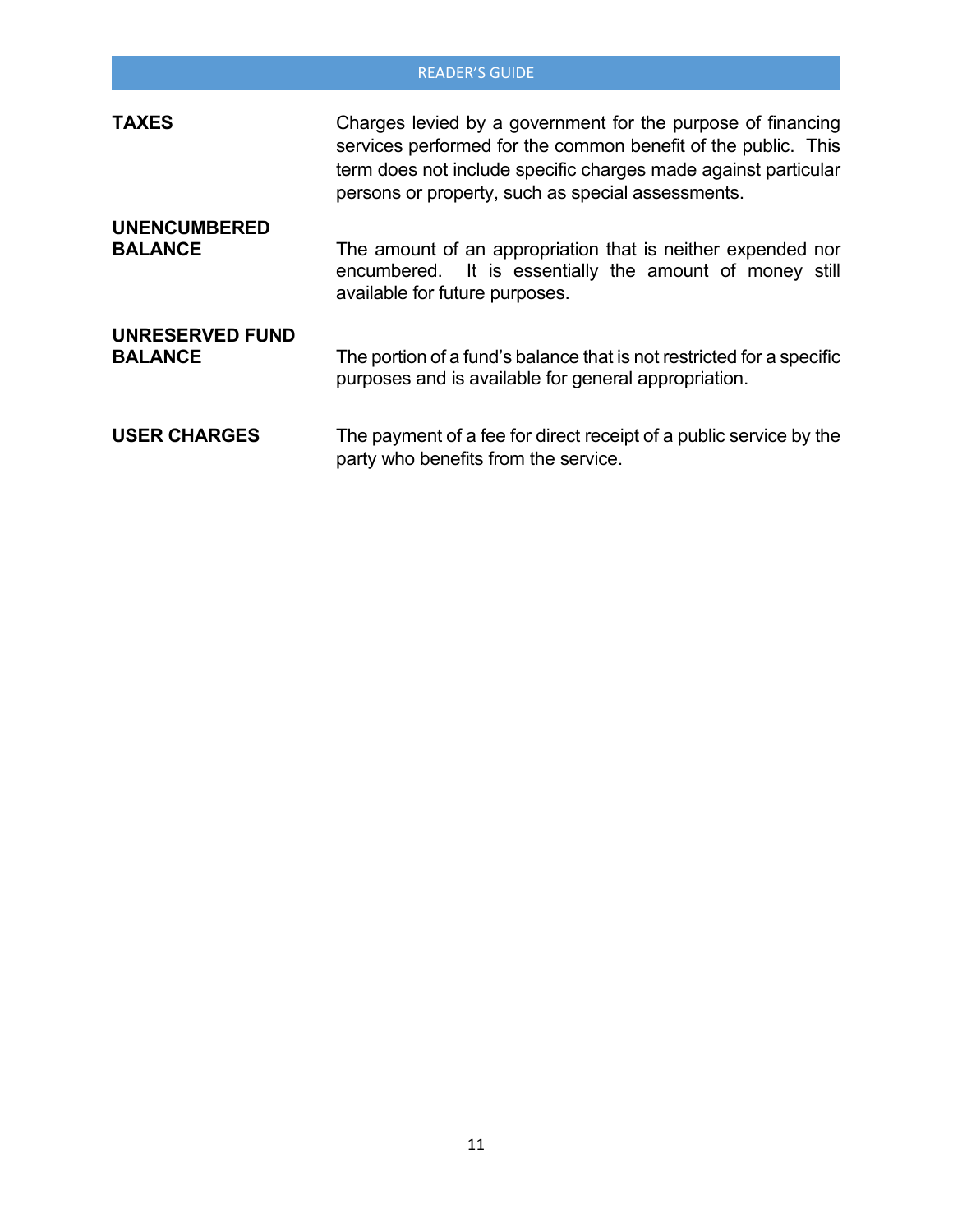## **FINANCING COMMUNITY SERVICES**

## **THE PROPERTY TAX: WHO PAYS IT AND WHO RECEIVES IT**

State law provides that all real property is subject to the property tax. A property owner will receive a property tax bill each year. Generally, properties that are owned and used by religious, charitable, or educational organizations or property owned by the Federal, State, or local governments are exempt from property tax.

Property tax bills are issued in July/August of each year by the 24 counties (including Baltimore City) and the 155 incorporated municipalities (cities) in Maryland. Tax bills are rendered for the upcoming fiscal year and are effective as of July 1st.

## **THE PROPERTY TAX BILL: ASSESSMENTS AND TAX RATES**

#### ASSESSMENT X RATE = BILL

The amount of the tax bill is determined by two factors: (1) the assessment; (2) the property tax rate. Assessments are based on the fair market value of the property and are issued by the Department of Assessments and Taxation, an agency of State government. Property tax rates are set by each unit of government - the State, counties, and cities.

#### **ASSESSMENTS**

Properties are reassessed once every three years and property owners are notified of any change in their assessment. Assessments are certified by the Department to local governments where they are converted into property tax bills by applying the appropriate property tax rates.

#### TAX RATES

Property tax rates vary widely. No restrictions or limitations on property taxes are imposed by the State, enabling cities and counties to set tax rates at the level required to fund governmental services. These rates can increase, decrease, or remain the same from year to year. If the proposed tax rate increases the total property tax revenues, the governing body must advertise that fact and hold a public hearing on the new tax rate. This is called the Constant Yield Tax Rate process.

The overall tax rate is a combination of State, county, and in some cases municipal tax rates. Property tax rates are expressed as a dollar amount per \$100 of assessment. For example, for a property with a fair market value of \$100,000 the property taxes would be calculated by dividing the assessment by 100 and multiplying the product by the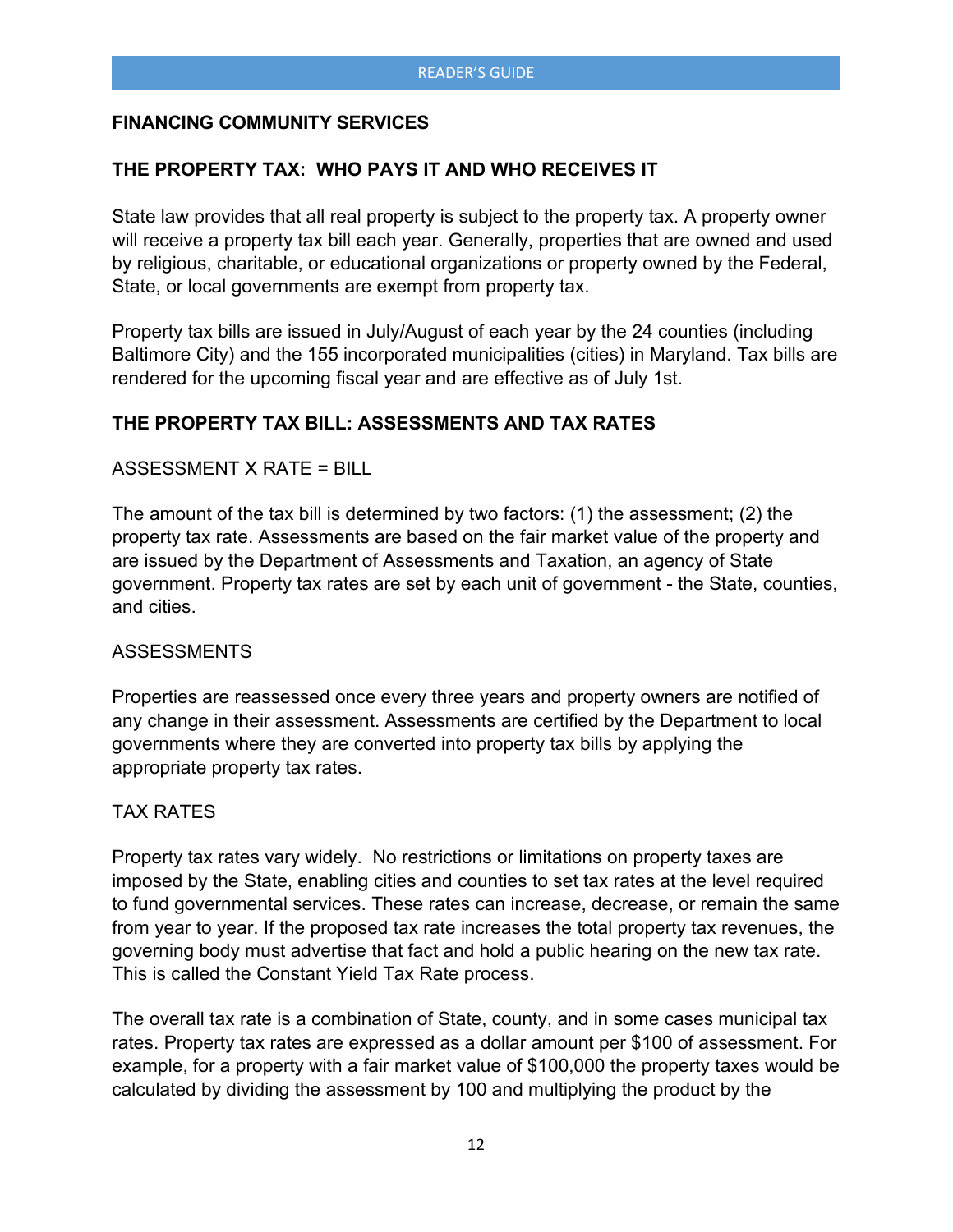property tax rate. Using an overall tax rate of \$1.08 per \$100 for this example (\$1.00 local property tax plus \$.08 state property tax), the amount of property taxes due would be calculated: \$100,000 divided by 100 times \$1.08 or \$1,080.00.

The following formula determines the Town of Edmonston real property tax rate for the FY22-23 budget year, using the valuation provided by the Department of Assessments and Taxation.

| <b>Taxes Levied/Assessed Valuation</b> |  | <b>Tax Rate</b> |
|----------------------------------------|--|-----------------|
|----------------------------------------|--|-----------------|

 **\$915,061/\$184,600,506 = \$.4957** 

To determine what a residential property owner in Edmonston would pay to support FY22- 23 Town services, the following formula is used:

| <b>MARKET</b><br><b>VALUE</b> | <b>ASSESSMENT</b> |   | <b>TAX RATE</b> |          | <b>TAXES DUE</b> |
|-------------------------------|-------------------|---|-----------------|----------|------------------|
| \$150,000/                    | 100               | X | .4957           | $\equiv$ | \$743.55         |
| \$175,000/                    | 100               | X | .4957           | $\equiv$ | 867.48<br>S      |
| $$200,000$ /                  | 100               | X | .4957           | $\equiv$ | 991.40<br>S.     |
| $$250,000$ /                  | 100               | X | .4957           | $\equiv$ | \$1,239.25       |
| \$300,000                     | 100               | X | .4957           | =        | \$1,487.10       |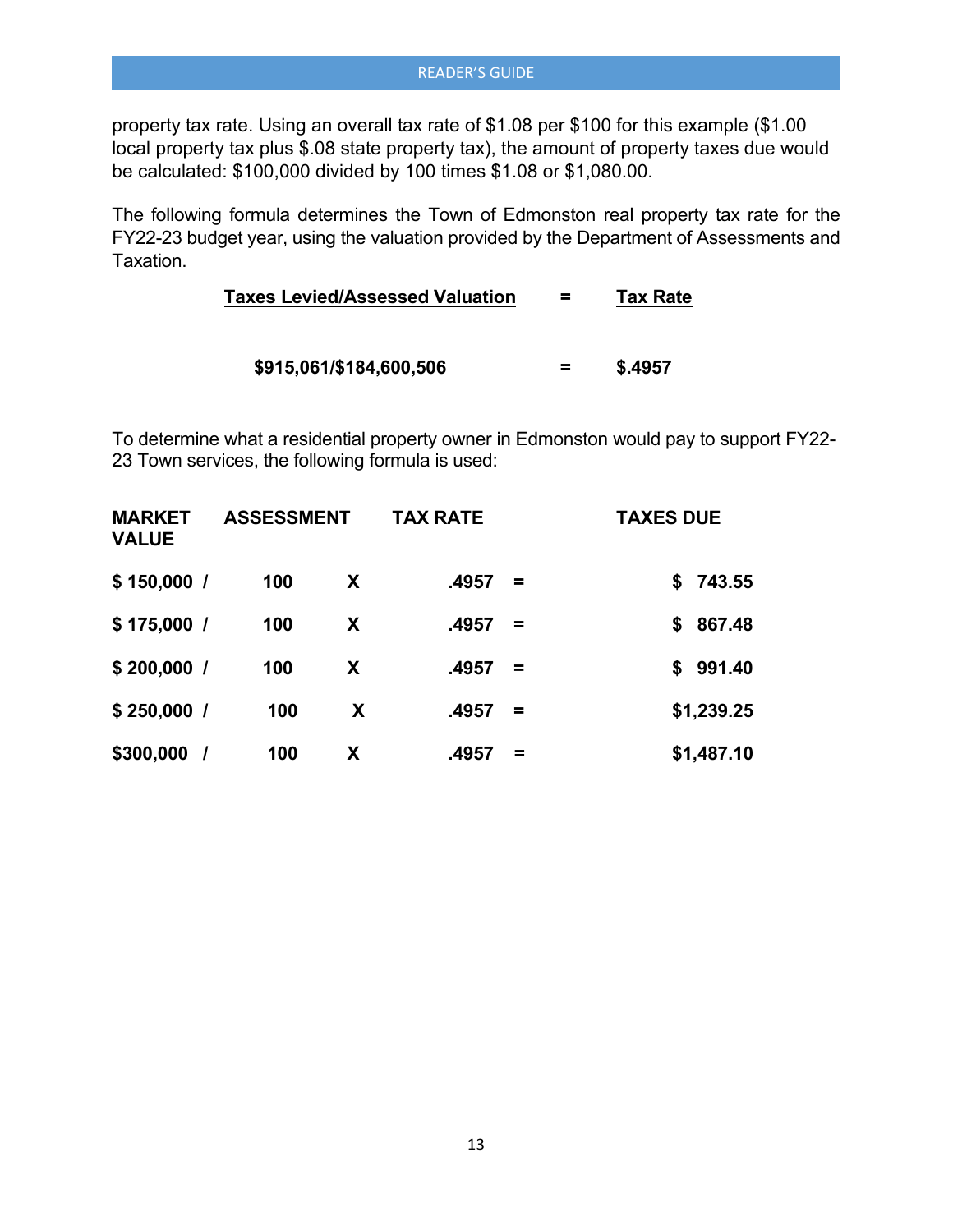# **2021-2022 County Tax Rates**

|                             |             |                    |                      |                          | <b>TOWN/SPECIAL TAXING</b> |                         |  |  |
|-----------------------------|-------------|--------------------|----------------------|--------------------------|----------------------------|-------------------------|--|--|
|                             |             | <b>COUNTY RATE</b> |                      | <b>DISTRICT TAX RATE</b> |                            |                         |  |  |
| <b>JURISDICTION</b>         | <b>REAL</b> |                    | *PERSONAL ** UTILITY | <b>REAL</b>              | *PERSONAL                  | <b>**UTILITY</b>        |  |  |
| <b>PRINCE GEORGE'S 1</b>    | 1.00        | 2.5                | 2.5                  |                          |                            |                         |  |  |
| Berwyn Heights              | .858        | 2.112              |                      | 0.545                    | $\Omega$                   | 0                       |  |  |
| Commercial R.P.             | 0           | $\mathbf 0$        |                      | 0.63                     | $\Omega$                   | 0                       |  |  |
| Bladensburg                 | .856        | 2.109              |                      | .74                      | 2.09                       | 0                       |  |  |
| <b>Bowie</b>                | .848        | 2.087              |                      | 0.4                      |                            | 0                       |  |  |
| Brentwood                   | .914        | 2.265              |                      | 0.3792                   | 1.75                       | 2.00                    |  |  |
| Capitol Heights             | 0.861       | 2.12               |                      | .42                      | 2.50                       | 2.50                    |  |  |
| Cheverly                    | .861        | 2.121              |                      | .4899                    | 1.1                        | 0                       |  |  |
| <b>College Park</b>         | .965        | 2.404              |                      | .3131                    | 0.838                      | 0                       |  |  |
| <b>Colmar Manor</b>         | .873        | 2.154              |                      | .9235                    | 1.65                       | $\overline{0}$          |  |  |
| Colmar Manor (Commercial)   | .873        | 2.154              |                      | .8636                    | 1.65                       | 0                       |  |  |
| <b>Cottage City</b>         | .906        | 2.242              |                      | .5409                    |                            | $\overline{0}$          |  |  |
| Cottage City (Commercial)   | .906        | 2.242              |                      | .7431                    |                            | 0                       |  |  |
| <b>District Heights</b>     | .859        | 2.115              |                      | .7333                    | 1.50                       | $\overline{\mathbf{c}}$ |  |  |
| Eagle Harbor                | .997        | 2.492              |                      | .4727                    |                            | $\overline{0}$          |  |  |
| Edmonston                   | .897        | 2.238              |                      | 0.5464                   | 1.5                        | $\overline{0}$          |  |  |
| <b>Fairmount Heights</b>    | .919        | 2.279              |                      | 0.43                     |                            | $\overline{0}$          |  |  |
| <b>Forest Heights</b>       | .89         | 2.198              |                      | 0.5076                   | 1.75                       | $\overline{0}$          |  |  |
| Forest Heights (Commercial) | .89         | 2.198              |                      | .5878                    | 1.75                       |                         |  |  |
| Glenarden                   | .88         | 2.195              |                      | .3481                    | .88                        | $\overline{0}$          |  |  |
| Greenbelt                   | .847        | 2.083              |                      | .8275                    | 1.7225                     | 0                       |  |  |
| Hyattsville                 | .843        | 2.071              |                      | 0.63                     | 1.15                       | .844                    |  |  |
| Landover Hills              | .913        | 2.265              |                      | .52                      | 1.25                       | $\overline{0}$          |  |  |
| Laurel                      | .815        | 1.995              |                      | 0.71                     |                            | $\overline{0}$          |  |  |
| Morningside                 | .916        | 2.272              |                      | 0.78                     | $\overline{a}$             | $\overline{0}$          |  |  |
| Mount Rainier               | .855        | 2.104              |                      | .79                      | .99                        | 2.75                    |  |  |
| Mount Rainier (Multifamily) | .855        | 2.104              |                      | .86                      | .99                        | 2.75                    |  |  |
| New Carrollton              | .862        | 2.123              |                      | .6391                    | 1.60                       | $\overline{0}$          |  |  |
| North Brentwood             | 0.996       | 2.49               |                      | 0.44                     | .015                       | .02                     |  |  |
| Commercial R.P.             | .996        | 2.49               | $\overline{0}$       | 0.5857                   | .015                       | .02                     |  |  |
| <b>Riverdale Park</b>       | .87         | 2.148              |                      | .654                     | 2.0                        | 2.0                     |  |  |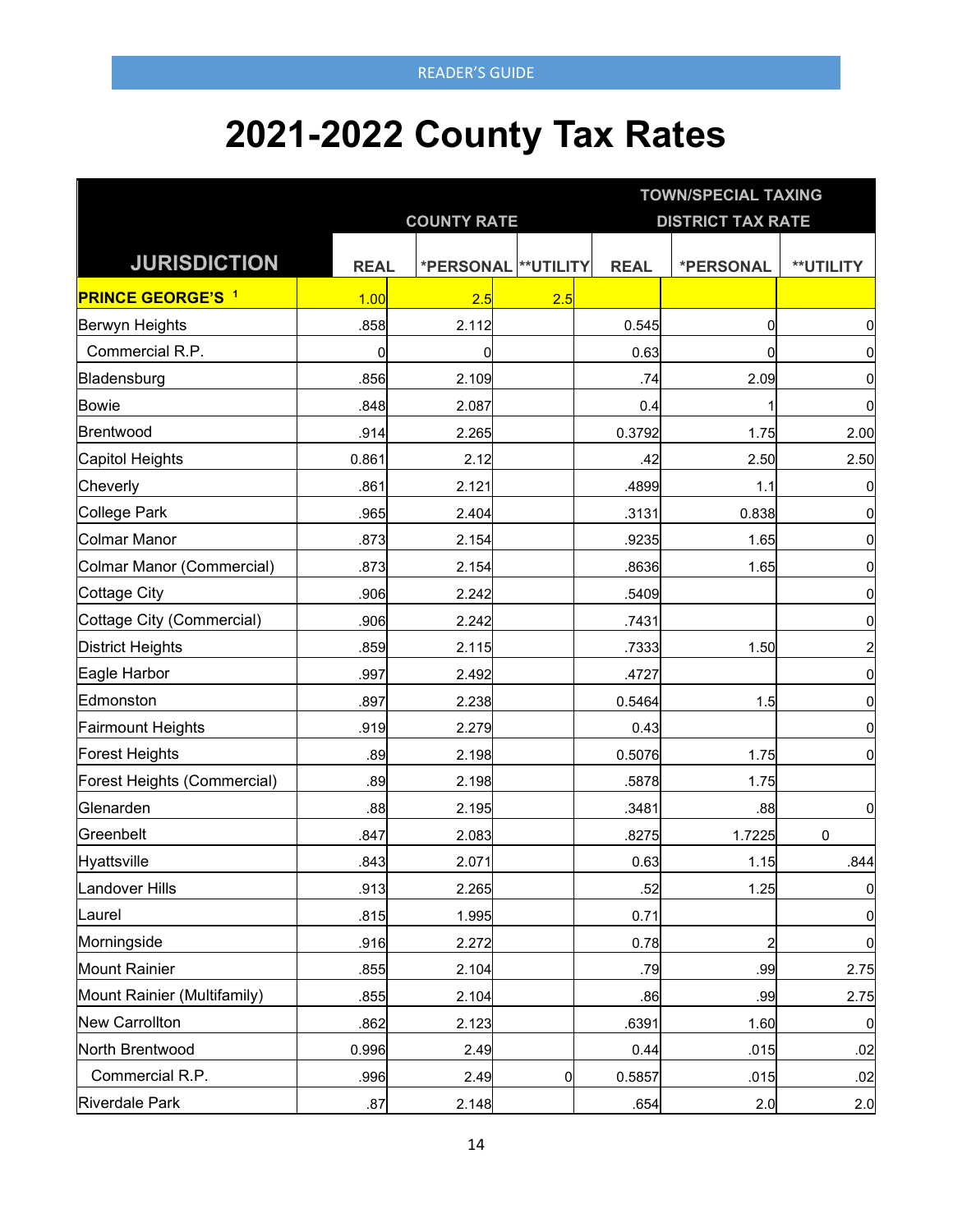| Seat Pleasant               | .874 | 2.157 | .581  | 15 <sub>1</sub> |  |
|-----------------------------|------|-------|-------|-----------------|--|
| <b>University Park</b>      | .86  | 2.117 | .5386 | 2.25            |  |
| Upper Marlboro              | .944 | 2.349 | 0.54  | .50             |  |
| Upper Marlboro (Commercial) | 944  | 2.349 | .54   | 1.50            |  |

## **Town of Edmonston Assessed Valuation History**

## **2013-2022**

| <b>FISCAL</b><br><b>YEAR</b> | <b>REAL PROPERTY</b><br><b>ASSESSED VALUE</b> | <b>TOWN of EDMONSTON</b><br><b>TAX RATE</b> | <b>TAX</b><br><b>REVENUE</b> |
|------------------------------|-----------------------------------------------|---------------------------------------------|------------------------------|
| 2013                         | 130,484,002                                   | .6600                                       | 813,829                      |
| 2014                         | 133,307,845                                   | .6600                                       | 847,660                      |
| 2015                         | 138,839,536                                   | .6600                                       | 916,341                      |
| 2016                         | 143,655,432                                   | .6379                                       | 916,378                      |
| 2017                         | 148, 197, 323                                 | .6170                                       | 914,341                      |
| 2018                         | 152,519,437                                   | .5978                                       | 911,761                      |
| 2019                         | 160,056,094                                   | .5478                                       | 918,521                      |
| 2020                         | 167,808,267                                   | .5489                                       | 876,787                      |
| 2021                         | 173,833,786                                   | .5264                                       | 915,061                      |
| 2022                         | 184,600,506                                   | .4957                                       | 915,061                      |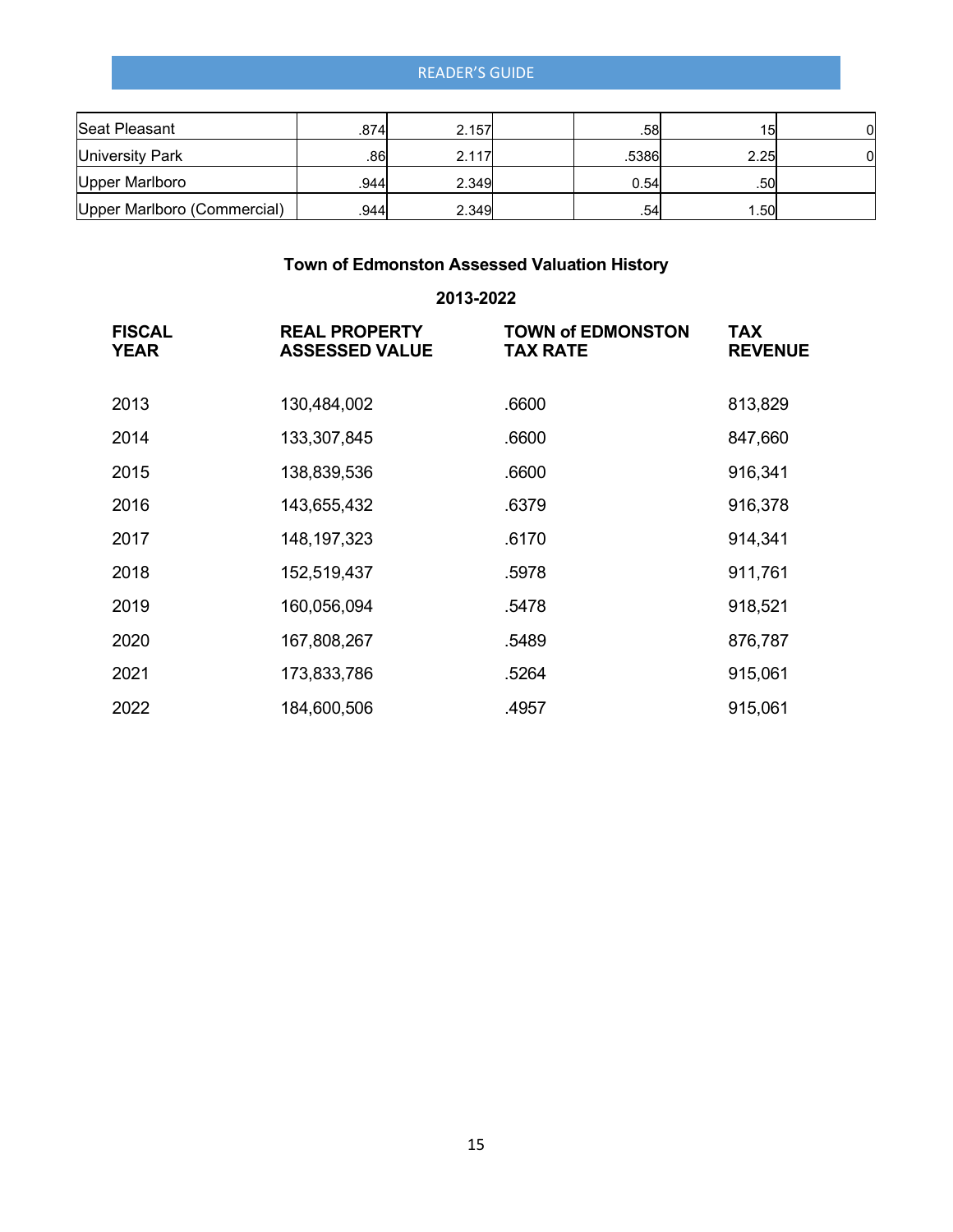#### **EDMONSTON DEMOGRAPHICS**

Read more:<http://www.city-data.com/city/Edmonston-Maryland.html#ixzz3TcGYR8Yb>

Estimated Population in 2019: 1,490 (100% urban, 0% rural). Population change since 2000: +55.4%

| Males: 694   | $(46.6\%)$ |
|--------------|------------|
| Females: 796 | $(53.4\%)$ |

| <b>Median resident age:</b> | 31.8 years |
|-----------------------------|------------|
| <b>Maryland median age:</b> | 39.0 years |

## **Estimated median household income in 2019:** \$73,590 (**it was** \$52,813 **in 2000**)

**Edmonston:**\$73,590<br>**MD:** \$86.738 **MD:** \$86,738



Read more: <http://www.city-data.com/city/Edmonston-Maryland.html>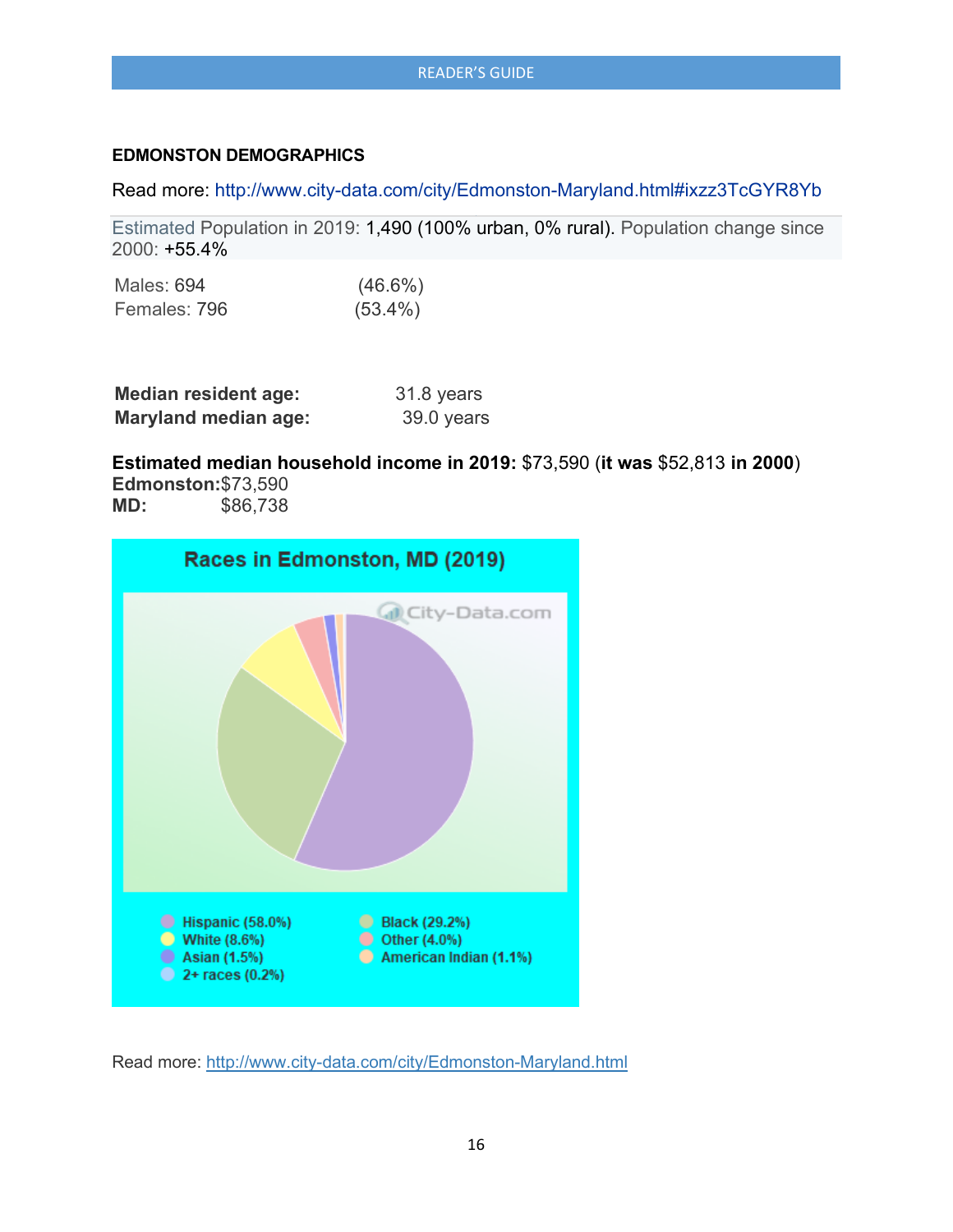**Estimated median house or condo value in 2019: \$301,862 (it was \$120,900 in 2000)**

| Edmonston: | \$301,862 |
|------------|-----------|
| Maryland:  | \$332,500 |



Crime rate in Edmonston detailed stats: murders, rapes, robberies, assaults, burglaries, thefts, arson

Full-time law enforcement employees in 2019, including police officers: 4 (3 officers). Officers per 1,000 residents here: 2.00 Maryland average: 2.74

Read more: <http://www.city-data.com/city/Edmonston-Maryland.html>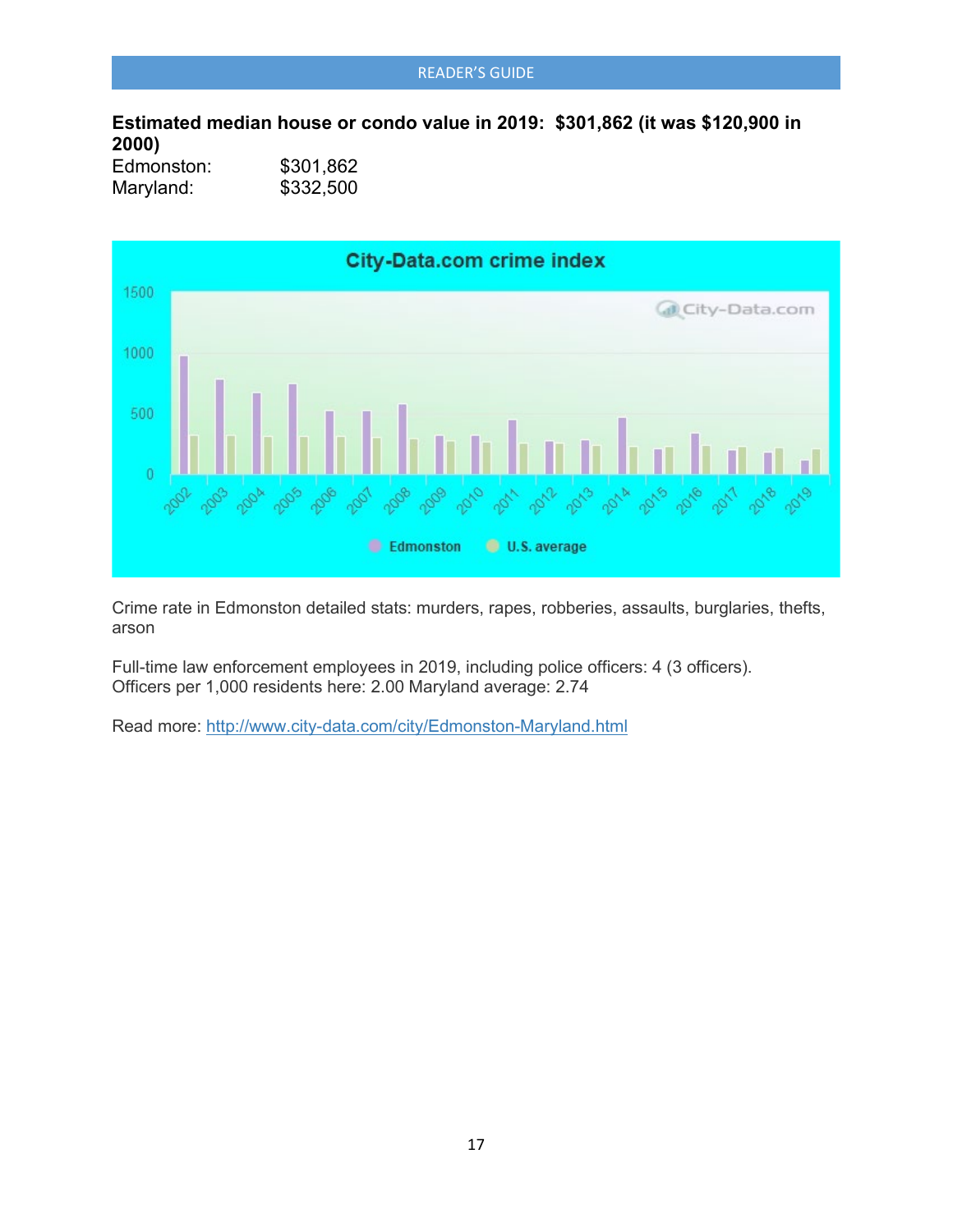#### **What terms of office do City Council members serve?**

#### **Town Charter Requirements – Officers**

#### **Section 4. Officers; oaths of office.**

The officers of said town shall consist of a Mayor and four (4) Councilmen, the Mayor to be elected by the combined vote of said town, and four (4) Councilmen to be elected, two (2) by each ward, and such appointive officers as are hereinafter designated or shall be appointed by the Mayor and Town Council, and each officer appointed shall continue to hold office for such term as the Mayor and Town Council shall designate or until his successor is duly qualified. Before entering upon the duties of his office, each officer shall take oath that he will diligently and faithfully discharge all duties of his office without favor, partiality or prejudice, and said oath shall be filed among the records of said town (Ch. 154, Section 4, L 1924; as amended by resolution of the Mayor and Town Council 8-14-72).

#### **Section 5. Commencement and terminations of terms of elected officials and compensation.**

Beginning with the elections to be held in May 2008 the Mayor and Council members shall all be elected at the same time and take office on the first Monday in June of 2008 and conclude on the last day prior to the first Monday in June of every three years thereafter. The Mayor shall be required to seek election from the entire town. Two Council members each shall seek election from their respective wards at the same time. They Mayor must continually reside at the primary residence within the corporate limits of the Town of Edmonston for the duration of their term in office. Council members must continually reside in their respective ward at their primary residence. On the first Monday in June 2008 the Mayor shall be compensated at the rate of three hundred (\$300) and Council members at the rate of two hundred dollars (\$200) per month.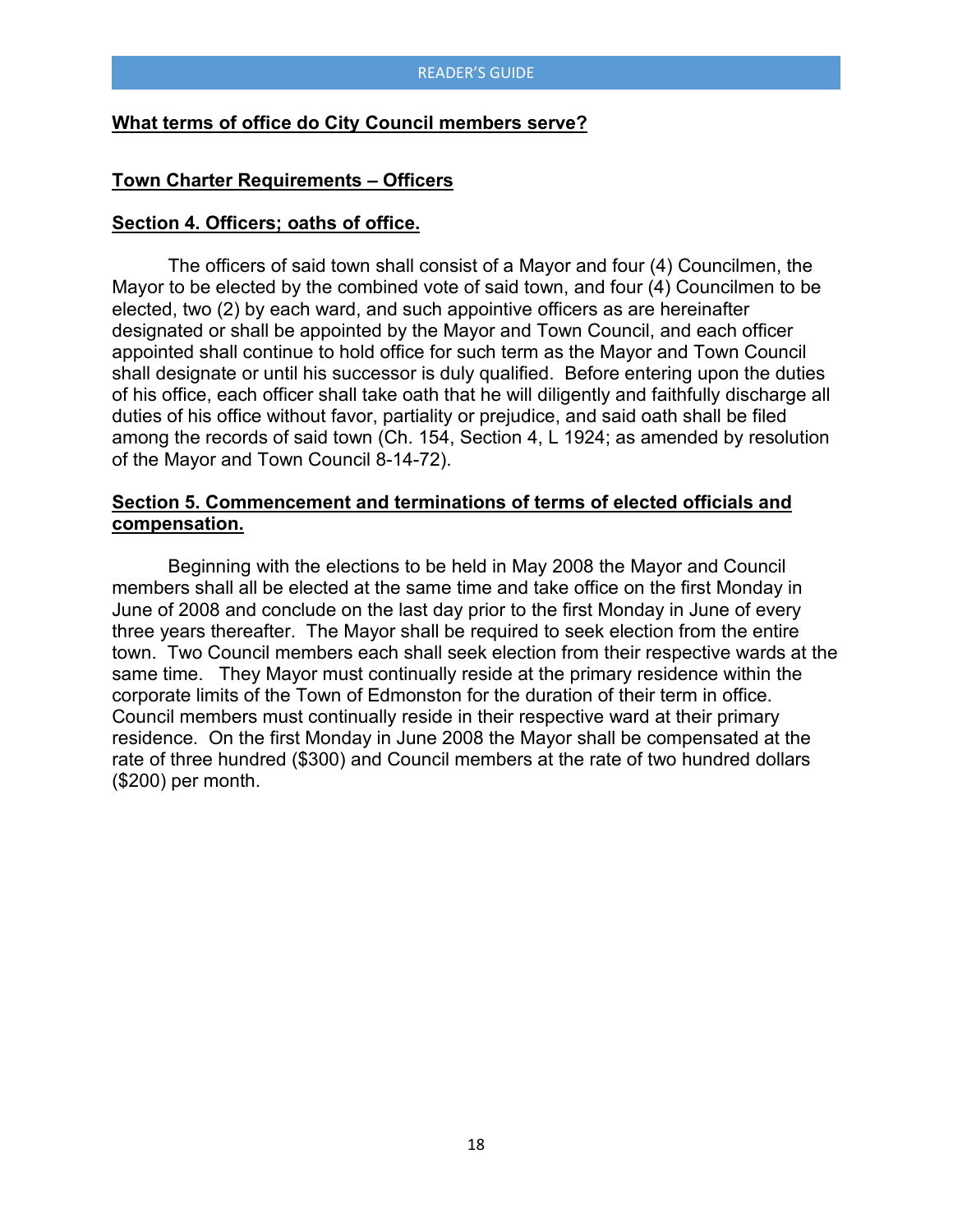## **Edmonston Mayor and Town Council**

(301) 699-8806 [/t](mailto:/townhall@edmonstonmd.gov)[ownhall@edmonstonmd.gov](mailto:/townhall@edmonstonmd.gov)



Mayor Tracy Gant [tgant@edmonstonmd.gov](mailto:tgant@edmonstonmd.gov) (240) 821-4269

Ward 1 Councilmembers:



Hilary Chester **Betsy McCauley** (240) 676-6710 (240) 375-0883

Ward 2 Councilmembers



John Johnson Sarah Turberville j<u>johnson@edmonstonmd.gov</u> [sturberville@edmonston.gov](mailto:sturberville@edmonston.gov)<br>(240) 605-0374 (202) 531-6155  $(240)$  605-0374



[hchester@edmonstonmd.gov](mailto:hchester@edmonstonmd.gov) [bmccauley@edmonstonmd.gov](mailto:bmccauley@edmonstonmd.gov)

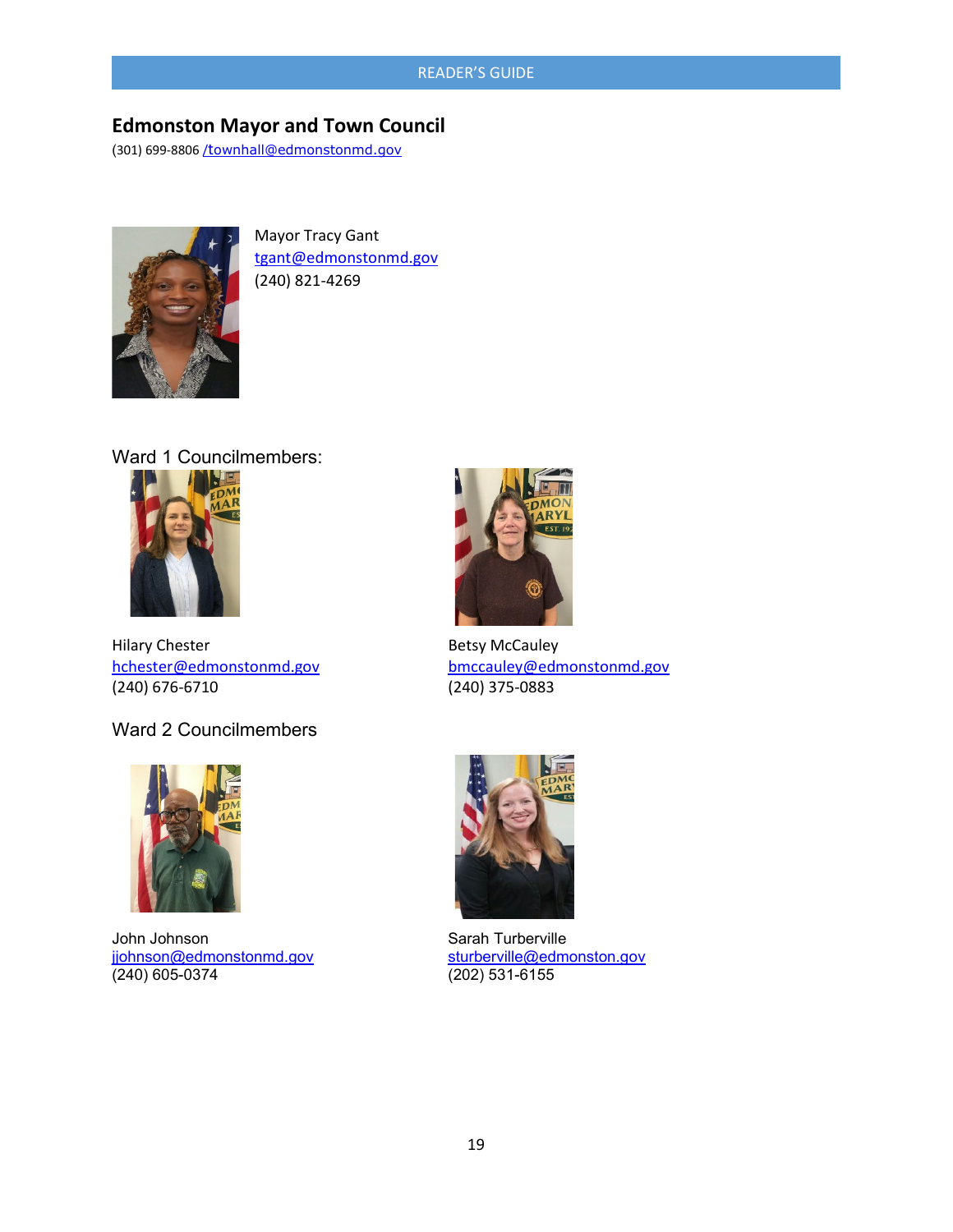## **Town Charter Requirements of Annual Budgeting**

Edmonston Town Charter Article V Additional Provisions

#### Section 38: Budget

- A. The Mayor shall submit a budget to the Council at least thirty-two (32) days before the beginning of the fiscal year. The budget shall provide a complete financial plan for the budget year (fiscal year) and shall contain estimates of anticipated revenues and proposed expenditures for the coming year. The total of anticipated revenues shall equal or exceed the total of the proposed expenditures.
- B. The budget shall be adopted by a majority vote of the total elected membership of the Mayor and Town Council before the first day of the new fiscal year.
- C. The Mayor and Town Council may make modifications to the budget upon thirty (30) days advance public notice of such proposed change by posting a copy of such notice at Town Hall.

#### **Financial Policy**

## **Authority to Borrow Funds**

The Town Charter, Article IV gives the Town the authority to borrow funds. Section 36: The amount of money borrowed by the Town shall not exceed at any one time of total sum of ten per cent (10%) of the assessed valuation of all real and personal property in the Town appearing on the assessment books of Prince Georges County, Maryland.

On October 10, 2009, the Town Council approved the Town of Edmonston Municipal Debt Policy by Resolution 2009-R-10. The policy establishes the guidelines for the issuance and management of the Town's debt.

#### **I. Introduction & Legal Authority:**

The purpose of this Municipal Debt Policy (the "Municipal debt Policy") of Town of Edmonston (the "Town") is to establish guidelines for the issuance and management of the Town's debt.

The Town has authority to borrow money and issue debt payable from its revenues for Town related purposes in accordance with Chapter 32 of Article 23A of the Annotated Code of Maryland, and Chapter 601 through 623 of the Charter of the Town of Edmonston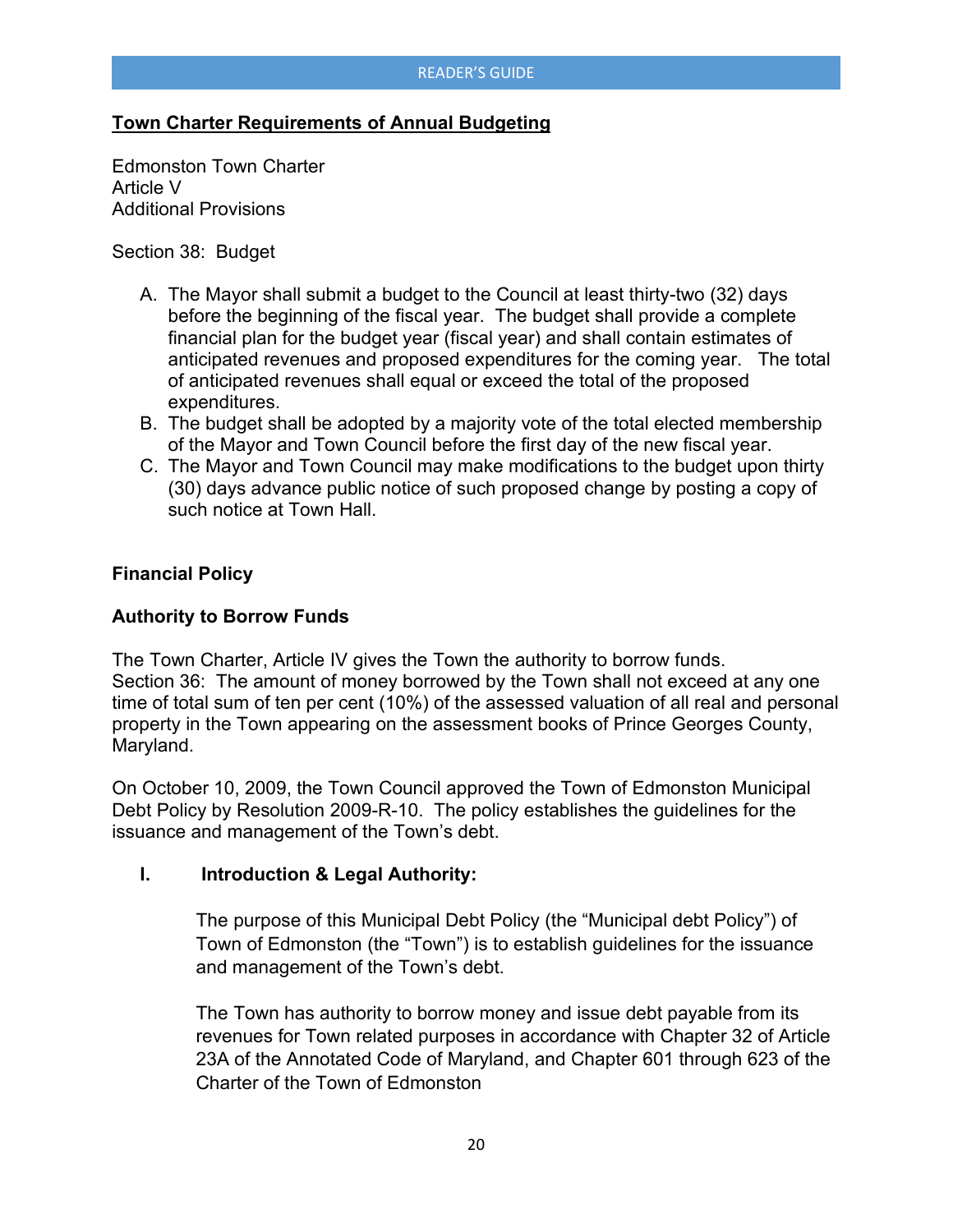This Municipal Debt Policy confirms the commitment of the Mayor and the Council of the Town, the Town's Administrator, other Town Management and staff, and advisors to:

- i. Adhere to sound debt issuance and management practices, including the full and timely repayment of all borrowings;
- ii. Achieve the lowest practical cost of borrowings commensurate with prudent level of risk; and
- iii. Obtain unfettered access to the capital markets through preserving and enhancing of the quality of the Town's bonds and other debt.

## **II. Municipal Debt Policy Scope**

This Municipal Debt Policy shall govern the issuance and management of all the debt and capital lease financing of the Town, together will all obligations and facilities related to those debts and equipment lease financing. While adherence to this Municipal Debt Policy is required under normal circumstances, the Town recognizes that changes in the markets, Town Programs, and other unforeseen circumstances may produce situations that are not covered by this Municipal Debt Policy, or requires modification in order to achieve the Towns Municipal Debt Policy goals. Thus the Town may upon request of the Mayor or Town Administrator approve financing and other related agreements with terms and/or provisions that deviate from this Municipal Debt Policy. The failure of the Town to comply with any provision of this Municipal Debt Policy shall not affect the validity of any debt that is otherwise duly authorized and executed.

## **III. Municipal Debt Policy Objectives**

The objectives of the Municipal Debt Policy are as follows:

- A. Maintain unfettered, cost effective access to the capital markets through prudent debt management policies.
- B. Provide financial support for the Towns' strategic and capitol plan objectives through debt and equipment lease financing.
- C. Provide guidelines for the overall management of the Town's debt.
- D. Achieve the highest practical credit ratings and the lowest possible costs.

#### **IV. Compliance with Law and Town Agreements**

All Town debt shall be issued in accordance with Town Charter and all Federal and State laws, rules and regulations.

## **V. Appropriate use of Debt**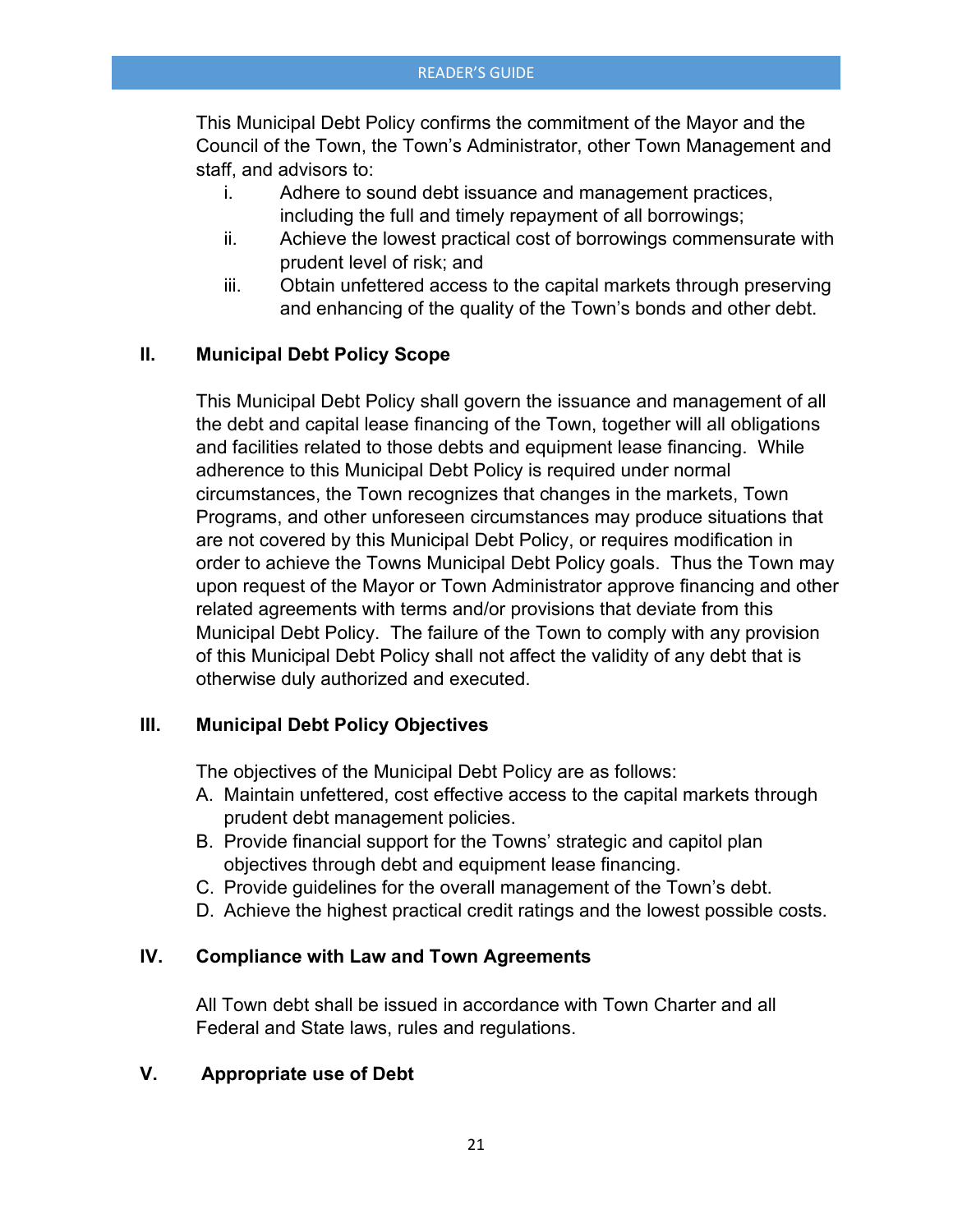Town debt shall only be used for the following purposes:

- A. to finance capital improvements projects undertaken by the Town
- including the construction, major repair or enhancement of Town facilities;
- B. to finance the acquisition of capital assets;
- C. to finance the purchase of capital equipment;
- D. to refinance previously issued Town debt; and
- E. to finance other large and extraordinary costs as determined by the Town.

Long term debt shall never be used to fund operating cost. The Town shall use proceeds from governmental purpose bonds for public use projects or certificates of indebtedness.

## **VI. Debt approval procedures**

All proposed Debt issuances will be submitted to the Town Council for its approval and authorization. The Town council by majority vote shall approve resolution authorizing each such issuance.

## **VII. Types of Borrowing**

The following categories of debt refer to the form of revenue source, type of debt (new money vs. refunding).

#### **A. Town Revenue Bonds:**

Town Revenue bonds are long term debt obligations that are repayable solely from the general revenues of the Town and, if applicable, grant or other third party funds. The Town may issue Town revenue bonds to fund capital improvement projects, purchases of large scale capital equipment, and other costs of the Town. Neither the credit nor the taxing power of the Town, the State of Maryland, or any political subdivision of the State shall be pledge or made available to pay or secure Revenue Bonds of the Town.

## **B. Equipment lease Financing:**

Lease obligations are an appropriate means of financing capital equipment. A capital lease is a fixed –term, non-cancelable lease that is similar to a loan and is used for the acquisition of capital assets such as equipment. Under capital lease, the title (or ownership) of the assets purchased remains with the lessor during the lease period. At the end of the lease the lessee has the option to quire ownership of the asset by paying a small pre-determined amount to the lessor.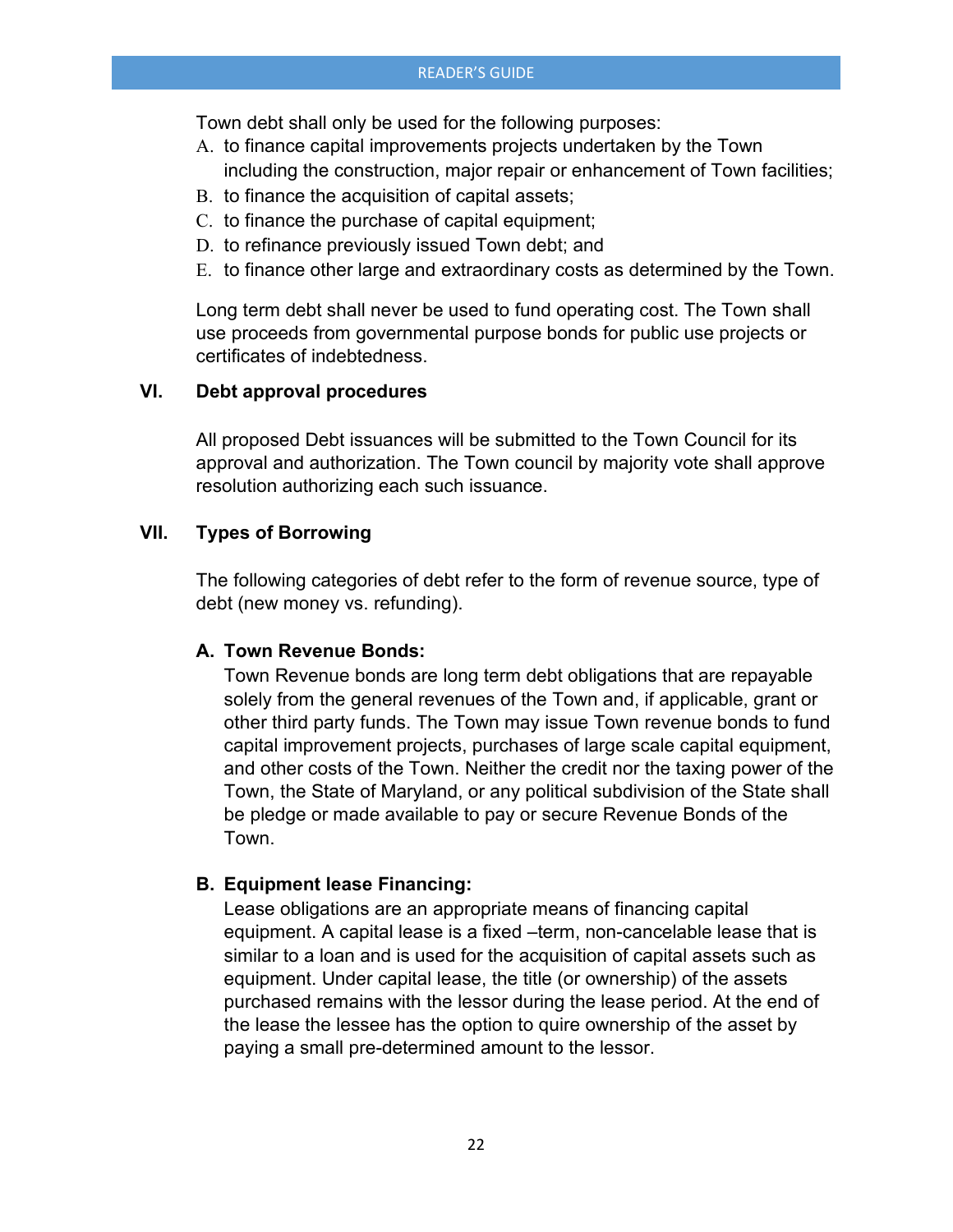The Town may enter in a capital lease and/or implement a master capital lease program to finance the acquisition of capital equipment. These types of obligations can be considered for equipment and assets as an alternative to other debt financing such as revenue bonds. Only high priority equipment with a useful life of 5 years or greater will be capital lease financed. Lease financed contracts or programs will not exceed the average useful life of the equipment being financed. Equipment with a useful life of less 5 years will be funded on a pay as you go basis. Short term operating leases for equipment are not covered by this policy.

#### **C. New Money Bonds**:

New money Bonds are bonds issued to finance the cost of capital improvements projects or any new purposed outlined in Section V of this Municipal Debt Policy. The issuance of new money bonds will generally result in an increase in the amount of Town debt outstanding, in contrast to refunding bonds, which simply refinance previously issued debt.

#### **D. Refunding Bonds:**

Refunding Bonds are issued to refinance (or refund) previously issue and outstanding debt. The Town may issue refunding bonds to refinance the principal of and interest on outstanding bonds or other debt of the Town in order to:

- i. Achieve debt service savings
- ii. Restructure scheduled debt service
- iii. Convert from or to variable or fixed interest rate structure
- iv. Change or modify the source or sources of payment and security for the refunded debt; or
- v. Modify covenants otherwise binding upon the Town.

#### E. **Long Term Debt:**

For the purposes of this Municipal Debt Policy, long term debt is defined as bonds or other debt with a final maturity of five years or more. The Town may issue debt with longer-term maturity to amortize Town capital or other costs over a period commensurate with expected life, use or benefit provide by the project, programs or facilities financed from such bonds.

#### a. **Short Term Debt:**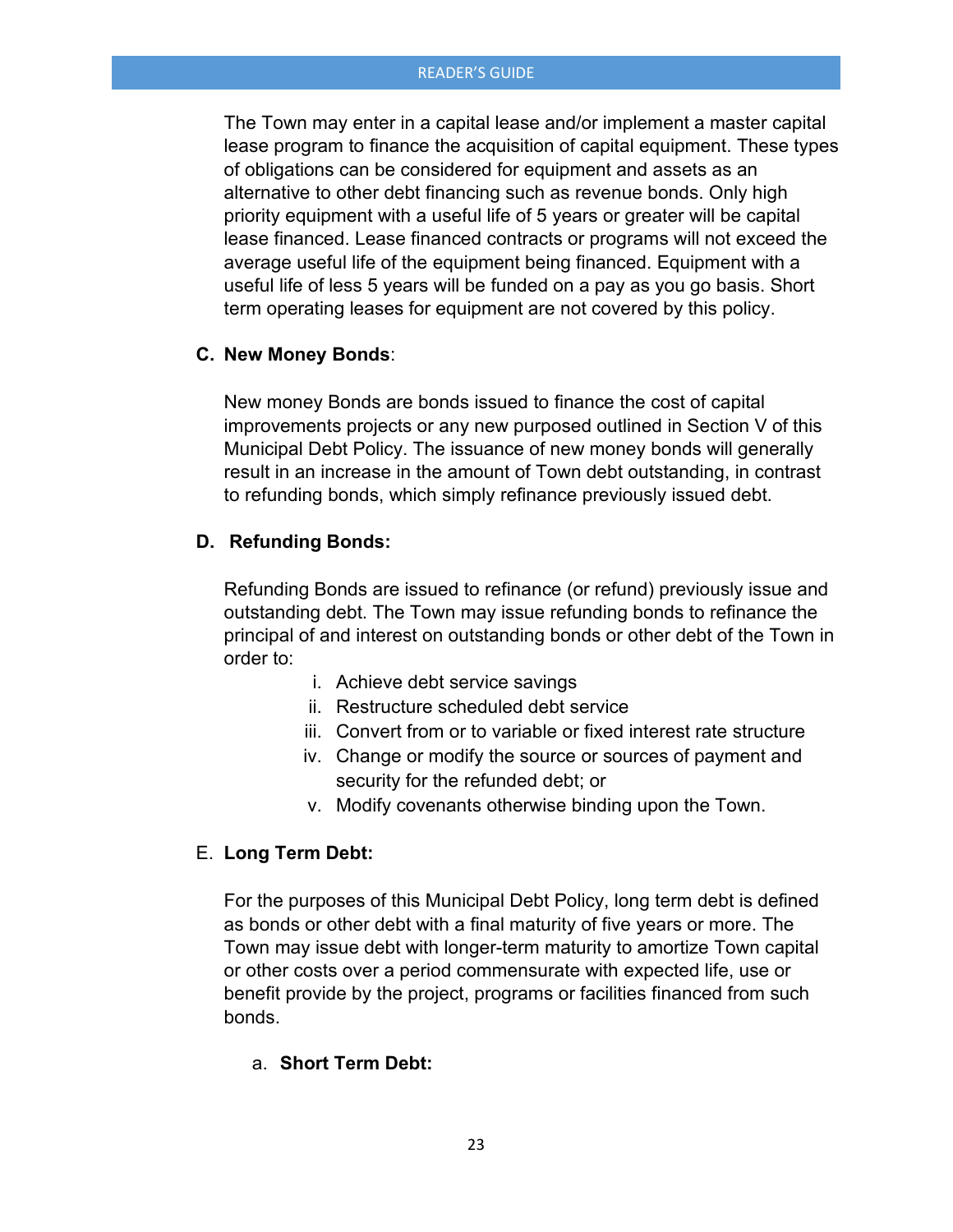For the Purposes of this Municipal Debt Policy, short term debt is defined as any debt with a final maturity of less than five years. The Town may issue debt with short term maturity, including grant and revenue anticipation notes, to provide interim financing for capital projects in anticipation of the issuance of longer-term bond of other debt and/ or the receipt of grant or other third party moneys.

#### b. **Fixed Rate Borrowings:**

Fixed Rate Borrowings are debt issuances that pay a fixed rate of interest. Fixed rate borrowing may utilize one or more series of bonds with differing maturities, all of which pay a fixed rate of interest. Fixed-rate debt shall be the primary type of debt issued by the Town to assure future cost and to insulate the Town from interest rate risk.

#### c. **Variable Rate Borrowings**:

Variable rate borrowings are debt issuance whose interest rate vary from day to day, week to week, or some other period, based on pre-determined market indices and conditions. Variables rate bonds are typically issued using a letter of credit, which assures the liquidity needed for such debt, and also typically enhances the credit quality of the debt.

#### d. **Additional Types of Borrowings:**

Assessment district bonds and special assessment bonds may be issued by creating a district in which the land- owners and others within the district agree to tax themselves, though the ad valorem property tax , at a higher rate in order to repay debt issued to finance capital improvements. The Town may issue special assessment bond such as Infrastructure Financing District Bonds as appropriate in support of on support of its developments and capital improvements programs.

#### **VIII. Debt Affordability Targets and Policy Limits**

It is policy of the Town to meet the targets listed below. These limits, in combination with the Town's annual updated five year capital plan, and multi-year planning will ensure that the Town continues to provide essential operational services while planning for replacement. Rehabilitation, repair and expansion if its capital investments.

i. The Town will maintain a maximum Debt Service Coverage of 10% of the assessable base account of its outstanding debt. The actual terms and conditions specific to each debt issued will be controlled by the applicable documents.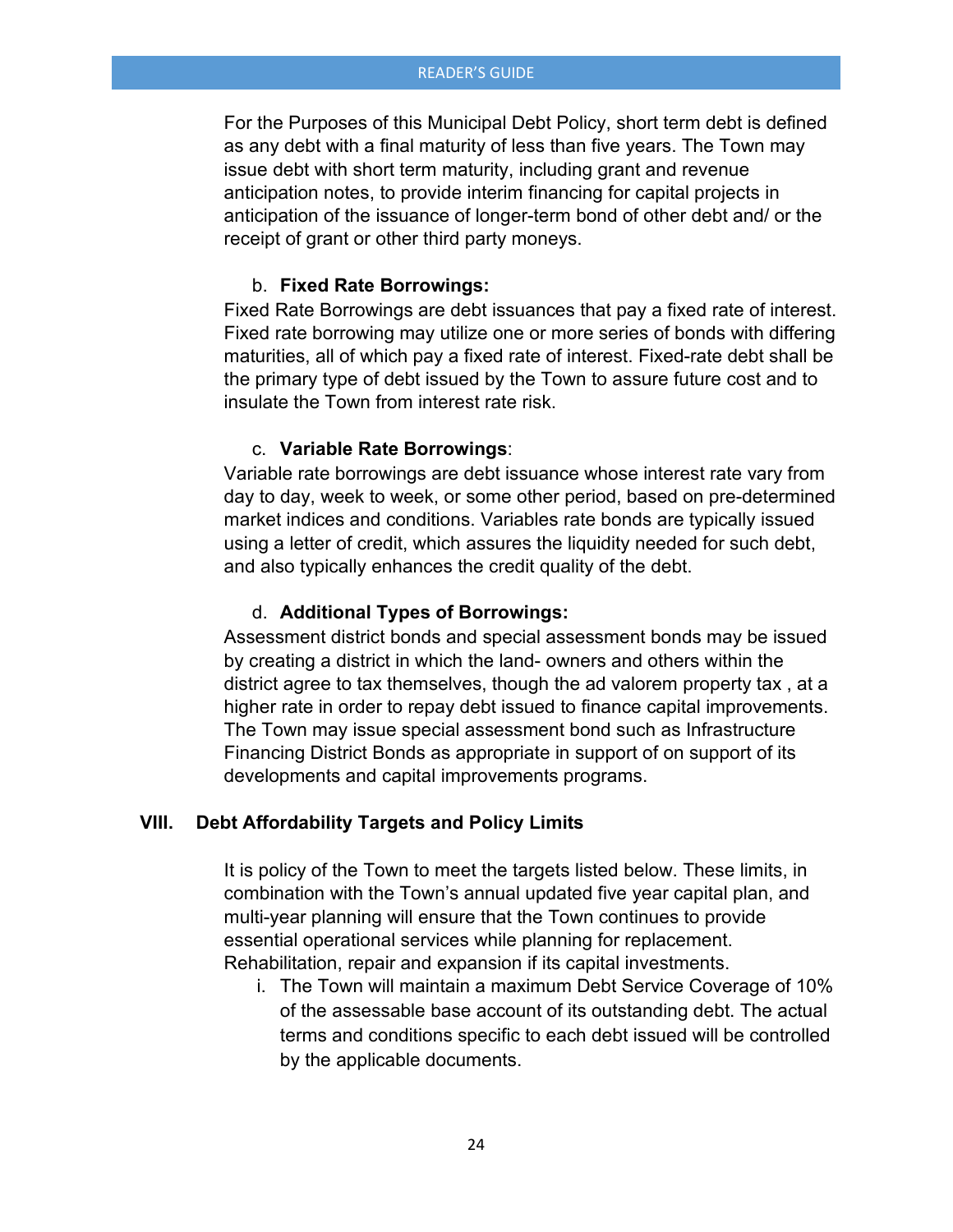- ii. The Town will maintain to strive to minimum un-appropriated operating reserve of 10% of its annual operating expenditure budget.
- iii. So long as the above conditions are met, the Town will seek to minimize the level of debt outstanding with the most recent update five year capital plans.

## **IX. Methods of Sale for Town Bonds**

There are three principal methods for the sale of Bonds: competitive, negotiated and private placement. The Town shall utilize the method of sale that (a) is reasonably expected to produce the most advantageous interest cost with respect to the Bonds, and provides the Town with the flexibility necessary or desirable in connection with the structuring, timing or terms of such sales and of the related Bonds:

#### A. **Competitive Sale:**

.

The Competitive sale of the Town's Bonds will be appropriate under the following circumstances:

- i. The Bonds are traditional long term fixed rate new money revenue bonds;
- ii. The Bonds are senior lien obligations of the Town;
- iii. The Bonds do not include any unusual call provisions or other terms;
- iv. The Bonds are or will be rates no lower than an "A" category or equivalent by at least two of the three major credit ratings agencies, or the Bonds will or can be insures by a Bond Insurer which is rated "AAA" or equivalent by at least two of the three major credit ranking agencies.
- v. Prices in the municipal bond market are relatively stable;
- vi. Market timing is not critical to the pricing of Bonds; and
- vii. The municipal bond market is in a period of sufficient stability and receptively to the ranking assigned to the Towns Bonds that a competitive sale is deemed to be advantageous. Competitive sales may be conducted in such manner as the Town approve, including through an internet based or other electronic bidding system.

#### **B. Negotiated Sale:**

The negotiated sale of the Town's Bonds will be appropriated under the following circumstances: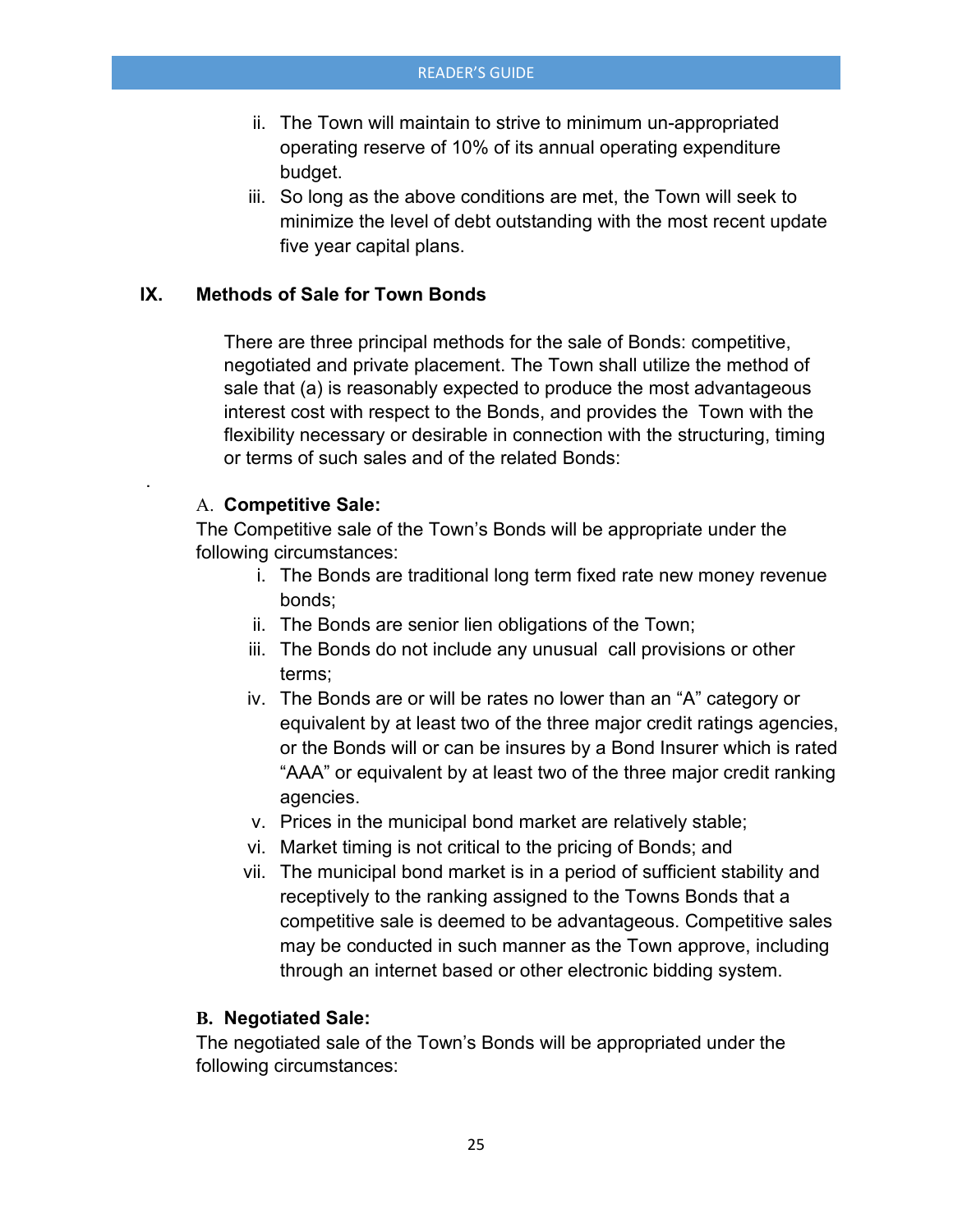- i. The Bonds are not traditional long term fixed rate new money revenue bonds;
- ii. The Bonds are not senior lien obligations of the Town;
- iii. The Bonds include unusual call provisions or other terms;

## C. **Private Placements:**

The private placement of the Towns Bonds (as opposed to the public offering of Bonds though a competitive or negotiated sale) will be appropriate only by circumstances where:

- i. A public offering would require the registration of the Bonds under applicable federal securities laws, or
- ii. The Bonds are or will be either unrated or rated in a category below investment grade. In the event such circumstances arise, the Bond of the Towns may be sold pursuant to a private placement only under such term and conditions and in such manner as the Towns shall determine, in consultation with its financial advisors.

## **X. Pricing of Town Debt**

#### A. Bonds

The Town's Bonds may be sold at such prices, including at par, a premium or a discount, as the Town may determine is likely to produce the most advantageous cost, inclusive of interest and all fees and charges, in the prevailing market conditions.

#### B. Other Town Debt

Other debt issued or incurred by the Town will be priced at the lowest practical cost, inclusive of interest and all fees, under the prevailing market conditions.

#### XI. **Professional Services**

The Town may retain professional services providers as necessary or desirable in connection with:

- i. The structuring, issuance and sale of its Bonded debt;
- ii. Monitoring of and advice regarding its outstanding Bonds; and
- iii. Negotiation, execution, monitoring of related agreements, including without limitation bond insurance, credit facilities, investments agreements, and ;
- iv. Other similar related matters.

Professional service providers may include financial advisors, bond counsel, disclosure counsel, Town consultants, Bond trustees, and federal arbitrage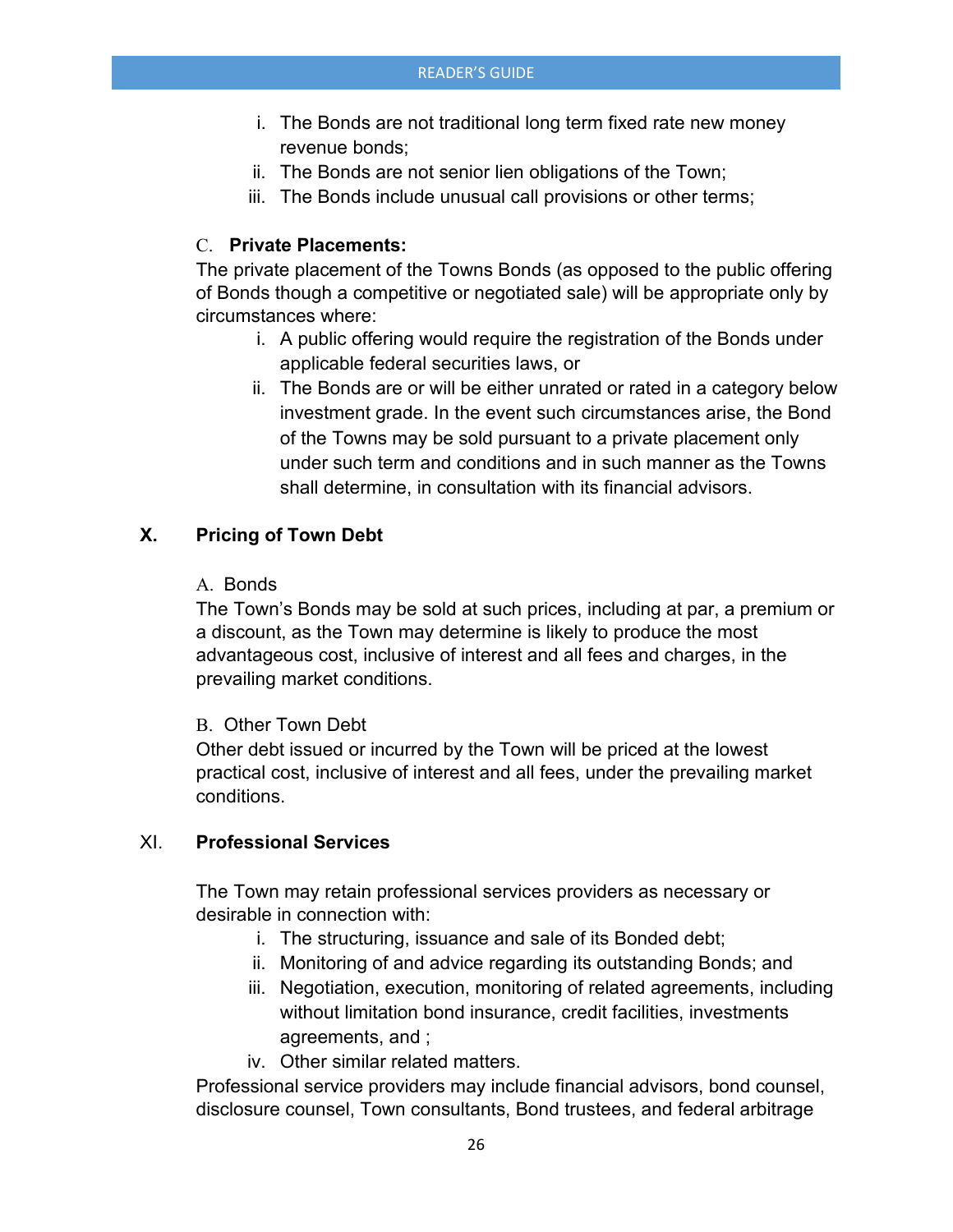rebate services providers, and may include, as appropriate, underwriters, feasibility consultants, remark agents, auction agents, broker/dealers, escrow agents, verification agents, and other similar parties.

The Town shall require that its financial advisors, bond and disclosure counsel, and Town consultants be free of any conflict of interest, or that any necessary or appropriate waivers or consents are obtained.

#### **XII. Administrator Review**

The Town Administrator shall review this Municipal Debt Policy on a periodic basis and recommend any changes to the Mayor and Town Council for consideration.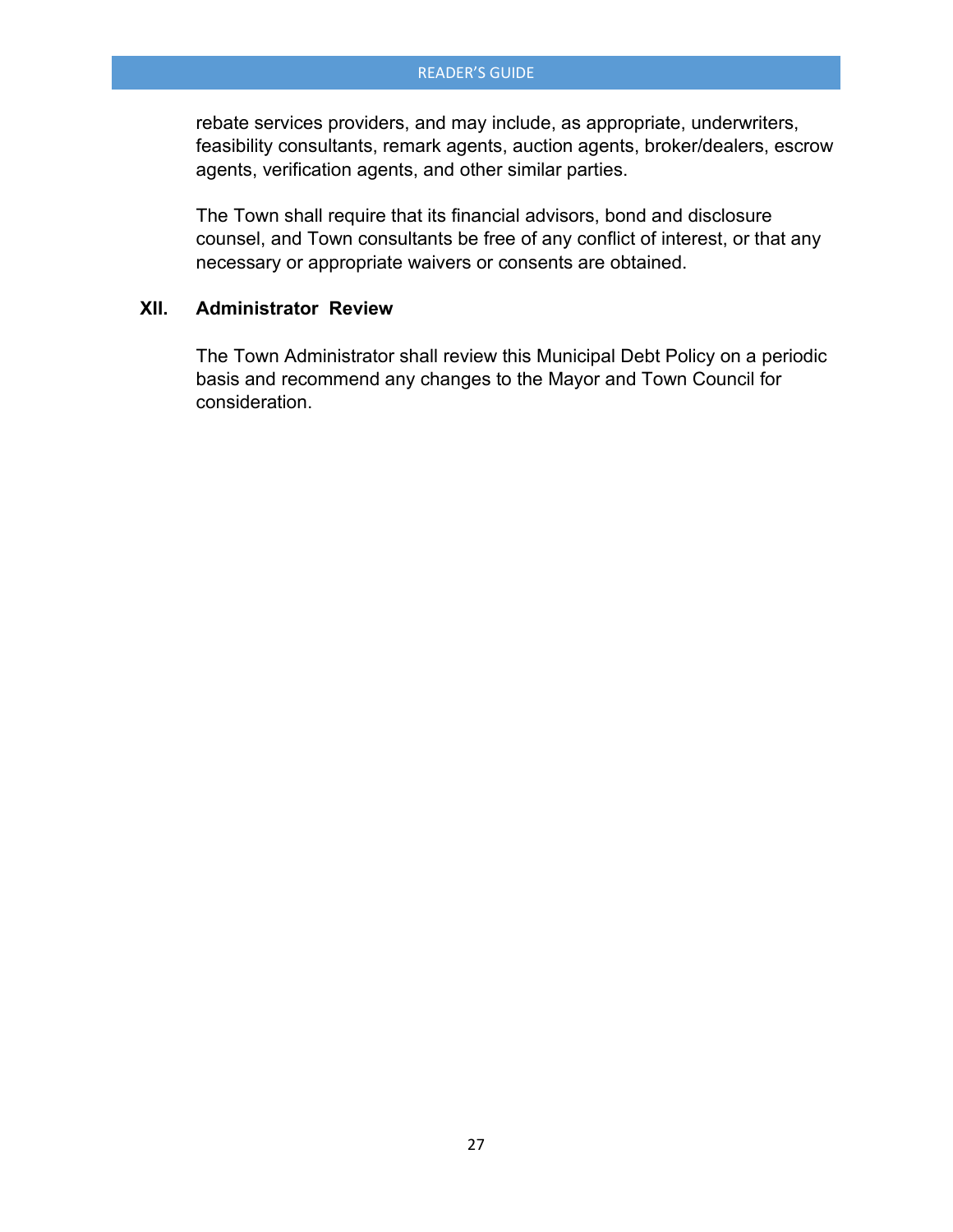## **EDMONSTON FUNDS STRUCTURE**

The Town of Edmonston uses one fund, with three departments. They are organized on the following basis and are divided into the following types:

**General Government** – contains town expenditures for the Administrator, Town Clerk, and Mayor and Town Council.

**Public Works** – accounts for the expenditures of the Public Works Department.

**Police**– accounts for the expenditures of the Police Department.

**Debt Service** – accounts for debt service of the Town

**Capital Outlay** – accounts for items such as equipment, vehicles, furniture, etc that are considered fixed assets.

## DEPARTMENT RELATIONSHIPS

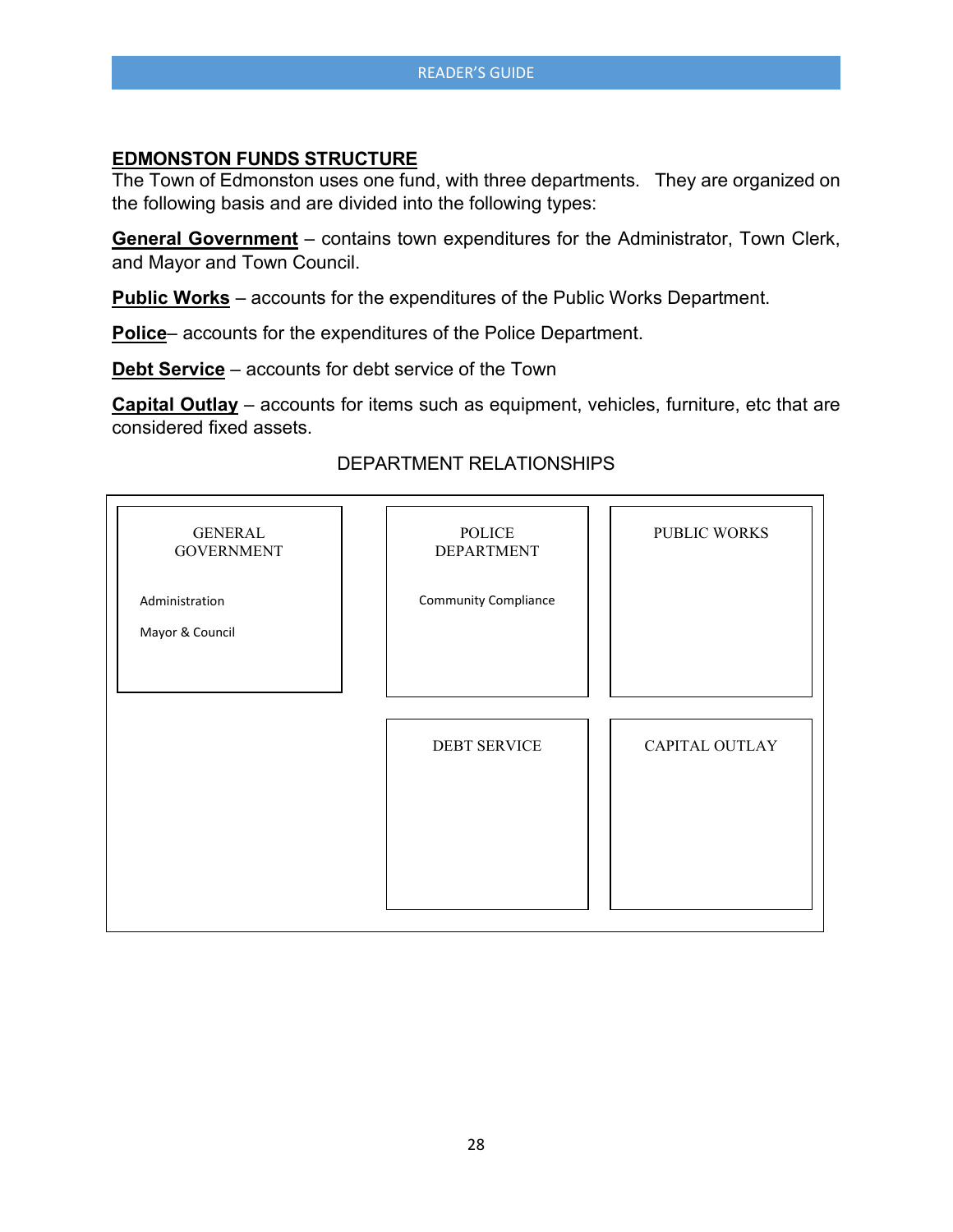

|                                | <b>PROJECTED</b> | <b>SALARIES</b> |                       |                      |                  |            |                |
|--------------------------------|------------------|-----------------|-----------------------|----------------------|------------------|------------|----------------|
|                                |                  |                 | <b>Current Salary</b> |                      |                  |            |                |
|                                |                  |                 |                       |                      |                  |            |                |
| <b>Employee</b><br><b>Name</b> | <b>Position</b>  | <b>Per Hour</b> | Annual                | 3% COST<br>OF LIVING | <b>3.0% COLA</b> |            | 1.5% Merit Pay |
|                                |                  |                 |                       |                      |                  |            |                |
| Morris S.<br>Ramsey            | Laborer          | \$25.17         | \$52,354.00           | \$53,924.00          | \$1,570.61       |            | \$808.86       |
| David Lohr                     | Laborer          | \$20.80         | \$43,264.00           | \$44,562.00          | \$1,297.92       |            | \$668.43       |
|                                |                  |                 | \$95,618.00           | \$98,486.00          |                  | \$2,868.53 | \$1,477.29     |
|                                |                  |                 |                       |                      |                  |            |                |
| <b>Elliott Gibson</b>          | Chief            | \$39.73         | \$82,628.00           | \$82,628.00          |                  | \$0.00     | 0              |
| George W.<br>Sullivan          | Captain          | \$39.77         | \$82,722.00           | \$85,203.65          | \$2,481.65       |            | \$1,278.05     |
| David L. Young                 | Sergeant         | \$29.04         | \$60,403.00           | \$62,215.10          | \$1,812.10       |            | \$933.23       |
| Eric Beale                     | Corporal         | \$26.25         | \$54,600.00           | \$56,238.00          | \$1,638.00       |            | \$843.57       |
| Paris Van<br><b>Buren</b>      | Officer          | \$25.76         | \$53,581.00           | \$55,188.42          | \$1,607.42       |            | \$827.82       |
| Louis Ortiz                    | Officer          | \$23.41         | \$48,693.00           | \$50,154.78          | \$1,460.78       |            | \$752.31       |
| Peter<br>Shepherd              | Officer          | \$23.41         | \$48,693.00           | \$50,154.78          | \$1,460.78       |            | \$752.31       |
| Daria Faison                   | Admin Asst II    | \$21.63         | \$45,000.00           | \$46,350.00          | \$1,350.00       |            | \$695.25       |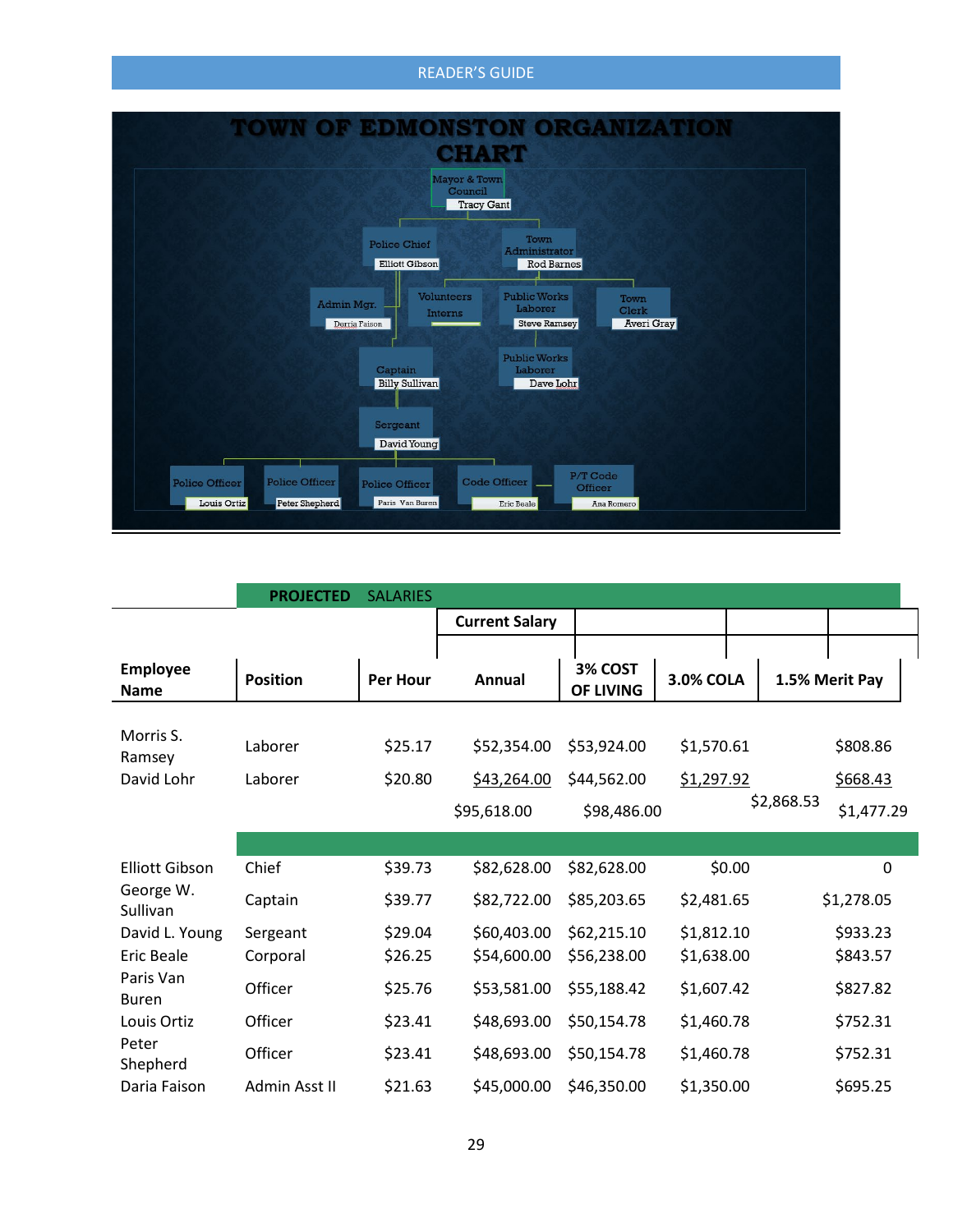|                            |                             |         | <b>READER'S GUIDE</b>       |                             |                         |                      |  |  |
|----------------------------|-----------------------------|---------|-----------------------------|-----------------------------|-------------------------|----------------------|--|--|
| Ana Romero                 | P/T Code Off.               | \$23.00 | \$23,920.00<br>\$500,240.00 | \$24,637.60<br>\$512,768.33 | \$717.60<br>\$12,528.33 | 369.57<br>\$5,069.44 |  |  |
|                            |                             |         |                             |                             |                         |                      |  |  |
| Rodney D.<br><b>Barnes</b> | Town<br>Administrator       | \$39.37 | \$81,890.00                 | \$81,890.00                 | \$0.00                  | $\mathbf 0$          |  |  |
| Averi Gray                 | <b>Town Clerk</b>           | \$28.69 | \$59,675.00                 | \$61,465.00                 | \$1,790.26              | 922.00               |  |  |
|                            |                             |         | \$141,565.00                | 143,356.00                  | \$1,790.26              | \$922.00             |  |  |
|                            |                             |         |                             |                             |                         |                      |  |  |
| Mayor                      |                             |         | \$<br>3,600.00              |                             |                         |                      |  |  |
|                            |                             |         | \$                          |                             |                         |                      |  |  |
|                            | Council                     |         | 2,400.00                    |                             |                         |                      |  |  |
|                            | Council                     |         |                             |                             |                         |                      |  |  |
|                            |                             |         | 2,400.00                    |                             |                         |                      |  |  |
|                            | Council                     |         |                             |                             | 2,400.00                |                      |  |  |
|                            |                             |         |                             |                             | \$                      |                      |  |  |
|                            | Council                     |         |                             |                             | 2,400.00                |                      |  |  |
|                            |                             |         |                             |                             | \$                      |                      |  |  |
|                            |                             |         |                             |                             | 13,200.00               |                      |  |  |
|                            | <b>Total Cost of Living</b> |         |                             |                             | \$17,187.12             |                      |  |  |
|                            | <b>Total Merit Pay</b>      |         |                             |                             | \$7,468.73              |                      |  |  |
|                            | Longevity Pay               |         |                             | \$2,445.00                  |                         |                      |  |  |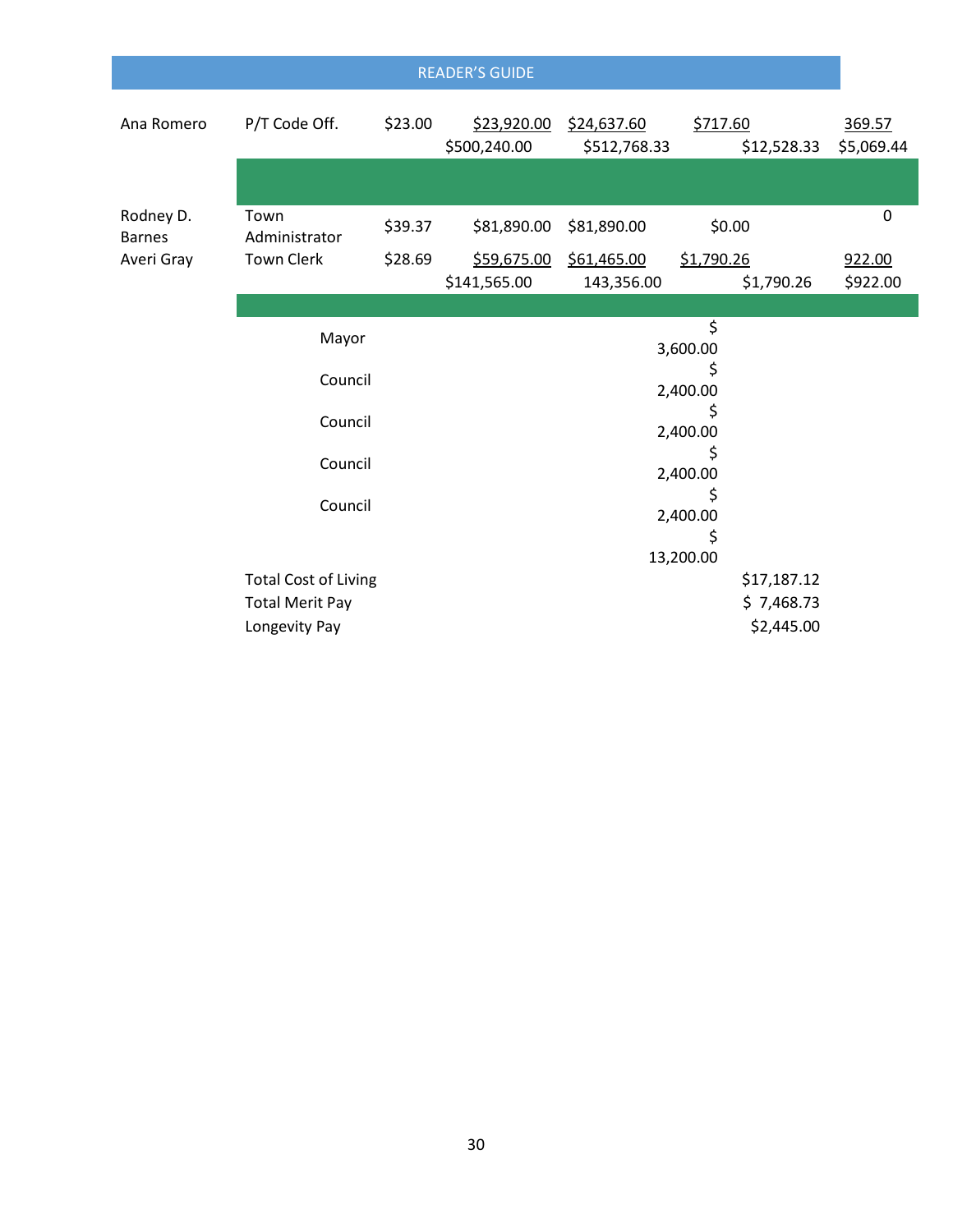#### **STRATEGIC PLANNING**

**In July, 2021, the Mayor, Council and Department Heads worked with Donzel Robinson, Facilitator to develop a strategic plan for the Town. The following is a summary of the items developed by the team:**

> **Town of Edmonston Strategic Plan July, 2021**

#### - **ENVIRONMENTAL**

- \* Pollution Measurement
- \* Flood Mitigation
- \* Eco District
- \* Code Enforcement
- \* Additional Ordinances

#### - **ECONOMIC DEVELOPMENT**

- \* Physical Connection from ARTS District
- \* Attracting Better Businesses.
- \* Annexation -53rd at Edmonston Road
- \* Upcycle Businesses -Recreate District
- \* Resident Centric businesses
- \* Connect to Purple Line.

#### - **COMMUNITY ENGAGEMENT OR INVOLEMENT**

- \* Hispanic Liasson
- \* Social Media
- \* Informational Signage
- \* One to One Interaction
- \* Create Stronger Vice-Political Relationships Delegation (c/ metro). Purple line
- \* Public Safety
	- Continuity Planning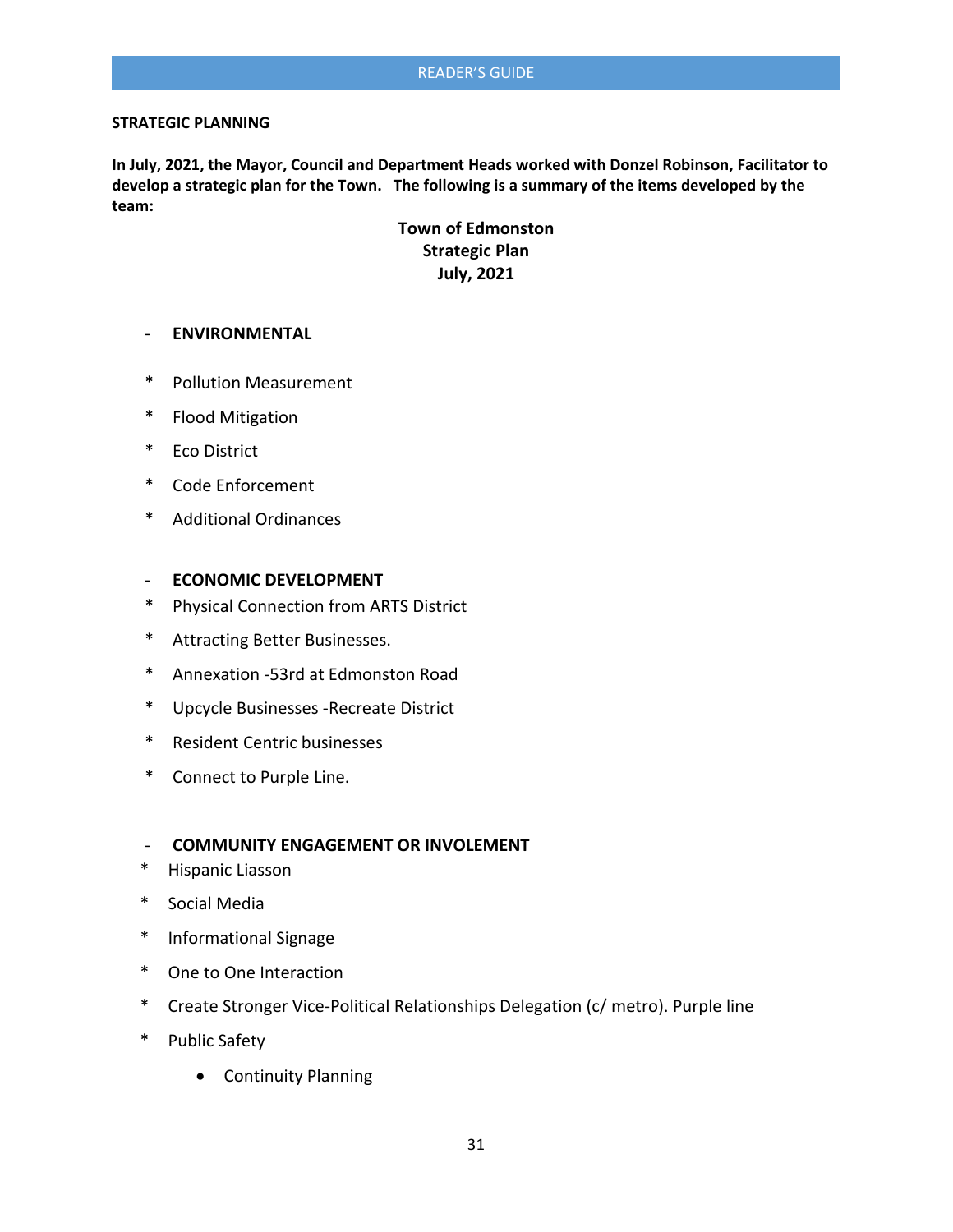- Programs Develop
- Community Policing
- Pop up Community Meetings
- Police Department Establish an Explorer's Club
- Walk with a Cop.
- Building Expansion/Relocation
- \* Communication Update

Education

#### - **INFRASTRUCTURE**

- \* Dog Park/Rest area/Pit stop.
- \* Pup up Waterpark.
- \* Pop up Neighborhood Park
- \* Water Spray Park

#### - **CREATE STRONGER VOICE**

- \* Lobbying
- \* Recreation Center Upgrades
- \* Sidewalks

#### - **MUNICIPAL COMPETENCY**

- \* Succession
- \* Leadership
- \* JR Council
- \* Active Ethics Committee
- \* Create On Boarding Orientation
- \* Continuing Council Education
- \* Staff Succession
- \* Audit of Ordinances

Charter Code Conduct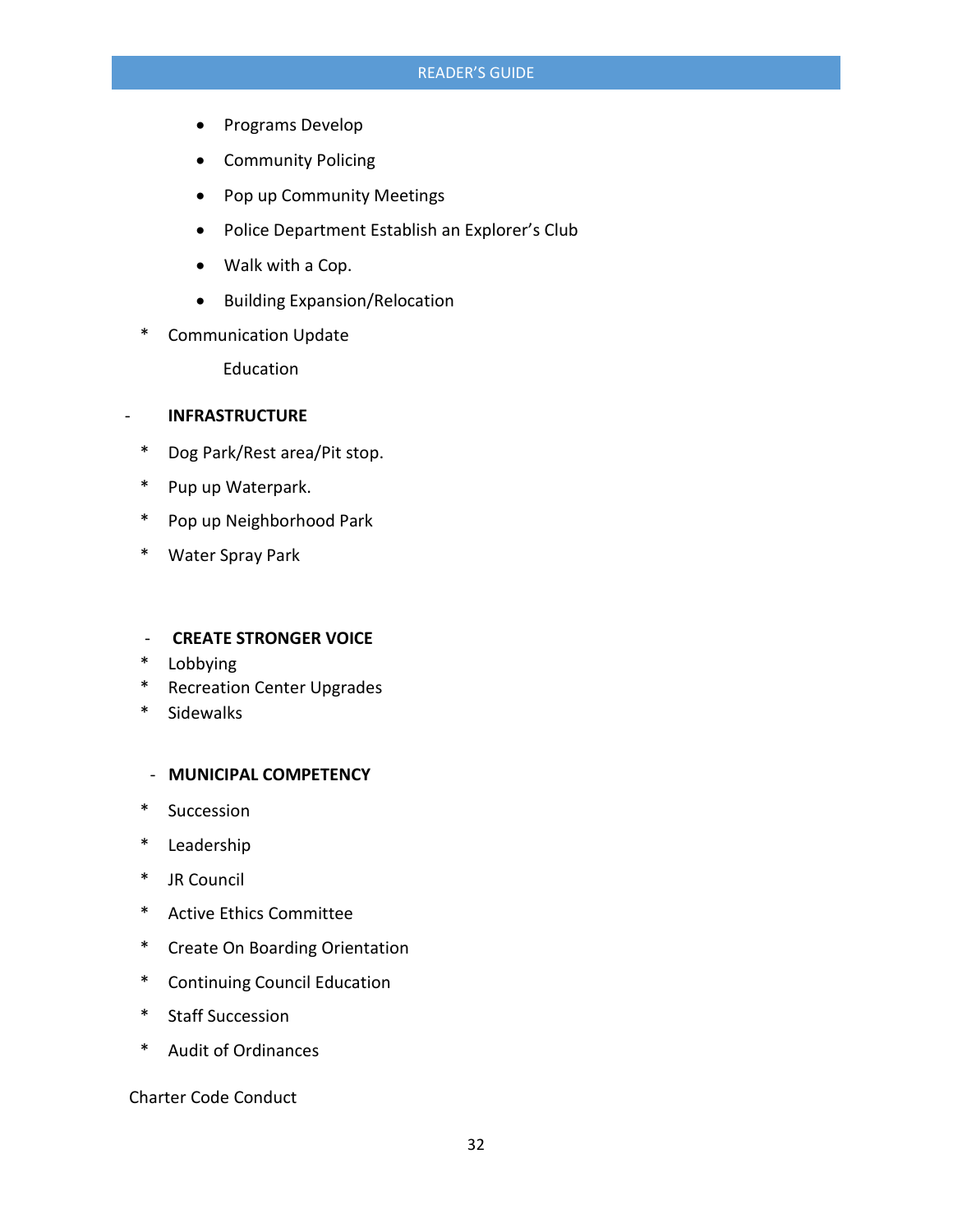#### **Town of Edmonston Capital Improvement Project List Updated December 31, 2021**

#### **INFRASTRUCTURE PROJECTS**

- 1. Repair Decatur Street (3 Phases) Per the Engineer's report, Decatur Street is failing in 3 locations. A study was completed by Ecosite to determine the most cost-effective method of repairing the street. Bids received and rejected by Town Council. Town Engineer developed revised specifications that included a new concept plan for permeable concrete. Phase I was completed in summer, 2019. Phase II planned for Summer, 2022.
- 2. Sidewalk Installation  $-52<sup>nd</sup>$  Avenue and Crittenden Avenue Install a sidewalk in the Town's right-of-way to allow children walking to the bus stop to utilize the sidewalk. The sidewalk would be installed in the 4 blocks of Crittenden and 2 blocks on 52<sup>nd</sup> Avenue. The Town was awarded a Safe Routes to Schools grant to construct sidewalks on 52<sup>nd</sup> Avenue and on Crittenden Street. Construction to occur summer, 2022.
- 3. Replace Sidewalks on 49<sup>th</sup> Avenue Replace sidewalks between Decatur Street and the levy on both sides of 49<sup>th</sup> Avenue. The Town did a design/bid with Gordian to replace the sidewalks on 49<sup>th</sup> Avenue. Project was completed in 1<sup>st</sup> Quarter of 2019.
- 4. Crittenden Streetscape the final phase of the Crittenden green street transformation. This phase includes decorative streetlights, trash receptacles and benches. A CDBG grant application was submitted to install streetlights, trash receptacles and benches. Award occurred on May 2019. Project completed.
- 5. Replace sidewalks on Taylor Road between Decatur and Lafayette.
- 6. Construct sidewalks on  $47<sup>th</sup>$  Avenue, Gallatin and Hamilton streets.
- 7. Annual street maintenance program\*
- 8. Sidewalk construction on  $51^{st}$  Avenue,  $51^{st}$  Place, 52<sup>nd</sup> Place, Emerson and  $52^{nd}$  Avenue. Community Development Block Grant (CDBG) awarded this project. Completion, summer 2022.
- 9. Repaving of 4 Blocks of Crittenden Street. The Town was awarded a Prince George's County Community Development Block Grant (CDBG) grant to mill and repave Crittenden Street from the 5000 Block to the 5200 Block. Completion to occur in Summer 2022.
- 10. The installation of decorative streetlights on 47<sup>th</sup> Avenue from Decatur to the 47<sup>th</sup> Avenue Park. A grant has been submitted to the Maryland Energy Administration to add 8 streetlights on 47<sup>th</sup> Avenue. Town did not receive award, will explore other options.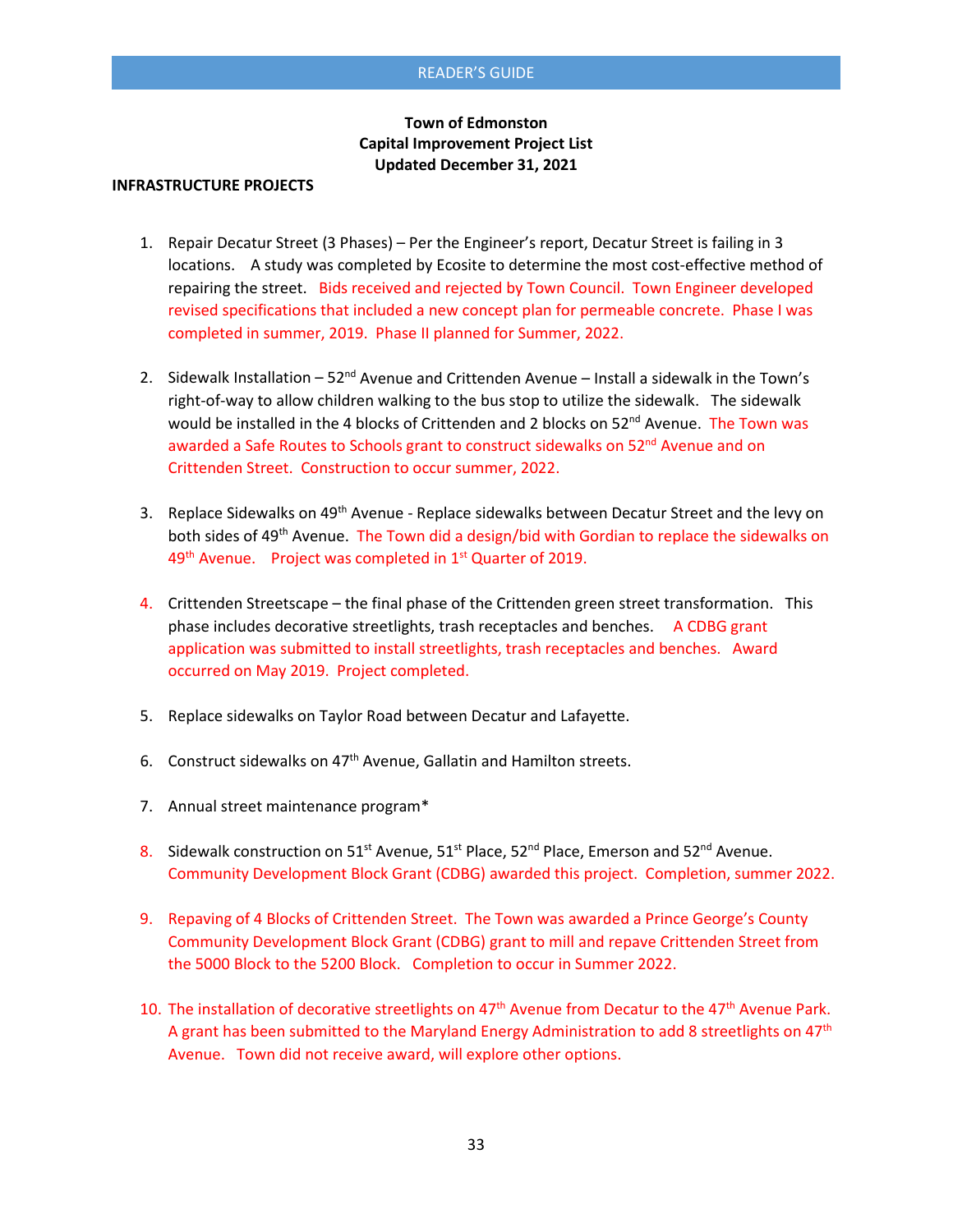#### **BUILDING PROJECTS**

1. Expand the Town Hall by adding space for community events and the Police Department A Community Legacy grant was submitted for this project. The grant was not funded in the FY19 round.

2. Repair/Upgrade Public Works Building – Repair the floor and add drains. New Guttering and drainage improvements completed in 2019. Other upgrades delayed.

#### **PARK IMPROVEMENTS**

1. 47<sup>th</sup> Avenue Park Improvements - Worked with the Maryland-National Capital Park and Planning Commission to upgrade the playground equipment, replace fence and solve the drainage issue. Received a Maryland Wildlife and Parks grant to construct a rain garden and replace the fence. Completed in March 2019. Final stages completed on this project. Grand Reopening was April 13, 2019

2. Explore the development of a Town owned park that includes outdoor exercise equipment. A grant was awarded by the Maryland Natural Parks and Playground program to construct a walking trail and exercise stations in the Edmonston Recreation Center Park. Construction to occur in summer 2022.

3. Develop the Plummer Memorial Rose Garden

#### **STORMWATER MANAGEMENT**

- 1. Tanglewood/Buchanan Storm Water Project- 4600 Block of Tanglewood: Currently, there are several storm water pipes that dump into a storm water conveyance system on the west side of Tanglewood/closest to the Northeast Branch. This conveyance needs to be re-engineered to meet the additional storm water pressure. Approximately 2 blocks of Tanglewood needs to have low impact design measures in order to re-engineer it to manage periodic flooding occurring with the businesses located at that site and to correct the sizing of the area's storm water system. Runoff from an inactive brownfield on the other side of Tanglewood and fluids from Buchanan and Kenilworth flow into this storm water conveyance system and go directly into the Northeast Branch of the Anacostia. This site is right before the Northeast Branch joins the Northwest Branch to create the Anacostia's main stem. Completed in the summer of 2017.
- 2. Crittenden Green Street Development -5200 Block to 5000 Block The construction of low impact development improvements to solve storm water drainage issues on Crittenden Street from Kenilworth Avenue to the Northeast Branch. Improvements would include low impact design measures such as rain gardens, permeable paving, bioswales and other green methods. A concept design grant from CBT in the amount of \$15,000 was awarded to begin the development of Crittenden Street as a "Green" street. The concept design was permitted by PGC DPIE. A second grant from CBT in the amount of \$75,000 was awarded to construct 5 rain gardens and design the actual improvements to Crittenden. This was completed in March 2018. The next step with this project is the Safe Routes to Schools sidewalk grant. It will be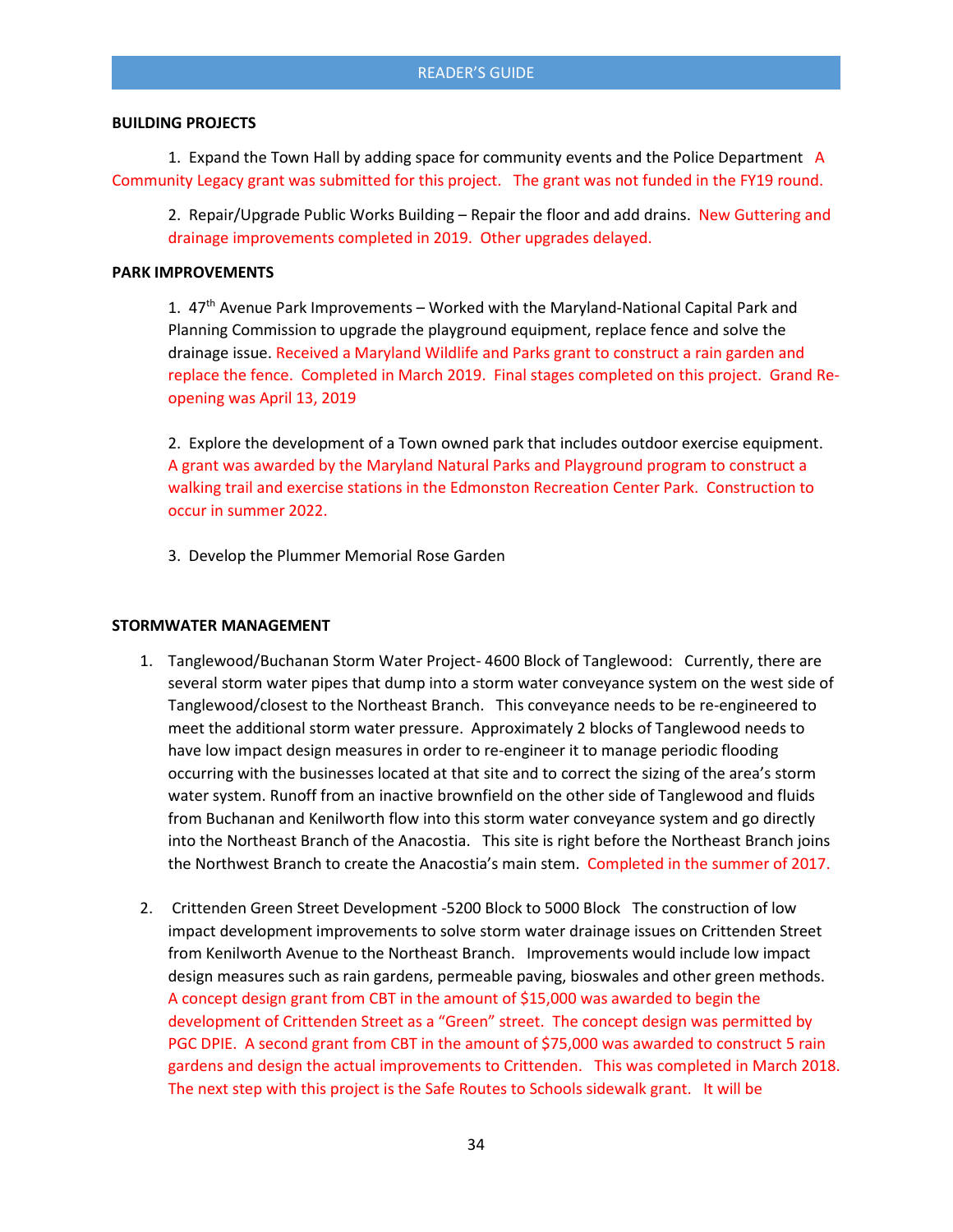completed in the summer of 2022. A CDBG grant was awarded to add decorative street lighting. The project was completed January 2021.

- 3. Emerson Street and  $52^{nd}$  Place Rain Garden. The construction of a rain garden and bioswales along with an edible forest to solve storm water runoff issues from Kenilworth Avenue/Highway 201.
- 4. 51<sup>st</sup> Avenue Storm Water Drainage Improvements –Decatur to Buchanan. Flooding is occurring along  $51^{st}$  Avenue due to low points on the road. On June 18, the storm water runoff from a heavy rain event overwhelmed the bridge over the culvert between Buchanan and Crittenden on  $51<sup>st</sup>$  Avenue. Low impact design measures such as rain gardens, bioswales, bioretention cells and other measures would handle the additional water flow during heavy rains.
- 5. Hamilton and 46<sup>th</sup> Avenue Intersection. This badly eroded intersection has occurred over time due to its low elevation and the traffic from the industrial businesses surrounding  $46<sup>th</sup>$  Avenue. Oil, antifreeze, asbestos and other pollutants puddle on this low road and eventually find the path into the Northeast Branch of the Anacostia River. Using low impact design measures, this area could become a model of using low impact design measures to recreate a street into an attractive feature. The work would help the nearby businesses learn the skills to help the County construct low impact design measures to reduce storm water runoff. The Town was awarded a \$148,000 grant from the Chesapeake Bay Trust to install 400 feet of permeable curb and gutter to solve the drainage issue at this intersection. The grant also includes 8 rain gardens on 46<sup>th</sup> Avenue. The project was completed in December 2019.
- 6. 46th Avenue Storm Water Improvements –Decatur to Lafayette Streets. This heavily traveled road has become eroded due to heavy traffic and storm water runoff. The improvements would include installation of low impact storm water design measures, such as curb cuts, rain gardens and complete streetscape improvements.
- 7. Ingraham Street Storm Water Improvements Lafayette to 46<sup>th</sup> Avenue. This narrow street connects the storm water runoff from 46<sup>th</sup> Avenue to the Northeast Branch of the Anacostia River. Most businesses on this street are auto repair and auto body shops. Cars needing repairs leak oil, antifreeze and other pollutants onto the street. The rain washes the toxins into the Northeast Branch. Only two storm water inlets are in the street and these inlets become overwhelmed during heavy water events. The Town received a Chesapeake Bay Trust grant in the amount of \$168,000 to create rain gardens and curb & gutter improvements on Ingraham Street. Construction was completed in Winter 2020.
- 8. Somerville Drainage Improvements. Runoff from Kenilworth Avenue (Highway 201) curb cuts have caused eroded paths and have begun to undermine the county's storm water concrete structure. The Prince George's County Department of Public Works and Transportation has suggested that bioswales should be constructed in order to funnel the water into the inlet and that the sizing for the inlet should be recalculated due to the increased volume of storm water runoff since the original construction of the storm water conveyance system was in the 1950's.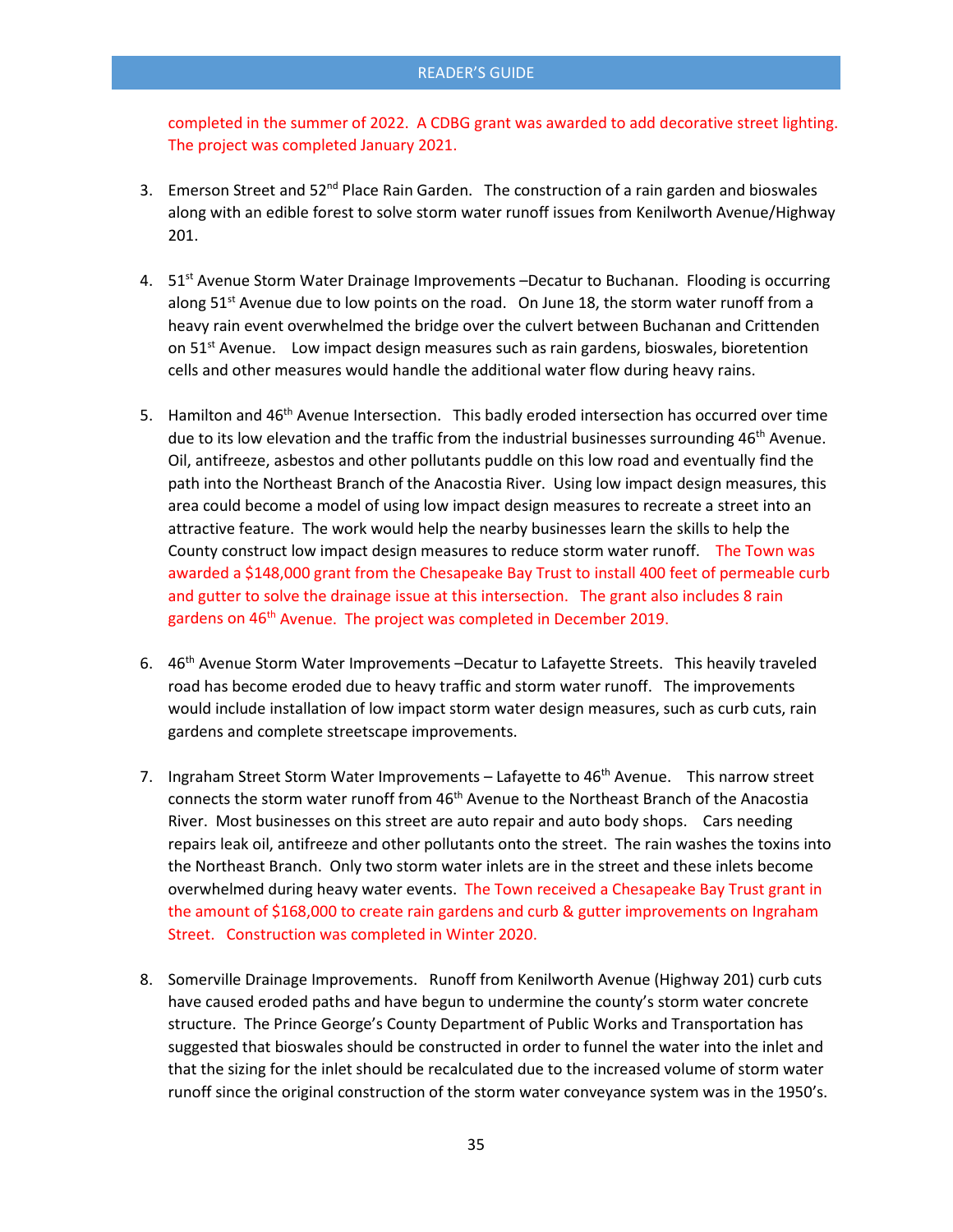Currently, the storm water runoff is overwhelming the concrete conveyance and flooding nearby homes' yards and pushing water onto Crittenden Street.

- 9. Hyattsville Laundromat/Kenilworth Avenue/Crittenden Avenue This project was completed and improved during the State Highway Administration's Highway 201 improvements between Kenilworth Towers and Riverdale Road. Final completion of this project occurred in Spring 2019.
- 10. Development of a stormwater master plan for the Town. A grant was submitted to the Chesapeake Bay Trust for this project. The grant was not awarded.
- 11. Gallatin Street Rain Gardens. The Town submitted a grant application to the Prince George's County Stormwater Management program for the development of rain gardens on Gallatin Street. Ten gardens will be created in partnership with the Audubon Naturalist Society on Gallatin Street. The gardens will assist with storm water runoff. The Town was awarded a \$142,803 grant to construct this project in the summer of 2022.
- 12. Water Quality Retrofits for Lafayette Place Industrial Green Street Project. The Town was awarded \$68,527 to implement the "Green Street" project on Lafayette. The project was completed in summer of 2021.
- 13. Hamilton Street Rain Gardens. The Town submitted a grant application to the Prince George's County Stormwater Management program for the development of rain gardens on Hamilton Street. Seven gardens will be created. The Town was awarded a \$131,785 grant to complete this construction in summer 2023.

#### **ECONOMIC DEVELOPMENT & COMMUNITY DEVELOPMENT**

- 1. Edmonston Beautiful Program. The Town submits a \$50,000 grant application each year to Maryland Department of Housing and Community Development for a home improvement program for seniors and low-to-moderate property owners. To date the Town has been awarded 4 grants and have been able to assist 21 property owners.
- 2. Edmonston Façade Program. The Town submitted a \$50,000 grant application to the Maryland Department of Housing and Community Development to provide matching funds for façade improvements to businesses in Edmonston. Award occurred in the Fall, 2019. The project was completed during 2021. Four Businesses were provided new facades to their businesses.
- 3. Planning Assistance to Municipalities and Communities (PAMC) Grant for completing an Economic Development Strategic Plan for the Town of Edmonston. An application was submitted to the Maryland-National Capital Park and Planning Commission, Prince George's County Planning Department. Awarded in 2021, To Be Completed in 2022.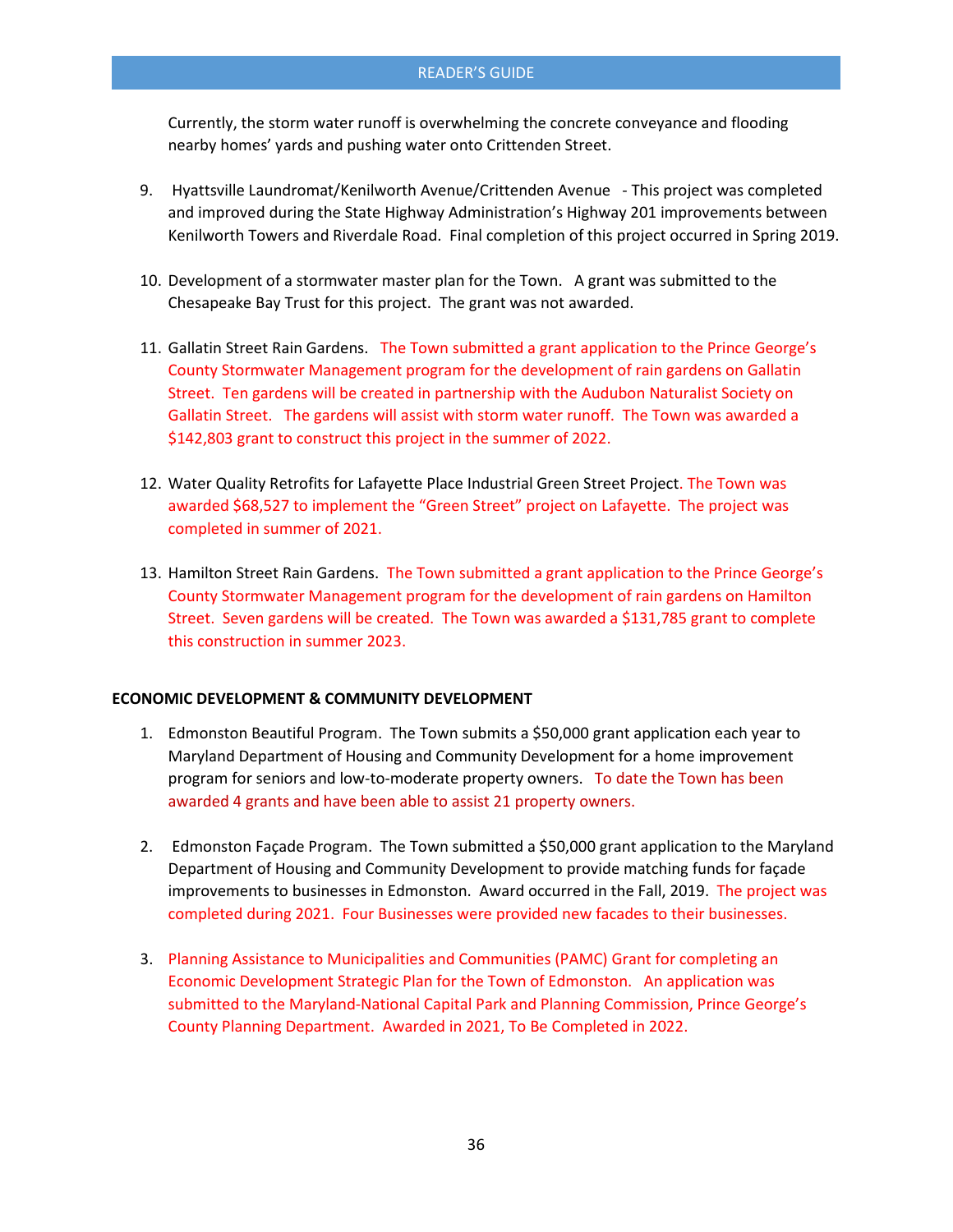\*Street Maintenance – WSSC is developing a plan to replace the water mains on all the Town's streets. This will result in the resurfacing of the following streets: 52<sup>nd</sup> Avenue, Crittenden Street, Decatur Street, 46<sup>th</sup> Avenue, 47<sup>th</sup> Avenue, 49<sup>th</sup> Avenue, Gallatin and Hamilton. The project is under design.

# **DEBT SERVICE ( Decatur Street General Obligation Bond Refinancing)**

| Loan                         |            |           |              |                |              |            | Outstanding    |
|------------------------------|------------|-----------|--------------|----------------|--------------|------------|----------------|
| Payment                      |            |           |              | <b>Trustee</b> | <b>Total</b> | Annual     | Principal      |
| <b>Date</b>                  | Principal  | Interest  | <b>Total</b> | <b>Fees</b>    | Payment      | Payment    | <b>Balance</b> |
| 11/21/2019                   |            |           |              |                |              |            | 341,889.70     |
| 10/1/2019                    |            |           |              |                |              |            | 341,889.70     |
| 4/1/2000                     | 15,889.70  | 7,069.33  | 22,959.03    | 81.04          | 23,040.07    | 23,040.07  | 326,000.00     |
| 10/1/2000                    |            | 6,447.00  | 6,447.00     | 81.04          | 6,528.04     |            | 326,000.00     |
| 4/1/2021                     | 31,000.00  | 6,447.00  | 37,447.00    | 81.04          | 37,528.04    | 44,056.08  | 295,000.00     |
| 10/1/2021                    |            | 5,958.75  | 5,958.75     | 81.04          | 6,039.79     |            | 295,000.00     |
| 4/1/2022                     | 32,500.00  | 5,958.75  | 38,458.75    | 81.04          | 38,539.79    | 44,579.58  | 262,500.00     |
| 10/1/2022                    |            | 5,446.88  | 5,446.88     | 81.04          | 5,527.92     |            | 262,500.00     |
| 4/1/2023                     | 33,000.00  | 5,446.88  | 38,446.88    | 81.04          | 38,527.92    | 44,055.83  | 229,500.00     |
| 10/1/2023                    |            | 4,762.13  | 4,762.13     | 81.04          | 4,843.17     |            | 229,500.00     |
| 4/1/2024                     | 34,500.00  | 4,762.13  | 39,262.13    | 81.04          | 39,343.17    | 44,186.33  | 195,000.00     |
| 10/1/2024                    |            | 4,046.25  | 4,046.25     | 81.04          | 4,127.29     |            | 195,000.00     |
| 4/1/2025                     | 36,000.00  | 4,046.25  | 40,046.25    | 81.04          | 40,127.29    | 44,254.58  | 159,000.00     |
| 10/1/2025                    |            | 3,299.25  | 3,299.25     | 81.04          | 3,380.29     |            | 159,000.00     |
| 4/1/2026                     | 37,500.00  | 3,299.25  | 40,799.25    | 81.04          | 40,880.29    | 44,260.58  | 121,500.00     |
| 10/1/2026                    |            | 2,521.13  | 2,521.13     | 82.27          | 2,603.40     |            | 121,500.00     |
| 4/1/2027                     | 39,000.00  | 2,521.13  | 41,521.13    | 82.27          | 41,603.40    | 44,206.80  | 82,500.00      |
| 10/1/2027                    |            | 1,711.88  | 1,711.88     | 82.27          | 1,794.15     |            | 82,500.00      |
| 4/1/2028                     | 40,500.00  | 1,711.88  | 42,211.88    | 82.27          | 42,294.15    | 44,088.30  | 42,000.00      |
| 10/1/2028                    |            | 871.50    | 871.50       | 82.27          | 953.77       |            | 42,000.00      |
| 4/1/2029                     | 42,000.00  | 871.50    | 42,871.50    | 82.27          | 42,953.77    | 43,907.36  |                |
|                              | 341,889.70 | 77,198.83 | 419,088.53   | 1,547.17       | 420,635.70   | 420,635.70 |                |
| Loan Request                 |            |           | 365,220.15   |                |              |            |                |
| <b>Bond Principal Amount</b> |            |           | 341,889.50   |                |              |            |                |
| Plus: Premium (Discount)     |            |           | 42,543.65    |                |              |            |                |
| <b>Total Proceeds for PV</b> |            |           | 384,433.35   |                |              |            |                |
| Less: Cost of Issuance       |            |           | 19,213.20    |                |              |            |                |
| Net Loan Amount              |            |           | 365,220.15   |                |              |            |                |
| <b>True Interest Cost</b>    |            |           | 1.82%        |                |              |            |                |

37

#### READER'S GUIDE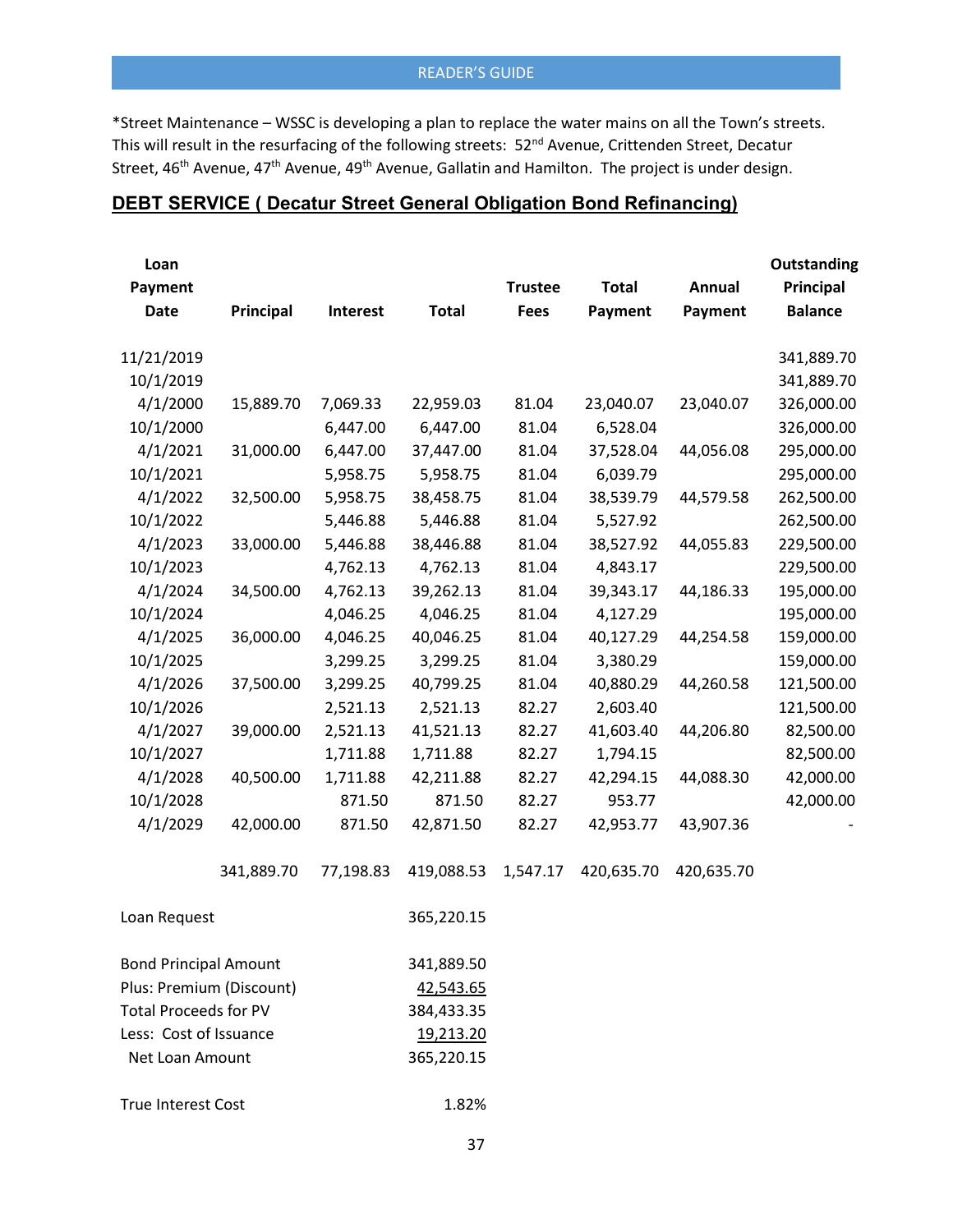#### **What are the key revenue sources for the Town of Edmonston?**

**Trader/Business License –** are general purpose funds collected by the Town for businesses to operate in the community. The annual fee is\$250.00. In addition, we collect a fee from mobile businesses. The fee for the mobile businesses is \$100.00 per year.

**State Business License** – are general purpose funds collected by the State, with a small portion returned to cities and towns. These revenues arise from fees for licenses issued from pool tables, bowling alleys, vending machines, restaurants, peddlers, and other specified business activities

**Business Personal Property Tax** All qualifying personal property located within the Town boundary is subject to taxation, except that which is specifically exempt. Personal property assessments are reported to the City and Prince George's County by the State Department of Assessments and Taxation (SDAT), based on information submitted to the State on annual reports and personal property tax returns. The State assessment takes into account an allowance (similar to depreciation) based on the year the property was placed in service. The current Town tax rate is \$1.50 per \$100 of assessed valuation. Assessments are reported periodically throughout the year based on the State assessor's timetable.

 **Highway User Revenues**— The State of Maryland sends these funds to the Town each year for street maintenance. The League of Municipalities has worked hard to increase this amount in the State's annual budget process. It is anticipated that this revenue source will grow in FY2020.

 **State Income Tax**— Municipalities receive the greater of either 8.5% of each resident's State income tax liability or 17% of the county income tax liability. Thus, if a town resident owes the State \$1,000 in income taxes, the municipality would receive \$85.00. Income tax revenue are general purpose funds and may be expended for any public purpose.

**State Police Aid**— There was little change in the State Aid for Police Protection budget for FY21-22 in the Administration's budget.

**Cable Franchise Fees** – Each franchise fee pays 5% of gross revenues to the Town. We currently have agreements with Verizon and Comcast.

 **Admissions and Amusement Tax** – Each City or Town may levy a tax of up to 10% on the gross receipts of a wide variety of entertainment and amusement activities including athletic events, concerts, night club entertainment, and the use of coinoperated video games. The State collects the tax and rebates the amount, less an administrative fee, to municipalities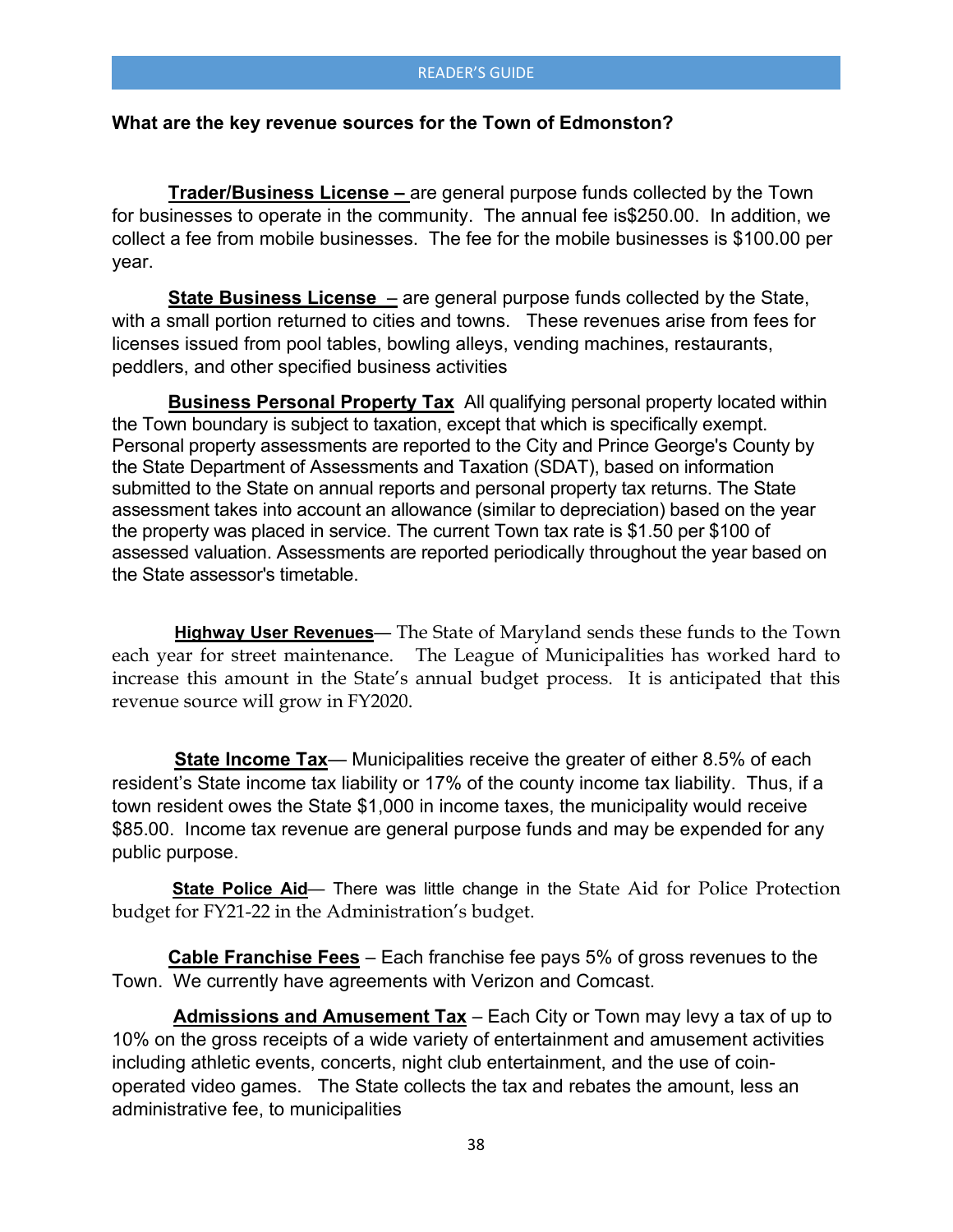**Apartment Inspection Fees** – The Town of Edmonston has one apartment complex (Fountain Park Apartment) on Kenilworth Avenue. The annual fee is \$125.00 per unit.

**Single Family Rental Inspections** – The Town has a single family rental inspection at a cost of \$200.00. We currently have identified 53 single family rental units in the town.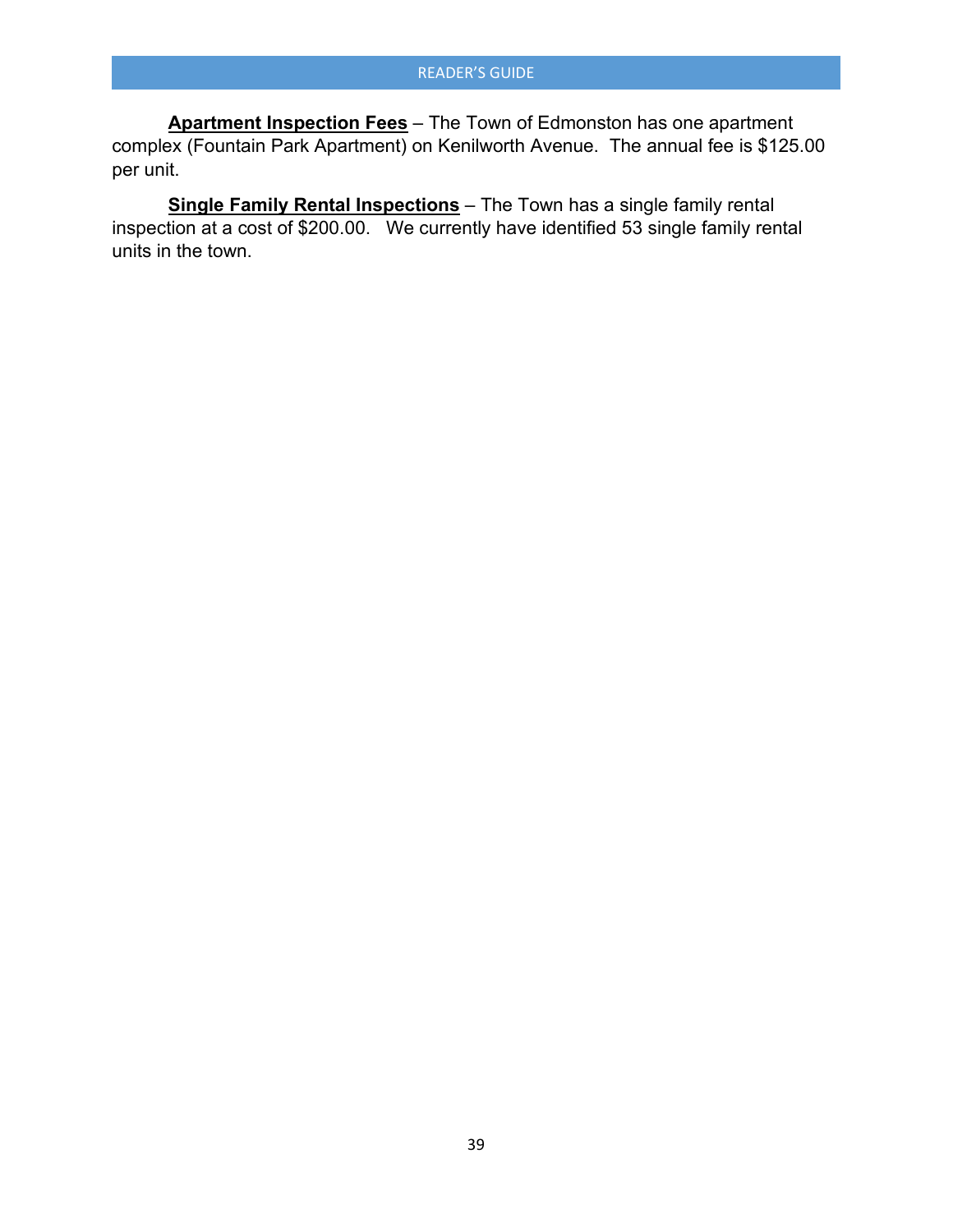#### **TOWN OF EDMONSTON VEHICLES AND EQUIPMENT**

#### **PUBLIC WORKS EQUIPMENT**

2000 Ford F450 Dump Truck ID#1FDXF46F6YEA27469

2008 Chevy Silverado 2500HD Pick Up Truck with Snow Plow ID#1GCHK24K78E107632

2016 GEM Public Works Utility Vehicle ID#52CG2DGA4G0014700

2016 Ford F250 Pickup with Snow Plow ID#1FTBF2B66GED29741

ODB Leaf Machine, SCL 800TM14

Exmark Viking Mower FS481V

Graco LineLazer V5900, 2M Guns Serial No. L21B17H454002682

#### **POLICE DEPARTMENT**

| 2012 Dodge Charger ID#2C3CDXAG9CH255918                |
|--------------------------------------------------------|
| 2015 Ford Interceptor - ID#1FM5K8AR9FGA21534           |
| 2016 Ford SUV ID #1FM5K8AR0GGA28700                    |
| 2017 Ford Explorer - ID#1FM5K8ARHGB00879               |
| 2017 Ford Explorer- ID#1FM5K8AR9HGD0732                |
| 2018 Chev Tahoe - ID#1GNSKDEC1JR345409                 |
| 2020 Ford Interceptor - ID#1FM5K8AB0LGC35021           |
| 2021 Ford Interceptor -1FM5K8AB3MGA42167               |
| 2021 Ford Interceptor ID#1FM5K8AB4MGB34582             |
| 2016 Nissan Leaf Electric Vehicle ID#1N4AZ0CPXFC317235 |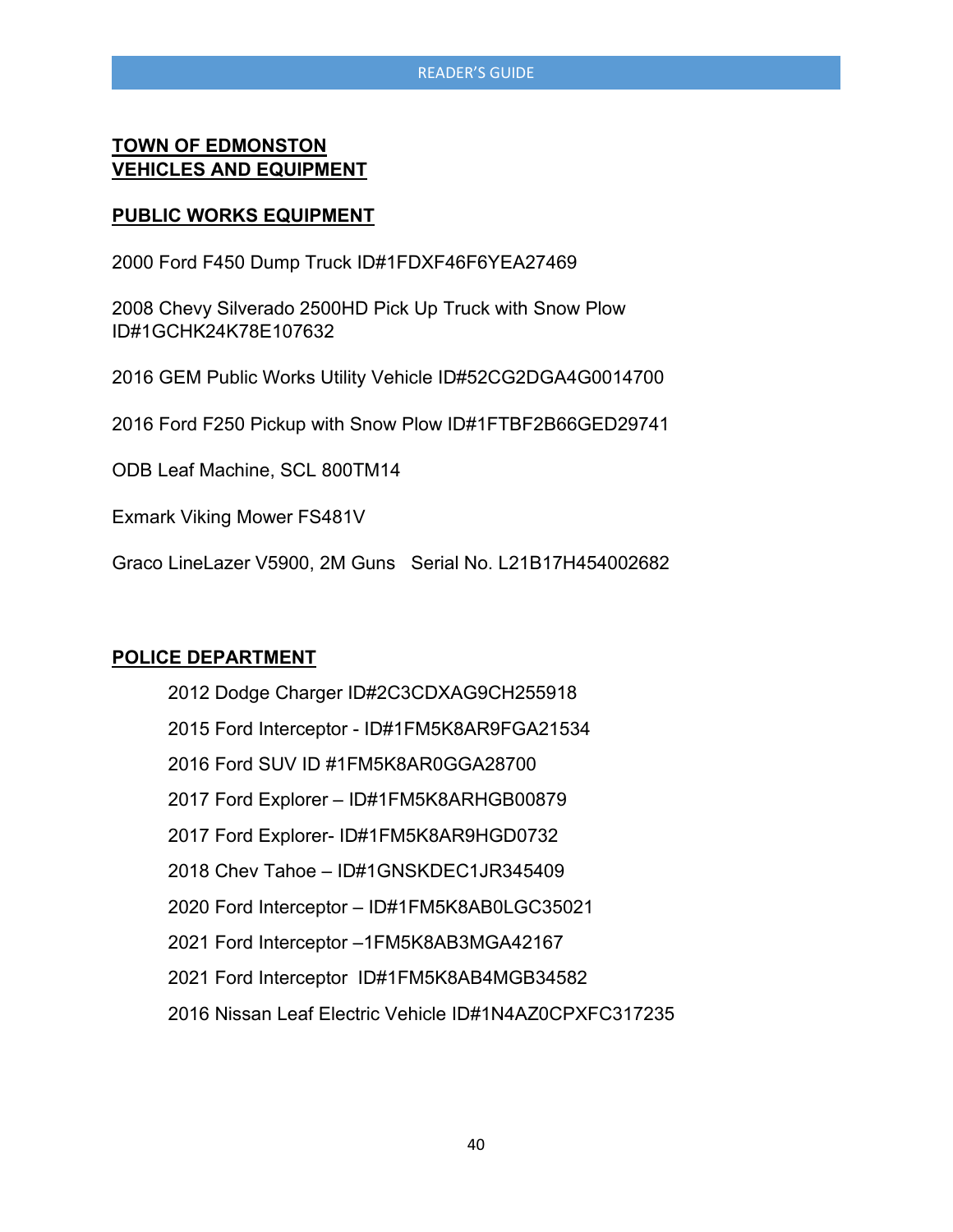| <b>ORDINANCE 2022-OR-03 (Exhibit A)</b> |                              |                                      |
|-----------------------------------------|------------------------------|--------------------------------------|
| <b>ANTICIPATED REVENUE</b>              |                              |                                      |
| FY2022-23                               |                              |                                      |
|                                         |                              |                                      |
| <b>LOCAL REVENUE</b>                    | FY21-22                      | FY22-23                              |
|                                         | Adopted Budget               | Proposed Budget                      |
| <b>Real Estate Taxes</b>                | $\mathfrak{S}$<br>911,761    | \$<br>915,061                        |
| <b>Personal Property Taxes</b>          | \$<br>210,000                | $\frac{1}{2}$<br>210,000             |
| <b>Building Permits</b>                 | \$<br>1,500                  | \$<br>1,500                          |
| Trader's License                        | \$<br>34,250                 | $\frac{1}{2}$<br>34,250              |
| Cable Franchise Fee                     | \$<br>20,200                 | $\mathfrak{S}$<br>15,529             |
| Cable Equipment Support Grant           | \$<br>10,680                 | \$<br>10,680                         |
| Fines and Forfeitures, Red Light        | \$<br>182,286                | $\frac{1}{2}$<br>201,198             |
| <b>Vehicles Releases</b>                | \$<br>6,800                  | \$<br>40,375                         |
| Interest on Savings and Checking        | \$<br>2,500                  | \$<br>1,800                          |
| Rental Inspections                      | \$<br>31,300                 | $\mathfrak{S}$<br>31,300             |
| Rec. Center Rental                      | \$<br>13,863                 | $\frac{1}{2}$<br>27,500              |
| Miscellaneous                           | \$<br>43,185                 | $\frac{1}{2}$<br>36,824              |
| TOTAL LOCAL REVENUE                     | $\mathfrak{S}$<br>1,468,325  | $\mathfrak{S}$<br>1,526,017          |
| II. SHARED REVENUE:                     |                              |                                      |
| State Income Tax                        | \$<br>103,098                | \$<br>98,343                         |
| Highway User Tax                        | \$<br>78,564                 | $\boldsymbol{\mathsf{\$}}$<br>70,894 |
| <b>State Business License</b>           | \$<br>2,000                  | $\mathfrak{S}$<br>2,000              |
| Amusement / Admission Tax               | \$<br>11,000                 | $\overline{\$}$<br>9,533             |
| Prince George's County Dump Rebate      | \$<br>3,500                  | $\overline{\$}$<br>3,500             |
| State Aid for Police                    | \$<br>33,954                 | $\mathfrak{S}$<br>33,954             |
| <b>TOTAL SHARED REVENUE:</b>            | \$<br>232,116.0              | $\mathfrak{S}$<br>218,224.0          |
| III. OTHER SOURCES OF REVENUE:          |                              |                                      |
| Carryover Previous Year                 | \$<br>196,101                | $\boldsymbol{\$}$<br>256,068         |
| <b>Asset Liquidation</b>                | \$<br>3,000                  | $\mathfrak{S}$<br>2,500              |
| TOTAL OTHER SOURCES OF REVENUE:         | \$<br>199,101                | \$<br>258,568                        |
| <b>GRANTS</b><br>IV.                    |                              |                                      |
| Grants                                  | $\boldsymbol{\$}$<br>620,243 | \$<br>655,743                        |
| American Recovery Act Funds             | \$<br>101,710                | \$<br>1,366,326                      |
| <b>GRAND TOTAL OF ANTICIPATED</b>       | \$2,621,495                  | \$4,024,878                          |
| <b>REVENUE</b>                          |                              |                                      |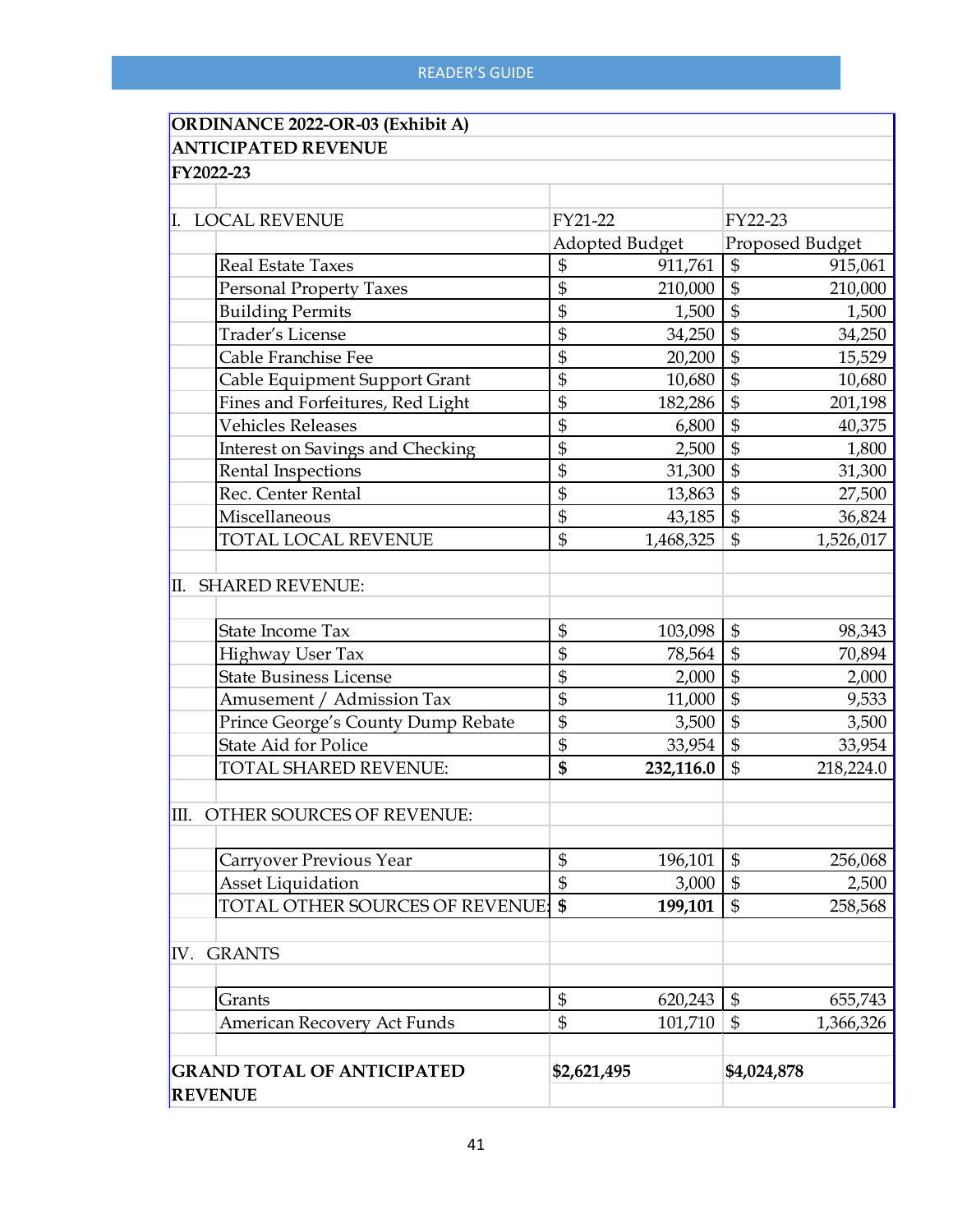| PROPOSED BUDGET                     |                   |         |                            |         |
|-------------------------------------|-------------------|---------|----------------------------|---------|
| <b>GENERAL GOVERNMENT</b>           | FY21/22           |         | FY22/23                    |         |
|                                     |                   |         |                            |         |
| A. Personnel Expenses               |                   |         |                            |         |
| <b>Salaries</b>                     | $\mathfrak{S}$    | 155,038 | $\mathfrak{S}$             | 176,817 |
| Payroll Tax Expense                 | \$                | 11,860  | $\mathfrak{S}$             | 13,526  |
| Medical / Life Ins.                 | $\frac{1}{2}$     | 17,822  | $\boldsymbol{\$}$          | 19,520  |
| <b>State Retirement</b>             | $\frac{1}{2}$     | 8,568   | $\boldsymbol{\$}$          | 8,967   |
| 457 / IRA Matching                  | $\$\$             |         | $\mathfrak{S}$             |         |
| TOTAL PERSONNEL EXPENSES            | $\overline{\$}$   | 193,288 | $\overline{\mathbb{S}}$    | 218,830 |
| <b>B. Operating Expenses:</b>       |                   |         |                            |         |
| Telephone / Communications          | $\mathfrak{S}$    | 12,732  | $\mathfrak{S}$             | 16,332  |
| Postage Delivery                    | \$                | 1,645   | $\boldsymbol{\$}$          | 1,645   |
| Supplies and Small Equipment        | \$                | 7,277   | $\overline{\mathfrak{s}}$  | 7,500   |
| <b>Utilities</b>                    | $\boldsymbol{\$}$ | 4,040   | $\frac{1}{2}$              | 4,300   |
| Repairs and Maintenance             | $\frac{1}{2}$     | 1,500   | $\overline{\$}$            | 2,500   |
| Fuel                                | $\boldsymbol{\$}$ |         | $\mathfrak s$              |         |
| Vehicle Maintenance                 | $\boldsymbol{\$}$ |         | $\frac{1}{2}$              | 500     |
| Training                            | \$                | 500     | $\frac{1}{2}$              | 500     |
| Dues, Subscriptions & Publications  | $\boldsymbol{\$}$ | 4,873   | $\mathfrak{S}$             | 4,873   |
| Seminars, Conferences & Conventions | \$                | 14,048  | $\overline{\$}$            | 13,850  |
| <b>Worker's Compensation</b>        | $\mathfrak{S}$    | 1,500   | $\mathbb{S}$               | 1,500   |
| Property, Liability Insurance       | \$                | 5,200   | $\overline{\$}$            | 5,200   |
| Advertising                         | \$                | 1,500   | $\overline{\$}$            | 1,500   |
| Newsletter/Printing                 | \$                | 11,700  | $\frac{1}{2}$              | 12,000  |
| Elections                           | $\boldsymbol{\$}$ |         | $\$\$                      | 1,000   |
| Contributions                       | $\frac{1}{2}$     | 9,500   | $\boldsymbol{\mathsf{\$}}$ | 9,500   |
| Port Towns Contributions            | \$                | 3,750   | $\frac{1}{2}$              | 2,750   |
| Community Events/Port Towns Day     | \$                | 31,849  | $\boldsymbol{\mathsf{S}}$  | 36,500  |
| <b>Employee Events</b>              | \$                | 2,600   | \$                         | 2,750   |
| Uniforms                            | $\mathfrak{S}$    | 1,000   | $\mathfrak{S}$             | 1,000   |
| <b>Bank charges</b>                 | $\frac{1}{2}$     | 1,200   | $\mathfrak{S}$             | 1,800   |
| Miscellaneous                       | $\mathfrak{S}$    | 12,196  | $\mathfrak{S}$             | 14,577  |
| <b>TOTAL OPERATING EXPENSES</b>     | $\$\$             | 128,610 | $\mathfrak{S}$             | 142,077 |
|                                     |                   |         |                            |         |
| C. Professional Services:           |                   |         |                            |         |
| Auditing / Accounting Expenses      | $\mathfrak{S}$    | 6,000   | $\boldsymbol{\mathsf{\$}}$ | 6,500   |
| Legal Expense                       | $\boldsymbol{\$}$ | 12,800  | $\mathfrak{S}$             | 12,800  |
| <b>Contract Services</b>            | $\frac{1}{2}$     | 62,054  | $\mathfrak{S}$             | 65,000  |
| <b>Consulting Services</b>          | \$                | 2,000   | $\mathfrak{S}$             | 2,000   |
| TOTAL PROFESSIONAL SERVICES         | $\mathfrak{S}$    | 82,854  | $\mathfrak{S}$             | 86,300  |
| TOTAL GENERAL GOVERNMENT EXPENSE \$ |                   | 404,752 | \$                         | 447,207 |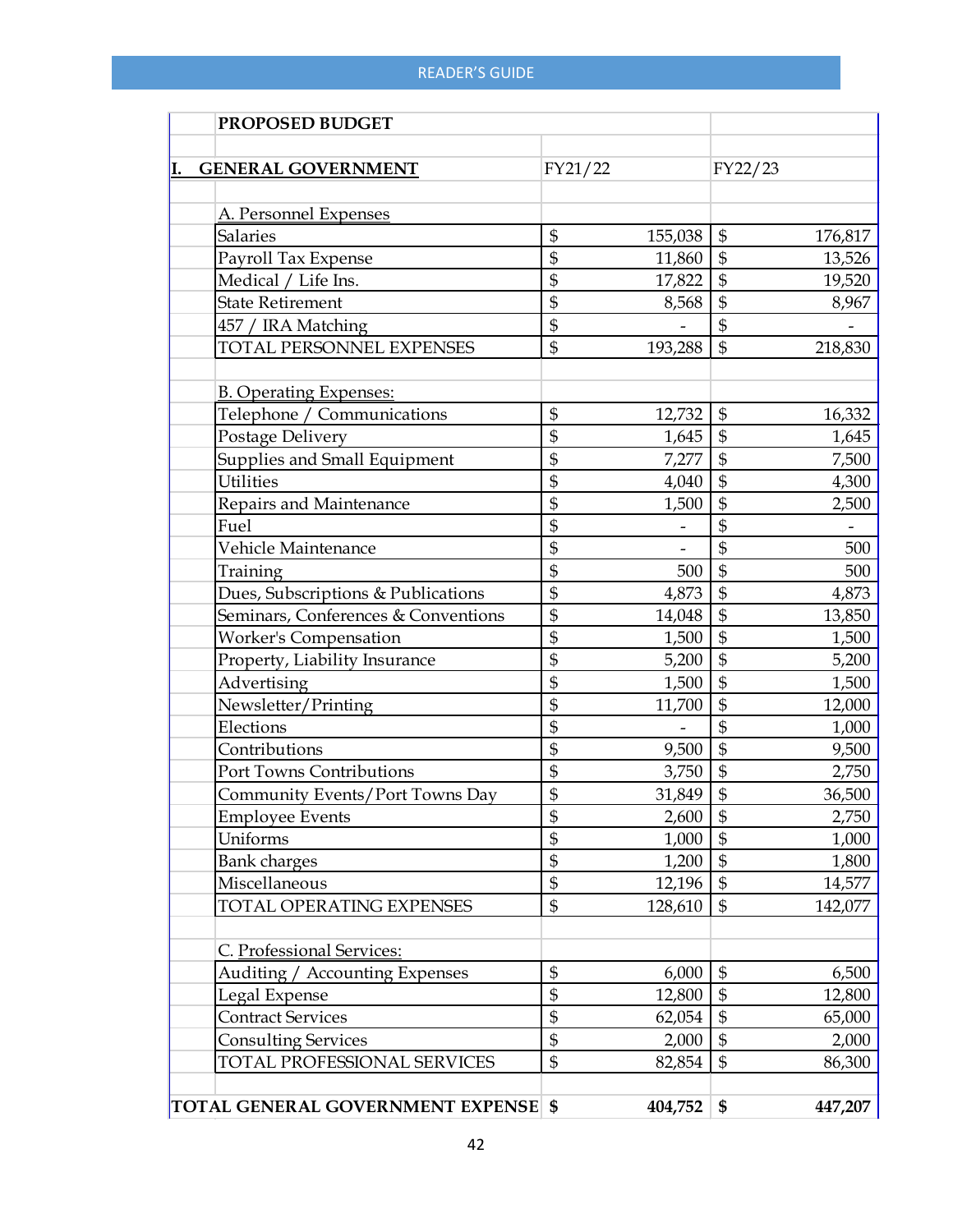| PUBLIC WORKS DEPARTMENT:                  | FY 21/22        |          | FY 22/23                  |
|-------------------------------------------|-----------------|----------|---------------------------|
|                                           |                 |          |                           |
| A. Personnel Expenses                     |                 |          |                           |
| <b>Salaries</b>                           | \$              | 104,688  | \$<br>108,874             |
| Payroll Tax Expense                       | \$              | 8,009    | $\mathfrak{S}$<br>8,329   |
| Medical / Life Ins.                       | \$              | 16,782   | $\mathfrak{S}$<br>18,292  |
| <b>State Retirement</b>                   | \$              | 5,662    | $\mathfrak{S}$<br>5,909   |
| 457 IRA Matching                          | \$              |          | $\mathfrak{S}$            |
| TOTAL PERSONNEL EXPENSES:                 | \$              | 135,141  | $\mathfrak{S}$<br>141,404 |
|                                           |                 |          |                           |
| <b>B. Operating Expenses:</b>             |                 |          |                           |
| Telephone / Communications                | \$              | 2,400    | \$<br>2,400               |
| Supplies and Small Equipment              | \$              | 10,239   | $\mathfrak{S}$<br>10,239  |
| Pepco (Streetlights)                      | \$              | 30,000   | $\mathfrak{S}$<br>32,000  |
| Repairs and Maintenance                   | \$              | 15,000   | $\mathfrak{S}$<br>15,000  |
| Training                                  | \$              | 500      | $\boldsymbol{\$}$<br>500  |
| Dues, Subscriptions, & Publications       | \$              | 75       | $\mathfrak{S}$<br>75      |
| Seminars/Conventions/Conferences          | \$              |          | $\mathfrak{S}$            |
| Vehicle Fuel                              | \$              | 4,200    | $\mathfrak{S}$<br>4,200   |
| Vehicle Maintenance                       | \$              | 10,000   | $\mathfrak{S}$<br>10,000  |
| <b>Auto Liability Insurance</b>           | \$              | 1,900    | $\mathfrak{S}$<br>1,900   |
| <b>Worker's Compensation</b>              | \$              | 6,998    | $\mathfrak{S}$<br>6,998   |
| Property/Liability Insurance              | \$              | 500      | $\mathfrak{S}$<br>500     |
| Uniforms                                  | \$              | 1,200    | $\mathfrak{S}$<br>1,200   |
| Mosquito Control                          | \$              | 1,000    | $\frac{1}{2}$<br>1,000    |
| Snow Removal (include street cleaning)    | \$              | 5,000    | $\mathfrak{S}$<br>5,000   |
| Dump fees                                 | \$              | 3,425    | $\mathfrak{S}$<br>3,500   |
| Beautification                            | \$              | 35,000   | $\mathfrak{S}$<br>50,000  |
| Tree Maintenance                          | \$              | 3,000    | $\mathfrak{S}$<br>3,000   |
| Property / Street Improvement             | \$              | 78,564   | $\mathfrak{S}$<br>70,895  |
| Miscellaneous                             | $\overline{\$}$ | $500$ \$ | 500                       |
| <b>TOTAL OPERATING EXPENSES</b>           | \$              | 209,501  | $\mathfrak{S}$<br>218,907 |
|                                           |                 |          |                           |
| C. Professional and Contractual Services: |                 |          |                           |
| Trash Removal / Recycling                 | \$              | 88,041   | \$<br>85,245              |
| Construction - Various Projects           | \$              |          | \$                        |
| Contract services                         | \$              | 17,500   | $\mathfrak{S}$<br>20,200  |
| Engineering                               | \$              | 10,000   | $\mathfrak{S}$<br>10,000  |
| TOTAL PROFESSIONAL SERVICES:              | \$              | 115,541  | \$<br>115,445             |
|                                           |                 |          |                           |
| TOTAL PUBLIC WORKS DEPT. EXPENSES         | \$460,183       |          | \$475,756                 |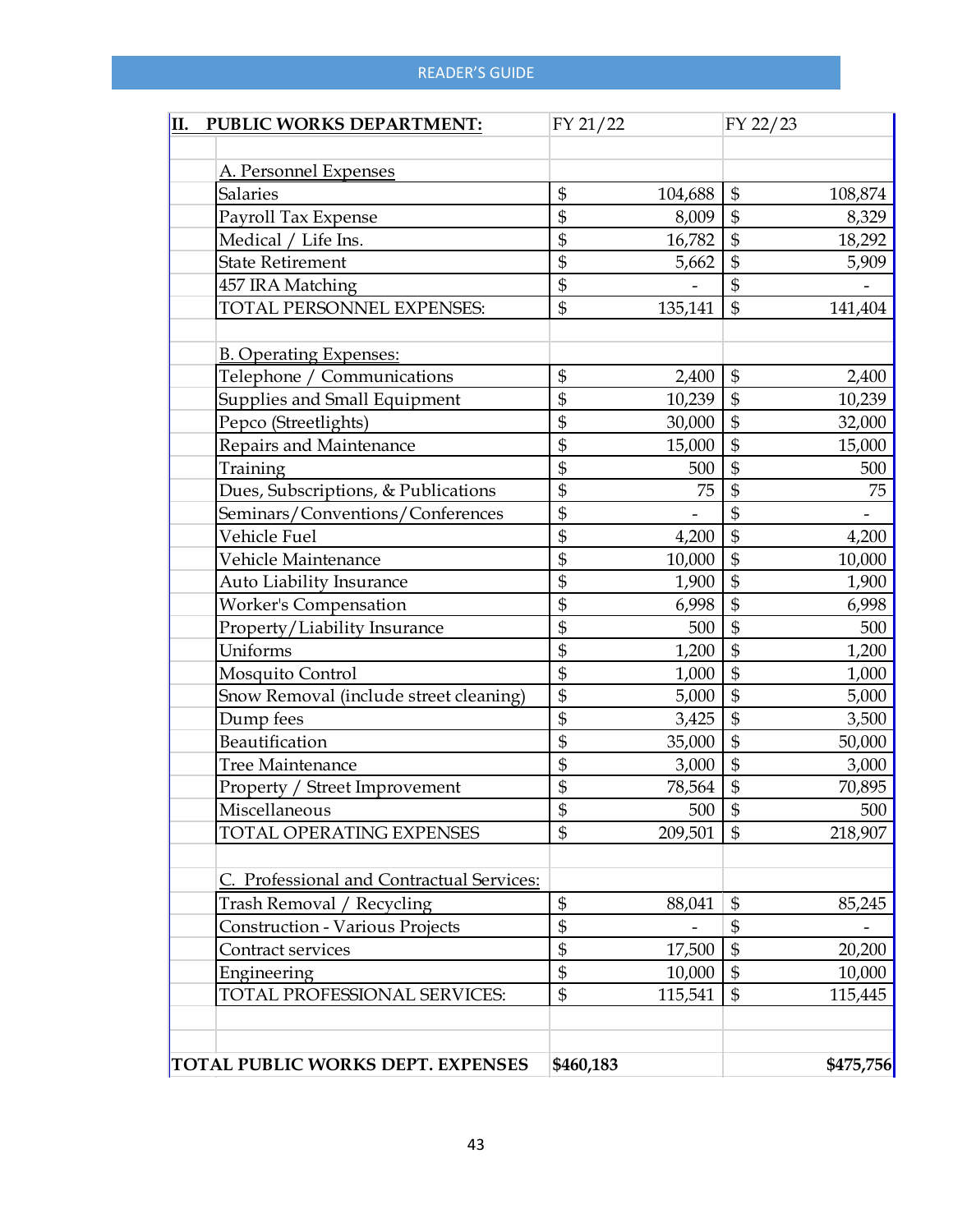| <b>III.</b> Police Department             | FY 21/22      |         | FY 22/23                   |           |
|-------------------------------------------|---------------|---------|----------------------------|-----------|
| A. Personnel Expenses                     |               |         |                            |           |
| <b>Salaries</b>                           | \$            | 513,438 | $\frac{1}{2}$              | 599,967   |
| Payroll Tax Expense                       | \$            | 37,748  | $\boldsymbol{\mathsf{\$}}$ | 44,253    |
| Medical / Life Ins.                       | \$            | 114,756 | $\mathfrak{S}$             | 87,648    |
| <b>State Retirement</b>                   | \$            | 23,623  | $\boldsymbol{\mathsf{\$}}$ | 22,748    |
| TOTAL PERSONNEL EXPENSES                  | \$            | 689,565 | $\mathfrak{S}$             | 754,616   |
| <b>B. Operating Expenses:</b>             |               |         |                            |           |
| Telephone / Communications                | \$            | 15,540  | $\mathfrak{S}$             | 15,540    |
| Postage and Delivery                      | $\frac{1}{2}$ | 2,500   | $\boldsymbol{\mathsf{\$}}$ | 2,500     |
| Supplies and Small Equipment              | \$            | 12,000  | \$                         | 13,500    |
| <b>Utilities</b>                          | \$            | 3,850   | \$                         | 3,850     |
| Repairs and Maintenance                   | \$            | 3,000   | $\mathfrak{S}$             | 3,000     |
| Training                                  | \$            | 3,500   | $\frac{1}{2}$              | 4,000     |
| Dues, Subscriptions, & Publications       | \$            | 1,360   | $\frac{1}{2}$              | 1,360     |
| Seminars, Conferences & Conventions       | \$            | 3,000   | $\frac{1}{2}$              | 3,000     |
| Vehicle Fuel                              | \$            | 15,000  | \$                         | 15,000    |
| Vehicle Maintenance                       | \$            | 15,000  | $\frac{1}{2}$              | 15,000    |
| Auto Insurance                            | \$            | 9,000   | $\frac{1}{2}$              | 9,000     |
| Liability & Property Insurance            | \$            | 10,000  | \$                         | 10,000    |
| Workman's Comp                            | \$            | 55,350  | $\boldsymbol{\mathsf{\$}}$ | 42,000    |
| Uniforms                                  | \$            | 8,000   | \$                         | 8,000     |
| Advertising                               | \$            | 1,000   | $\frac{1}{2}$              | 1,000     |
| Newletter/Printing                        | \$            | 1,500   | $\frac{1}{2}$              | 2,000     |
| <b>Community Events</b>                   | \$            | 4,000   | $\frac{1}{2}$              | 5,000     |
| Miscellaneous                             | \$            | 5,000   | $\mathfrak{S}$             | 5,000     |
| <b>TOTAL OPERATING EXPENSES</b>           | \$            | 168,600 | \$                         | 158,750   |
| C. Professional and Contractual Services: |               |         |                            |           |
| Auditors                                  | \$            | 6,000   | $\boldsymbol{\mathsf{\$}}$ | 6,000     |
| Legal Counsel                             | \$            | 3,500   | $\boldsymbol{\$}$          | 3,500     |
| <b>Contract Services</b>                  | \$            | 51,945  | \$                         | 51,345    |
| TOTAL PROFESSIONAL SERVICES:              | \$            | 61,445  | \$                         | 60,845    |
| TOTAL POLICE DEPARTMENT EXPENSE           | \$919,610     |         |                            | \$974,211 |